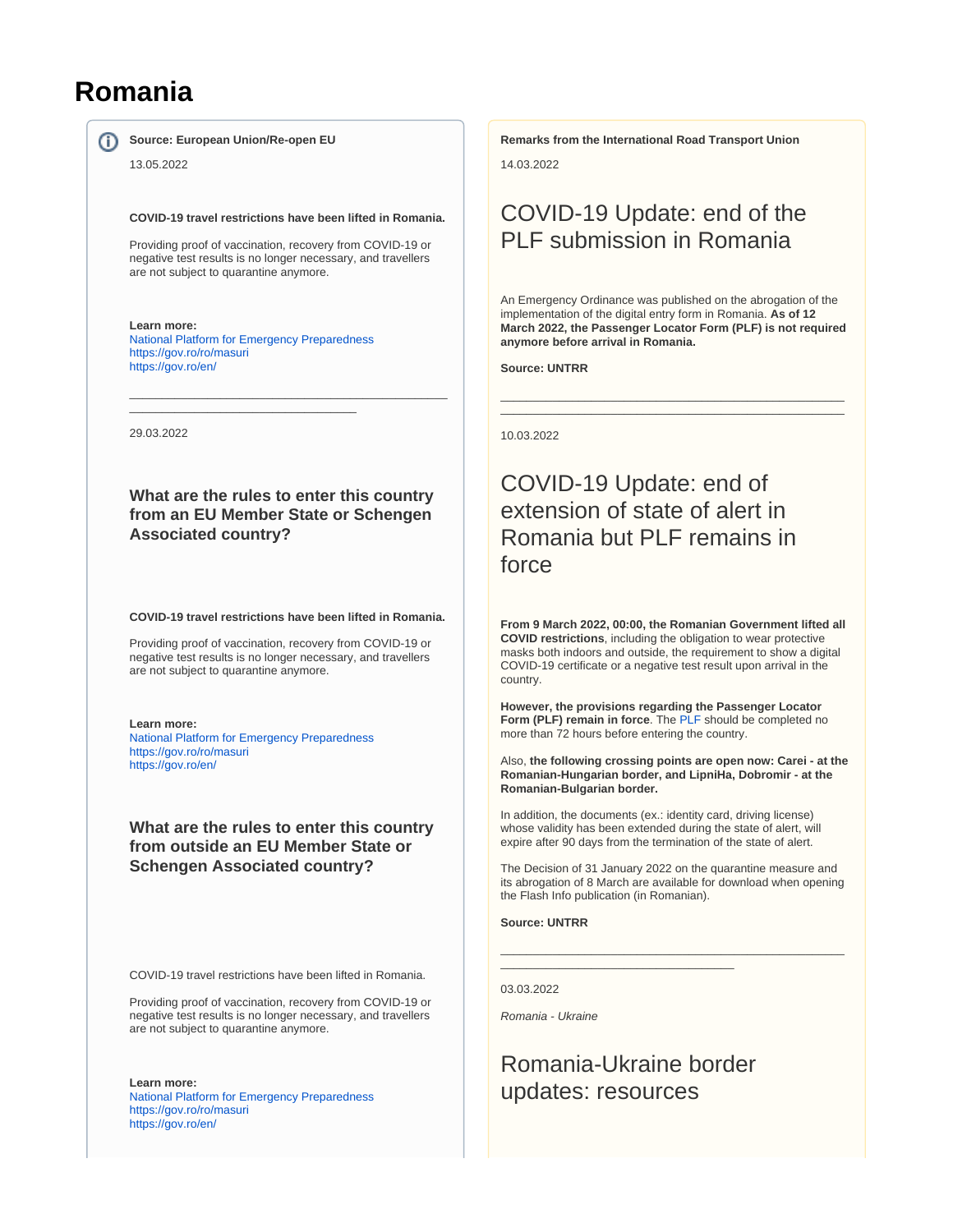## **May I transit this country?**

COVID-19 travel restrictions have been lifted in Romania and travellers are not subject to quarantine anymore.

## **General measures**

COVID-19 health measures have been lifted in Romania and the 'EU Digital COVID Certificate' is not required to access public spaces anymore.

The following measures are not mandatory, but still recommended:

- wearing facemasks in crowded open spaces, on public transport, in closed spaces (including health facilities, kindergartens, schools...)
- avoiding crowded spaces
- washing and disinfecting hands regularly
- performing a test if COVID-19 Symptoms arise

**Learn more:** [National Platform for emergency preparedness](https://fiipregatit.ro/sectiune_ghid/restrictii-covid-si-masuri-de-preventie/) [gov.ro/ro/masuri](https://gov.ro/ro/masuri).

## **Quarantine**

Confirmed COVID-19 cases must isolate for 5 days if they are vaccinated or have recovered from the disease in the last 6 months. Otherwise, quarantine lasts 7 days.

No further negative test result is required to end the quarantine.

Quarantine for people who have been in direct contact with a confirmed COVID-19 case is no longer necessary.

\_\_\_\_\_\_\_\_\_\_\_\_\_\_\_\_\_\_\_\_\_\_\_\_\_\_\_\_\_\_\_\_\_\_\_\_\_\_\_\_\_\_\_\_\_\_\_\_\_ \_\_\_\_\_\_\_\_\_\_\_\_\_\_\_\_\_\_\_\_\_\_\_\_\_\_\_\_\_\_\_\_\_\_\_\_\_\_\_\_\_\_\_

[Testing centres](http://www.ms.ro/centre-testare/)

## **National website with coronavirusrelated information for TOURISM**

[Tourism in Romania](http://romaniatourism.com/)

07.03.2022

The Romanian Border Police are providing daily information updates on the situation at Romanian borders with Ukraine. You can find more on the English section of their [website](https://www.politiadefrontiera.ro/en/main/n-communication-news-and-events-1/).

In addition, the Police Border are also sharing the average waiting times at road border crossing points in this [online application.](https://www.politiadefrontiera.ro/en/traficonline/?vt=2&dt=2)

\_\_\_\_\_\_\_\_\_\_\_\_\_\_\_\_\_\_\_\_\_\_\_\_\_\_\_\_\_\_\_\_\_\_\_\_\_\_\_\_\_\_\_\_\_\_\_\_\_\_\_\_\_

\_\_\_\_\_\_\_\_\_\_\_\_\_\_\_\_\_\_\_\_\_\_\_\_\_\_\_\_\_\_\_\_\_\_\_\_\_

**Source: UNTRR**

09.02.2022

## COVID-19 Update: drivers only need to fill in the Passenger Locator Form once

The Ordinance on the implementation of the [digital passenger](https://plf.gov.ro/)  [locator form \(PLF\)](https://plf.gov.ro/) in Romania has been modified.

From 9 February 2022, the obligation to fill the [PLF](https://plf.gov.ro/) before entering the Romanian territory can be performed no later than 72 hours before crossing the border (24h previously).

In addition, the following categories **only have to complete the form once before entering the territory of Romania** b and no more every time when crossing the border b **by checking the option bexempt personnel on the form**:

- **drivers of vehicles with a maximum permitted weight of more than 2.4 tonnes performing transport of goods, as well as drivers of vehicles with more than 9 seats, including the driver's seat, performing transport of passengers**. - persons who cross the state border at least once in 24 hours in order to travel to work.

The modified Ordinance is available in attachment (in Romanian).



OUG 129 2021 Modified.pdf

\_\_\_\_\_\_\_\_\_\_\_\_\_\_\_\_\_\_\_\_\_\_\_\_\_\_\_\_\_\_\_\_\_\_\_\_\_\_\_\_\_\_\_\_\_\_\_\_\_\_\_\_\_

\_\_\_\_\_\_\_\_\_\_\_\_\_\_\_\_\_\_\_\_\_\_\_\_\_\_\_\_\_\_\_\_\_\_

**Source: UNTRR**

17.12.2021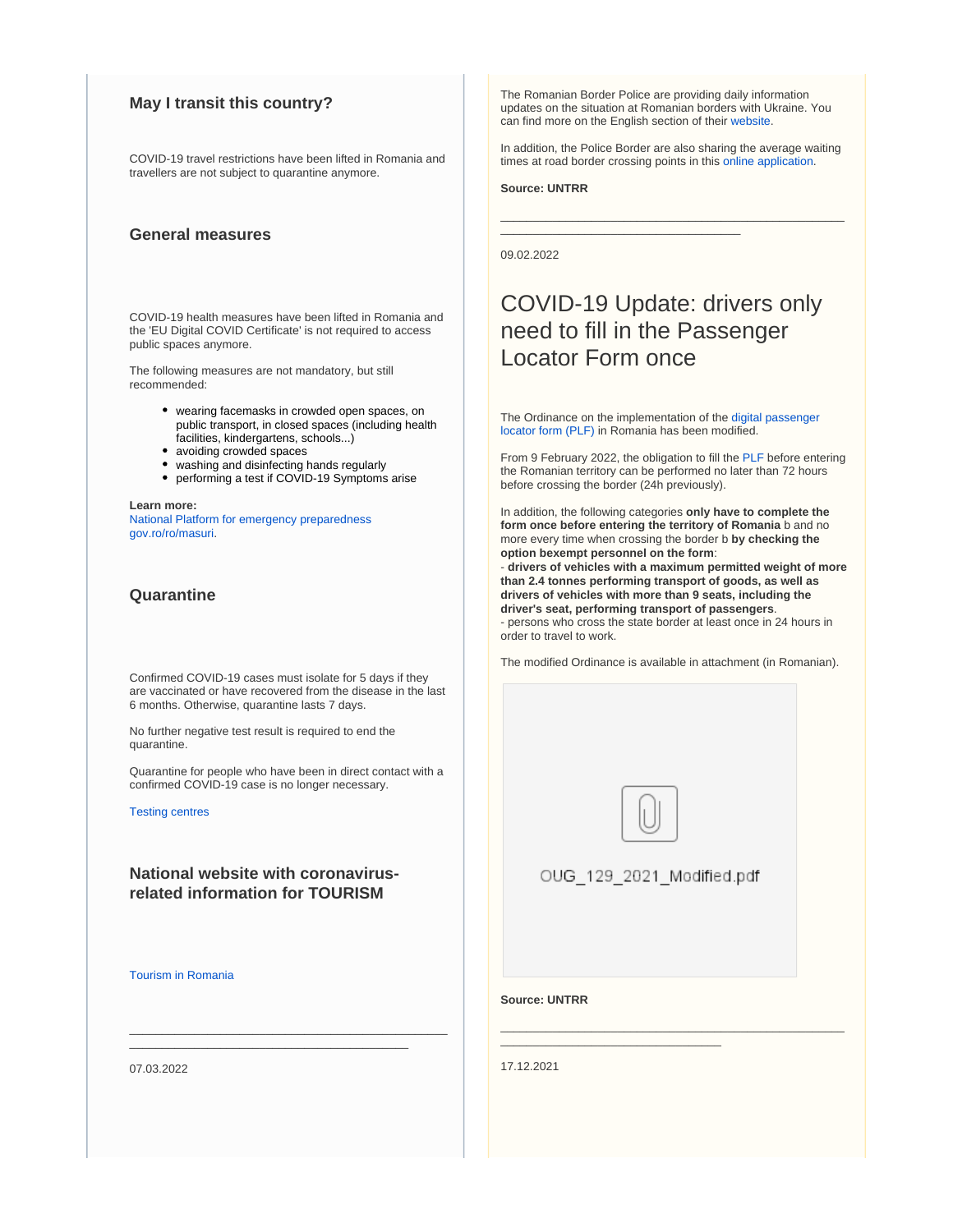**What are the rules to enter this country from an EU Member State or Schengen Associated country?**

#### **Document checklist:**

Travellers must provide all the following documents:

- 1. Fill in a [Passenger Locator Form,](https://plf.gov.ro/) in the 72 hours before entering Romania.
- 2. Provide a valid 'EU Digital COVID Certificate' (EUDCC) or equivalent documents. Details in the sections below.

**Children younger than 12** are exempt from quarantine and testing requirements.

**Entry rules and quarantine**

- People who have been in direct contact with a confirmed positive case must quarantine for 5 days, including if they hold proof of vaccination or a negative test result. People who have recovered from COVID-19 in the last 90 days are exempt.
- People who test positive to COVID-19 must quarantine for 5 days (if they are vaccinated or have recovered from COVID-19 in the last 90 days) or for 7 days (if they are not vaccinated or have recovered from COVID-19 longer than 90 days ago.

## **Entering this country with the EU Digital COVID certificate**

Travellers can enter Romania without further restrictions if their 'EU Digital COVID Certificate' (EUDCC) contains one of the following:

> • Proof of full vaccination. Validity:

- for 9 months after the primary vaccination series was completed, or

- after the booster dose was administered, or - for 180 days (6 months) for people who completed the primary vaccination series and then recovered from COVID-19.

- Proof of recovery from COVID-19. Validity: 6 months
- Negative result to a molecular (PCR) test. Validity: 72 hours

**Entering this country without the EU Digital COVID certificate or with a certificate not compliant with national requirements**

# Covid-19 Update - drivers performing transport of goods coming from non-UE or EFTA countries are now exempt to quarantine and test

The National Committee for Emergency Situations in Romania published an additional order (in attachment in Romanian), amending the measures applying to professional drivers entering Romania from non-UE or EFTA countries: - Drivers of vehicles with a maximum authorized capacity exceeding 2.4 tonnes, who are performing **transport of goods are now are exempt to quarantine and from the obligation to present a negative result of a RT-PCR test** for SARS- CoV-2 infection.

- drivers with more than 9 seats (including the driver's seat), who are performing **passenger transport are exempt to quarantine if they have been vaccinated, prove the confirmation for SARS-CoV-2 infection in the last 180 days before entering Romania, or can present a negative RT-PCR test performed no later than 48 hours** before entering the country. Note that only complete schemes of vaccination (10 days minimum) are accepted. B The driver exemption only applies when travelling for professional purposes.

The measures applying to drivers of goods vehicles, as well as those who provide passenger transport, who are not vaccinated or recovered, arriving from Member States of the European Union, the European Economic Area or the Swiss Confederation remain the same:

- Drivers coming from the green or yellow zones are exempted to quarantine or to present a negative result of a RT-PCR test for SARS- CoV-2 infection. The driver exemption only applies when travelling for professional purposes.

- Drivers coming from the red zone are exempted to quarantine if they present a negative result of a RT-PCR test for SARS- CoV-2 infection performed no later than 72 hours before entering the country. The driver exemption only applies when travelling for professional purposes.

\_\_\_\_\_\_\_\_\_\_\_\_\_\_\_\_\_\_\_\_\_\_\_\_\_\_\_\_\_\_\_\_\_\_\_\_\_\_\_\_\_\_\_\_\_\_\_\_\_\_\_\_\_

**Source: UNTRR**

\_\_\_\_\_\_\_\_\_\_\_\_\_\_\_\_\_\_\_\_\_\_\_\_\_\_\_\_\_\_\_

#### 24.12.2021

COVID-19 Update - Romania drivers performing transport of goods are exempt to quarantine and RT-PCR test, regardless of country and zone they are coming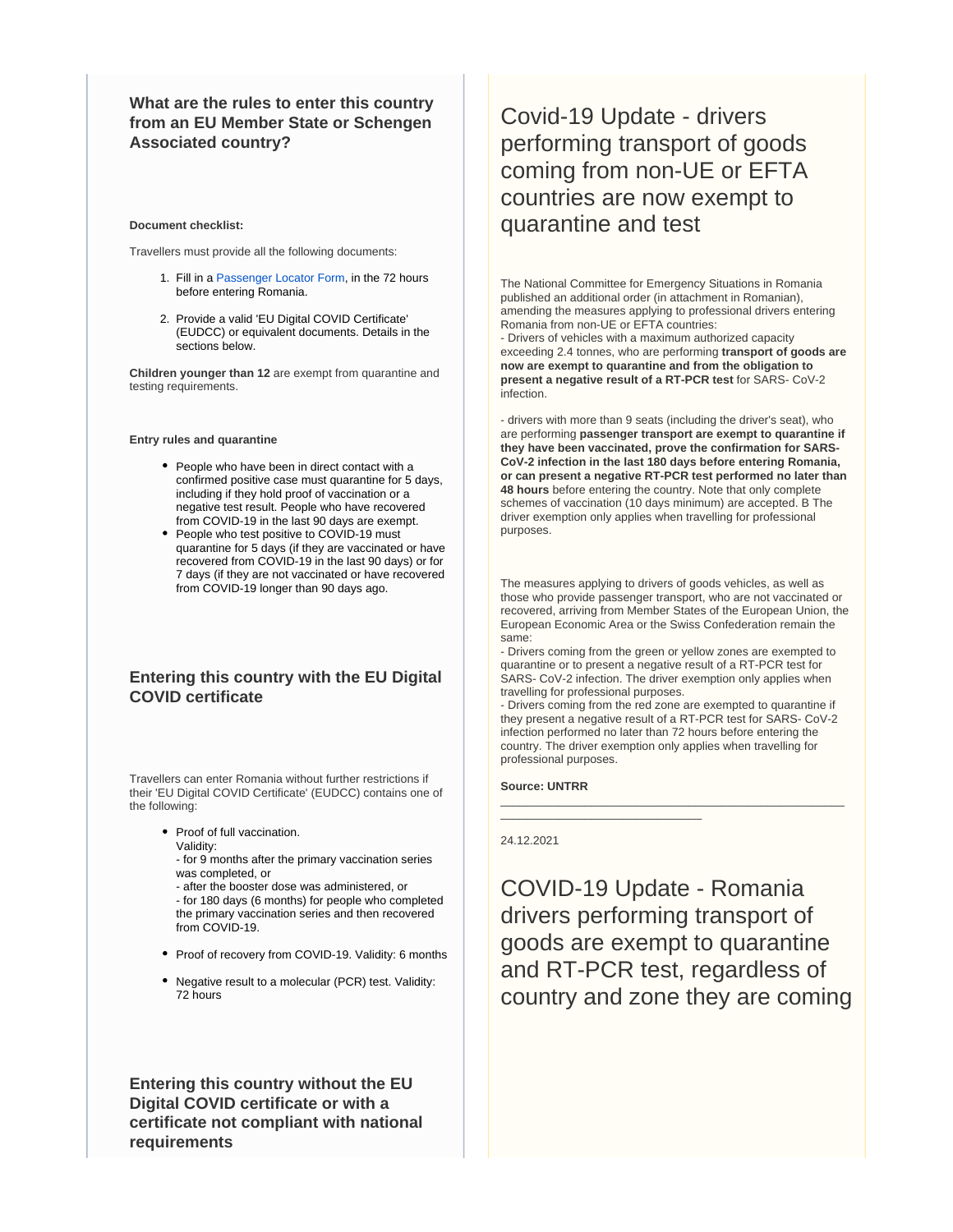Travellers who hold documents equivalent to the 'EU Digital COVID Certificate' (EUDCC) that meet the requirements listed above for the EUDCC can enter Romania at the same conditions. Equivalent certificates must be provided in the language of the issuing country and in English.

Travellers who do not provide the documents required must **q uarantine for 5 days**.

**Exemptions** from the quarantine obligation (details and further categories available on the [National Platform for](https://fiipregatit.ro/sectiune_ghid/conditii-intrare-in-romania/)  [Emergency Preparedness\)](https://fiipregatit.ro/sectiune_ghid/conditii-intrare-in-romania/):

- Children younger than 12; children aged between 12 and 16 who provide a negative molecular (PCR) test, valid 72 hours, regardless of their country of departure.
- Romanian students (also if they reside outside Romania) and their guardians (for minor students) who have recovered from COVID-19 during the last 6 months and hold a negative molecular (PCR) test result performed within 72 hours.
- People who do not hold proof of vaccination or recovery from COVID-19 if they provide a negative molecular test result (valid 72 hours) and stay in Romania for maximum 3 days.
- Travellers in transit (maximum 24 hours)
- Cross-border workers entering from Hungary or Bulgaria

#### **Learn more:** [National Platform for Emergency Preparedness](https://fiipregatit.ro/sectiune_ghid/conditii-intrare-in-romania/) <https://gov.ro/en/> <https://gov.ro/ro/masuri>

**What are the rules to enter this country from outside an EU Member State or Schengen Associated country?**

**Note:** people entering from **Ukraine** (by car, minibus, bus, train, on foot) are not subject to quarantine. The same applies to Ukrainian citizens entering via Moldova. See [useful](https://fiipregatit.ro/ghid/ajutor-umanitar-refugiati/)  [information for refugees entering Romania](https://fiipregatit.ro/ghid/ajutor-umanitar-refugiati/) (materials in Ukrainian)

#### **Entry rules and quarantine**

- People who have been in direct contact with a confirmed positive case must quarantine for 5 days, including if they hold proof of vaccination or a negative test result. People who have recovered from COVID-19 in the last 90 days are exempt.
- People who test positive to COVID-19 must quarantine for 5 days (if they are vaccinated or have recovered from COVID-19 in the last 90 days) or for 7 days (if they are not vaccinated or have recovered from COVID-19 longer than 90 days ago).
- Travellers who do not provide the documents required must quarantine for 5 days.

The National Committee for Emergency Situations in Romania published [Order no 116/2021,](https://www.untrr.ro/userfiles/files/HCNSU_nr.116_din_23.12.2021-1.pdf#.YcWeRVn8tPZ) amending the measures applied to professional drivers, regardless of country and zone they are coming:

- drivers of vehicles with a maximum authorized capacity exceeding 2.4 tonnes who are performing transport of goods are exempted to quarantine and from the obligation to present a negative result of a RT-PCR test for SARS- CoV-2 infection.B

- drivers with more than 9 seats, including the driver's seat, who are performing passenger transport are exempted to quarantine if they have been vaccinated with the full scheme and for which 10 days have elapsed since their completion, or prove the confirmation for SARS-CoV-2 infection in the last 180 days before entering Romania, or present a negative result of a RT-PCR test for SARS-CoV-2 infection performed no later than 48 hours before entering the country. The driver exemption only applies when travelling for professional purposes.B

\_\_\_\_\_\_\_\_\_\_\_\_\_\_\_\_\_\_\_\_\_\_\_\_\_\_\_\_\_\_\_\_\_\_\_\_\_\_\_\_\_\_\_\_\_\_\_\_\_\_\_\_\_ \_\_\_\_\_\_\_\_\_\_\_\_\_\_\_\_\_\_\_\_\_\_\_\_\_\_\_\_\_\_\_\_\_\_\_\_\_\_\_\_\_\_\_\_\_\_\_\_\_

Source UNTRR

14.12.2021

## COVID-19 - updated information regarding vaccinated drivers arriving in Romania from non-UE or EFTA countries

The National Committee for Emergency Situations in Romania published an additional Order, which entered into force yesterday, clarifying that **professional drivers arriving in Romania from any other country than Member States of the European Union, the European Economic Area or the Swiss Confederation must present a negative result of a RT-PCR test for SARS- CoV-2 infection performed no later than 48 hours before entering the country, regardless of the classification of the countries** (green, yellow, or red), and regardless if the drivers are vaccinated or not, or recovered.

Attached the new Order no. 113/10.12.2021 which is a clarification of Order no. 111/06.12.2021 (in Romanian).



\_\_\_\_\_\_\_\_\_\_\_\_\_\_\_\_\_\_\_\_\_\_\_\_\_\_\_\_\_\_\_\_\_\_\_\_\_

#### 09.12.2021

COVID-19 Update new measures to travel to Romania from 10 December 2021 to 8 January 2022

\_\_\_\_\_\_\_\_\_\_\_\_\_\_\_\_\_\_\_\_\_\_\_\_\_\_\_\_\_\_\_\_\_\_\_\_\_\_\_\_\_\_\_\_\_\_\_\_\_\_\_\_\_

**Document checklist**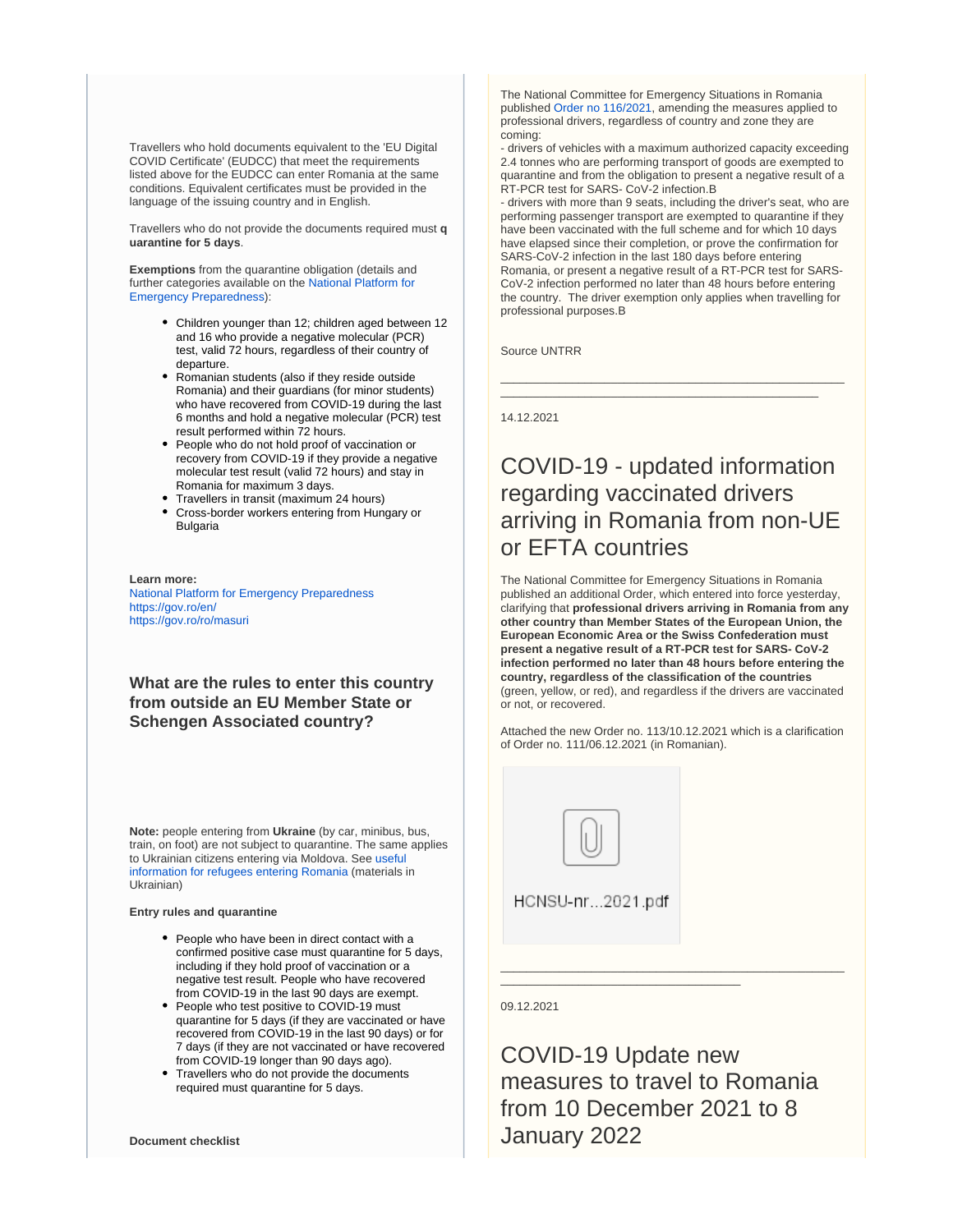Travellers must provide all the following documents:

- 1. Fill in a [Passenger Locator Form](https://plf.gov.ro/) in the 72 hours before entering Romania.
- 2. A valid 'EU Digital COVID Certificate' (EUDCC), or an equivalent document (in English and in the language of the issuing country) certifying one of the following:

Proof of full vaccination. Validity:

- for 9 months after the primary vaccination series was completed, or

- after the booster dose was administered, or - for 180 days (6 months) for people who completed the primary vaccination series and then recovered from COVID-19.

or

Proof of recovery from COVID-19 (valid for 6 months)

or

Negative result to a pre-departure molecular (PCR) test, valid 72 hours.

**Exemptions** from the quarantine obligation (details and further categories available on the [National Platform for](https://fiipregatit.ro/sectiune_ghid/conditii-intrare-in-romania/)  [Emergency Preparedness\)](https://fiipregatit.ro/sectiune_ghid/conditii-intrare-in-romania/):

- Children younger than 12; children aged between 12 and 16 who provide a negative molecular (PCR) test, valid 72 hours, regardless of their country of departure.
- Romanian students (also if they reside outside Romania) and their guardians (for minor students) who have recovered from COVID-19 during the last 6 months and hold a negative molecular (PCR) test result performed within 72 hours.
- People who do not hold proof of vaccination or recovery from COVID-19 if they provide a negative molecular test result (valid 48 hours) and stay in Romania for maximum 3 days.
- Travellers in transit (maximum 24 hours)
- Cross-border workers entering from Serbia, Ukraine and the Republic of Moldova.

**Learn more:** [National Platform for Emergency Preparedness](https://fiipregatit.ro/sectiune_ghid/conditii-intrare-in-romania/) <https://gov.ro/en/> <https://gov.ro/ro/masuri>

**What are the rules if I go abroad from this country, and when I return from abroad?**

[List of countries imposing restrictions on travellers coming](http://www.mae.ro/node/51759)  [from Romania](http://www.mae.ro/node/51759)

[Travel warnings for Europe](http://www.mae.ro/node/51880)

[Travel warnings for rest of the world\)](http://www.mae.ro/node/51982)

The National Committee for Emergency Situations in Romania issued [new measures](https://www.untrr.ro/userfiles/files/HCNSU-nr-111-din-06-12-2021%281%29.pdf#.YbISz1n8tPY) applicable from 10 December 2021 (00h00) to 8 January 2022 (24.00).

The following measures apply to drivers of goods vehicles, as well as those who provide passenger transport, **who are not vaccinated or recovered**, arriving from **Member States of the European Union, the European Economic Area or the Swiss Confederation**:B

- Drivers coming from the green or yellow zones are exempted to quarantine or to present a negative result of a RT-PCR test for SARS- CoV-2 infection. The driver exemption only applies when travelling for professional purposes.B

- Drivers coming from the red zone are exempted to quarantine if they present a negative result of a RT-PCR test for SARS- CoV-2 infection performed no later than 72 hours before entering the country. The driver exemption only applies when travelling for professional purposes.B

For commercial drivers (goods or passenger transport), **who are not vaccinated or recovered**, arriving **from any other country**, the following measures apply:

- Drivers are exempted to quarantine if they present a negative result of a RT-PCR test for SARS- CoV-2 infection performed no later than 48 hours before entering the country, regardless of the classification of the countries (green, yellow, or red). The driver exemption only applies when travelling for professional purposes.

The list of countries/territories according to the cumulative incidence rate of COVID-19 is updated every week on Friday, and is available [here](http://www.cnscbt.ro/index.php/liste-zone-afectate-covid-19) (in Romanian).

\_\_\_\_\_\_\_\_\_\_\_\_\_\_\_\_\_\_\_\_\_\_\_\_\_\_\_\_\_\_\_\_\_\_\_\_\_\_\_\_\_\_\_\_\_\_\_\_\_\_\_\_\_

#### **Source: UNTRR**

25.10.2021

**COVID-19 update: new rules in Romania**

\_\_\_\_\_\_\_\_\_\_\_\_\_\_\_\_\_\_\_\_\_\_\_\_\_\_

Based on the Government Decision no 1090/2021, entering into force on 25 October 2021, new measures are introduced in Romania to prevent and combat the effects of the COVID-19 pandemic.

Note that **economic operators providing passenger and goods transport activities can operate in "normal working regime", in compliance with the sanitary protection measures** (use face mask, disinfection of working place, etc.).

Most important measures that applies according to Government Decision:

1. The Government Decision no 1090/2021 introduces restrictions on movement at night during the next 30 days. From 22:00 to 05: 00, people are obliged to stay in their places of residence. **The measure does not apply to drivers performing national and international transport of goods and passengers.** Persons vaccinated against SARS-CoV-2 virus (valid 10 day after completion of vaccination scheme), and persons who recovered from COVID-19 (between 15 and 180 days after confirmation of infection) are exempted of this measure providing proof of vaccination or infection. Persons who are not exempted and that should leave their place of residence during this time must complete a [self-declaration](https://formular.sts.ro/) (in Romanian).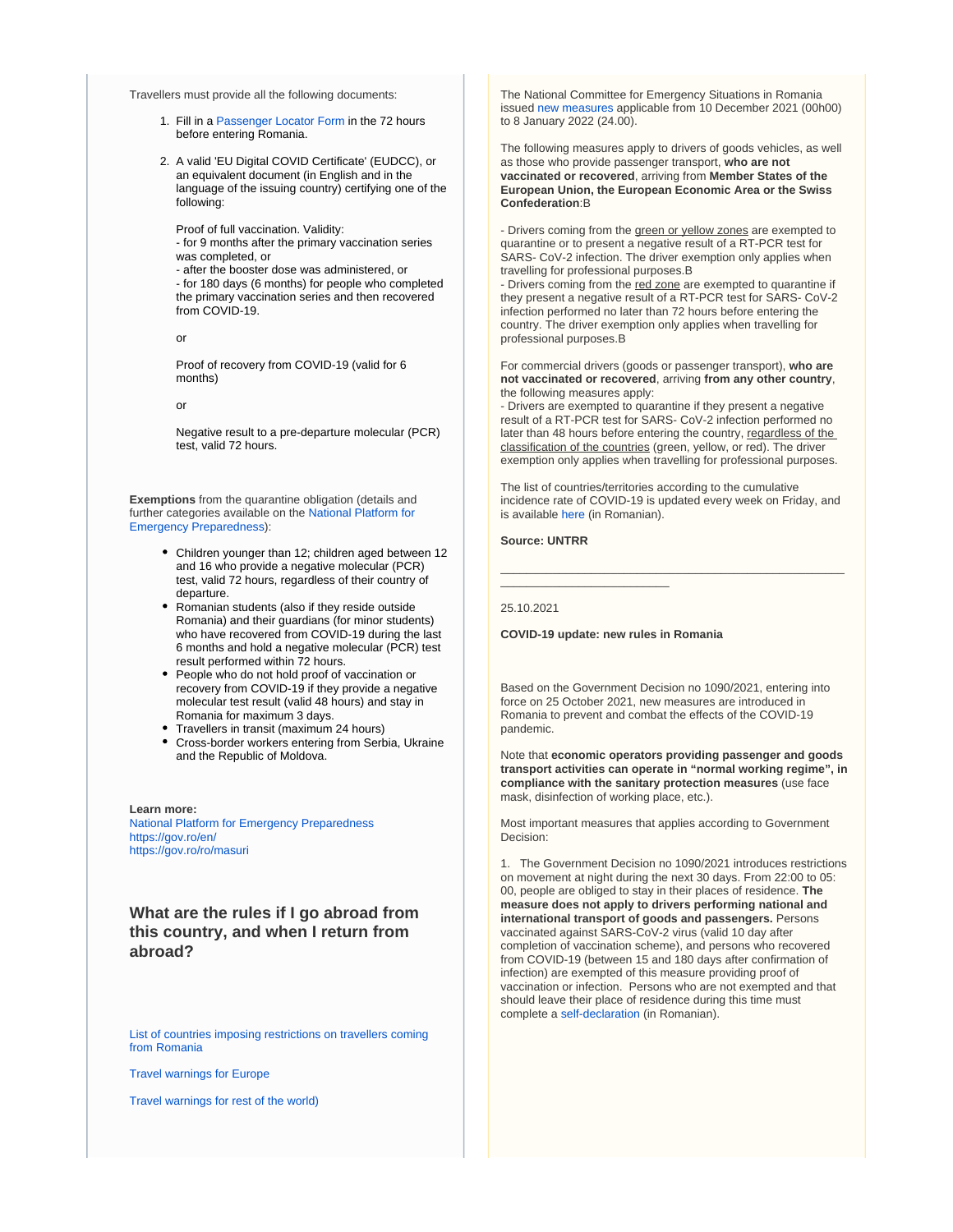## **May I transit this country?**

Persons in transit are not subject to quarantine requirements if they leave Romania within 24 hours.

## **General measures**

Information is available on the [National Platform for](https://fiipregatit.ro/sectiune_ghid/restrictii-covid-si-masuri-de-preventie/)  [emergency preparedness](https://fiipregatit.ro/sectiune_ghid/restrictii-covid-si-masuri-de-preventie/) and on [gov.ro/ro/masuri.](https://gov.ro/ro/masuri)

The '**EU Digital COVID Certificate**' (EUDCC) or an equivalent certificate is **necessary** to access many places and events, listed below. It must contain proof of **full vaccination** (valid 10 days after the vaccination cycle has been completed), of **recovery** from COVID-19 (between 15 and 180 days after being infected), or a negative result to a molecular **test** (valid 72 hours) or rapid antigen test (valid 48 hours). The EUDCC is required to enter:

- All shops, except grocery stores, pharmacies and gas stations.
- Cafes and restaurants, including terraces, and other catering establishments.
- Premises of central and local public institutions (except for employees). Public administrations can deliver services to those who do not hold an EUDCC outside their premises and must take the necessary measures to ensure urgent procedures.
- Touristic accommodations.
- All events and organized activities, including courses, sports activities and competitions and cultural, artistic and entertainment events.

Exemptions:

- The EUDCC is not required to access to grocery stores up to 200 square metres, pharmacies and gas stations.
- **Children younger than 12** are not required to hold an EUDCC or a negative test result, but they must be accompanied by an adult who holds an EUDCC with valid proof of vaccination or of recovery from COVID-19.

Citizens of countries that do not issue the EUDCC should provide equivalent certificates, in English and in the language of the issuing country.

## **Use of facemasks**

The use of **FFP2 or surgical facemasks** is mandatory in **all indoor and outdoor public spaces**, including in the streets, on public transport and at the workplace. Facemasks made of other materials (textiles, plastic etc.) are prohibited.

Exemptions:

2. Access to public institutions (and economic operators with public capital) is limited to persons who can prove full vaccination (valid 10 day after completion of vaccination scheme), persons presenting the negative result of a RT-PCR test no older than 72h or the negative result of a rapid antigen test no older than 48h, and persons who recovered from COVID-19 (between 15 and 180 days after confirmation of infection). These measures also apply to the premises of private economic operators in which at least 50 people work simultaneously. The employees of the public institutions are exempted from the abovementioned measures.

(Enclosed the Government Decision in Romanian.)



hg-1130-2021-prel...rea-de-alerta.pdf

#### **Source: UNTRR**

#### 22.10.2021

#### **COVID-19 update: Updated classification of countries /territories in Romania**

\_\_\_\_\_\_\_\_\_\_\_\_\_\_\_\_\_\_\_\_\_\_\_\_\_\_\_\_\_\_\_\_

The National Committee for Emergency Situations in Romania updated yesterday, 21 October 2021, the list of countries/territories according to the cumulative incidence rate of COVID-19. Since last week, the following changes have been introduced: Belgium, Austria, Greece, and Belarus are now in the red zone.

\_\_\_\_\_\_\_\_\_\_\_\_\_\_\_\_\_\_\_\_\_\_\_\_\_\_\_\_\_\_\_\_\_\_\_\_\_\_\_\_\_\_\_\_\_\_\_\_\_\_\_\_\_

The updated list that will enter in force on 24 October 2021 (00h00) is available in the attachment (in Romanian). The other measures published on Flash Info on 1st October 2021

remain the same.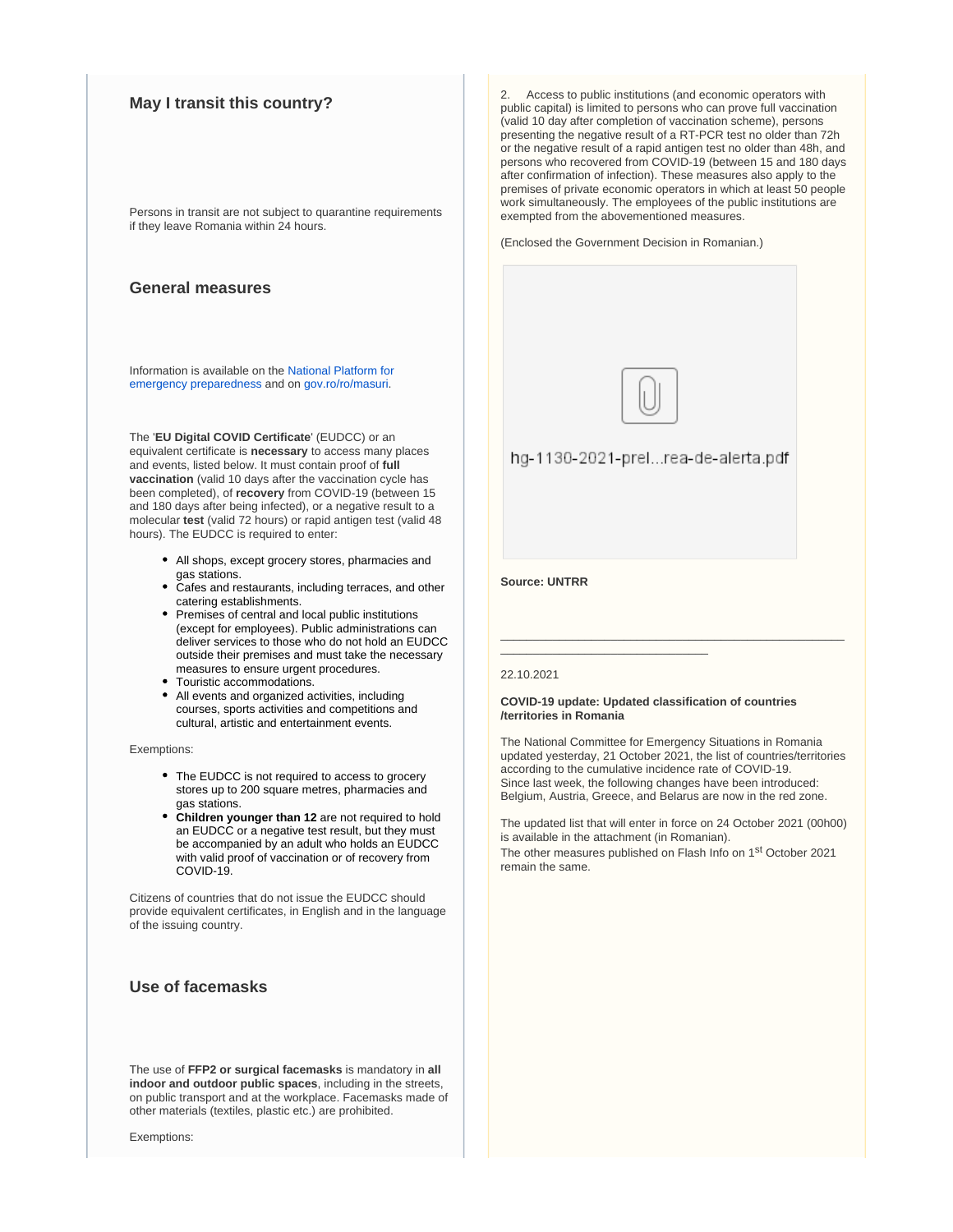- children younger than 5
- people working alone in the office
- Provided that a 3m distance is respected: TV presenters and their guests, religious representatives during services, speakers in enclosed or open spaces.
- people performing intense physical and sports activities and / or in physically demanding working conditions.

## **Indoor and outdoor meetings, public or private gatherings and events**

**Private events** (weddings, baptisms, birthdays, festive meals, etc.) are **not allowed**.

Courses, trainings, workshop and conferences can take place betweem 5.00 and 22.00, at 50% capacity (maximum 150 participants) or 30% capacity (maximum 100 participants) depending on the local incidence rate. At least 4 square metres per participant are ensured, and everyone must wear a facemask. Only holders of a valid EUDCC can access.

**Rallies and demonstrations** can take place under strict regulations:

- Only holders of a valid EUDCC can participate.
- Maximum 100 participants.
- All participants must wear a facemask.

## **Safety measures for public transportation**

In all forms of public transport (as well as in taxis), **facemasks are mandatory**. Also, social distance should be maintained as much as possible, as well as ventilation and disinfection. In some cases, temperature checks are conducted.

## **Places of worship**

Open with limitations

Religious activities and services can be carried out inside and outside places of worship. At least 2 square metres per participant must be ensured.

## **Quarantine**





anexa-la-hcnsu-n...din-14102021.pdf

**Source: UNTRR**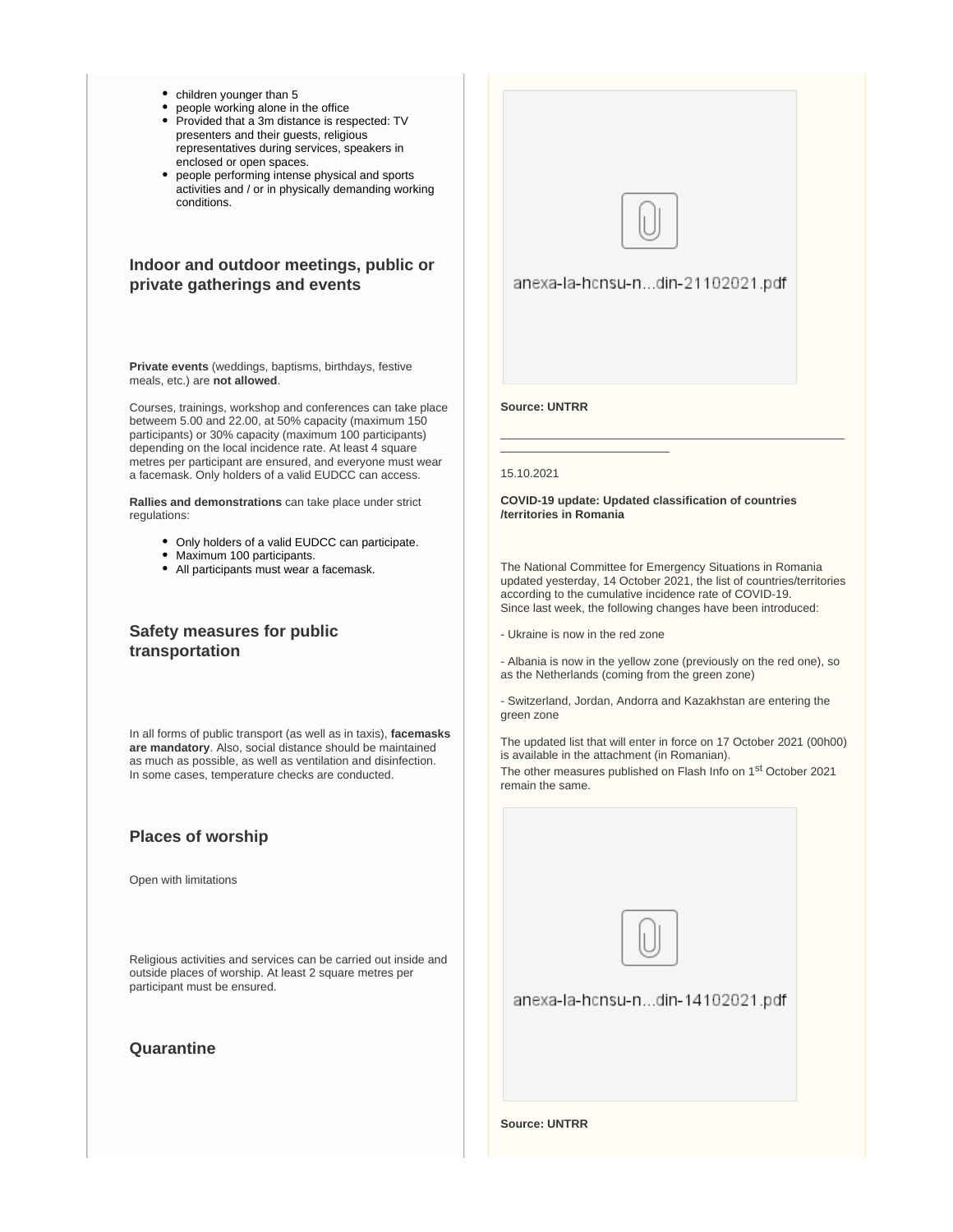Confirmed COVID-19 cases must isolate for 7 days if they are vaccinated or have recovered from the disease in the last 6 months. Otherwise, quarantine lasts 10 days.

Travellers who enter Romania without the documents required and people who have been in direct contact with an infected person (less than 2 metres for longer than 15 minutes and without a surgical or FFP2 mask) must quarantine according to the following rules:

- Quarantine lasts 5 days for people who are vaccinated or have recovered from COVID-19 in the last 6 months.
- Quarantine lasts 10 days for people who are not vaccinated and have not recovered from COVID-19 in the last 6 months.

No further negative test result is required to end the quarantine.

[Testing centres](http://www.ms.ro/centre-testare/) [Quarantine and isolation guidance](https://fiipregatit.ro/ghid/covid19-simptome/) (in Romanian)

## **Non-essential (other than medicine and food) shops**

Open with limitations

Between **22.00 and 5.00**, **shops are closed** and can only provide home deliveries.

Only holders of a valid EUDCC (or equivalent document) can access shopping malls and grocery stores larger than 200 square metres. However, access in grocery stores inside shopping malls is also allowed to people who do not hold an EUDCC.

Exceptions: pharmacies, petrol stations, home delivery services and road trasport companies can carry out their activities under normal working conditions, in compliance with the health measures.

## **Tourist accommodations**

Open with limitations

Tourism services can provide accommodation only for customers who hold a valid EUDCC (or equivalent certificate).

## **Catering establishments**

Open with limitations

#### 08.10.2021

**COVID-19 update: Updated classification of countries /territories in Romania**

\_\_\_\_\_\_\_\_\_\_\_\_\_\_\_\_\_\_\_\_\_\_\_\_\_\_\_\_\_\_\_\_\_\_\_\_\_\_\_\_\_\_\_\_\_\_\_\_\_\_\_\_\_

On 7 October 2021, the National Committee for Emergency Situations in Romania updated the list of countries/territories according to the cumulative incidence rate of COVID-19. The following changes have been introduced:

- Slovakia is now in the red zone

\_\_\_\_\_\_\_\_\_\_\_\_\_\_\_\_\_\_\_\_\_\_\_\_\_\_\_\_\_\_

- Bosnia and Herzegovina, North Macedonia, and Belarus are now in the yellow zone (previously on the red one), so as Andorra and Jordan (coming from the green zone)

- Norway, Azerbaijan, and Tunisia are entering the green zone.

The updated list that will enter in force on 10 October 2021 (00h00) is available in the attachment (in Romanian).

The other measures published on Flash Info on 1<sup>st</sup> October 2021 remain the same.



lista-state-cu-ris...t-din-07102021.pdf

#### **Source: UNTRR**

#### 01.10.2021

**COVID-19 update: Updated classification of countries /territories in Romania and amendment of quarantine measures for drivers**

\_\_\_\_\_\_\_\_\_\_\_\_\_\_\_\_\_\_\_\_\_\_\_\_\_\_\_\_\_\_\_\_\_\_\_\_\_\_\_\_\_\_\_\_\_\_\_\_\_\_\_\_\_

On 30 September 2021, the National Committee for Emergency Situations in Romania updated the list of countries/territories according to the cumulative incidence rate of COVID-19. The following changes have been introduced:

- Republic of Moldova, Armenia, Bulgaria, and Belarus are now in the red zone

- Austria, Switzerland, Gibraltar, and Iran are now in the yellow zone (previously on the red one), so as Ukraine (coming from the green zone)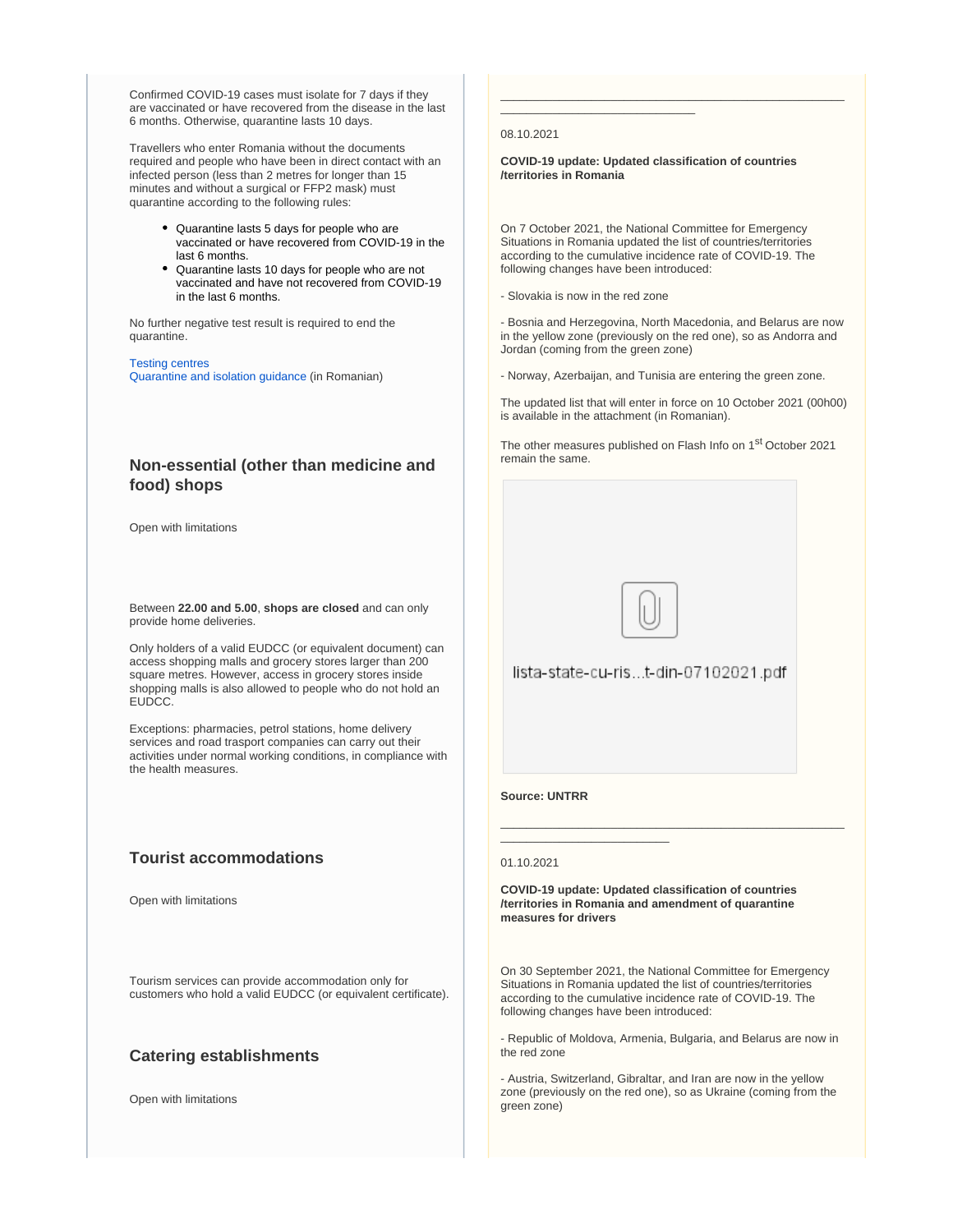Restaurants, cafes, and all permanent and temporary catering establishments, including those inside hotels or other accommodtion establishments and terraces:

- Can only host customers who hold a valid EUDCC (or equivalent document).
- Are **open between 5.00 and 22.00**. Only home delivery services are allowed between 22.00 and 5.00.
- Can operate up to 50% or 30% of capacity during opening hours, depending on the local incidence rate.

## **Cinemas, museums and indoor attractions**

Partially

Bars, clubs and discos are closed.

The following establishments and activities can only operate between 5.00 and 22.00, at 50% or 30% capacity depending on the local incidence rate, and only holders of a valid EUDCC (or equivalent document) can access:

- Museums, libraries, bookstores.
- Cinemas, film and audio-visual production studios.
- Shows, concerts, festivals. Depending on the local incidence rate, maximum 1,000 or 500 people can participate. Wearing facemasks and ensuring 4 square metres per person is compulsory.
- Sports events, competitions and activities. Wearing facemasks and ensuring 2 square metres per person is compulsory.
- Gyms and fitness centres; indoor swimming pools. Wearing facemasks and ensuring 2 square metres per person is compulsory in gyms and fitness centres.
- Gaming and gambling establishments.

## **Personal care services**

Open with limitations

## **Outdoors areas and beaches**

Open with limitations

Wearing FFP2 or surgical facemasks is compulsory.

- The Netherlands, Germany, France, San Marino, Liechtenstein, and Kosovo are entering the green zone.

In addition, Decision no. 43 from 01.07.2021 is now amended: drivers of goods vehicles, as well as those providing passenger transport are **also exempted to quarantine if they present a negative result of an RT-PCR test for SARS- CoV-2 performed no later than 72 hours** before entering the country, **when travelling for professional purposes**.

These changes will enter into force **on 03.10.2021** (00h00). \*\*\*\*\*\*\*

#### Reminder:

1. Persons arriving in Romania from green areas from Member States of the European Union, European Economic Area or Swiss Confederation are not subject to quarantine measure.

1. Persons arriving in Romania from **yellow areas including drivers of goods vehicles and drivers of passenger transport** - are subject to a 14-day quarantine. The quarantine must take place at the person's home, at a declared location or, as the case may be, at a dedicated location designated by the authorities. Exceptions:

- persons who can demonstrate proof of a full course of vaccination against COVID-19, completed at least ten days before arrival in Romania.

- persons who are in possession of a negative RT-PCR test (completed no more than 72 hours before boarding or arriving at the border if travelling independently).

- persons who have been confirmed positive for SARS-CoV-2 virus infection in the last 180 days prior to entry in Romania, for whom at least 14 days have passed from the date of confirmation to the date of entry in Romania. - persons in transit, if they leave Romania within 24 hours from the time they entered the territory of the country - cross-border workers entering Romania from Hungary, Bulgaria, Serbia, Ukraine or the Republic of Moldova

2. Persons arriving in Romania from **red areas - including drivers of goods vehicles and drivers of passenger transport-** are subject to a 14-day quarantine. The quarantine must take place at the person's home, at a declared location or, as the case may be, at a dedicated location designated by the authorities. Exceptions:

- persons who can demonstrate proof of a full course of vaccination against COVID-19, completed at least ten days before arrival in Romania.

- persons who have been confirmed positive for SARS-CoV-2 virus infection in the last 180 days prior to entry in Romania, for whom at least 14 days have passed from the date of confirmation to the date of entry in Romania. - persons who stay in Romania for less than 3 days (72 hours) and have a negative RT-PCR test for SARS-CoV-2

virus infection, completed no more than 72 hours before boarding or arriving at the border if travelling independently. If the persons do not leave Romania within

3 days (72 hours), they will be quarantined for a period of 14 days, starting with the fourth day following the entry on the Romanian territory.

- cross-border workers entering Romania from Hungary, Bulgaria, Serbia, Ukraine or the Republic of Moldova - persons in transit, if they leave Romania within 24 hours from the time they entered the territory of the country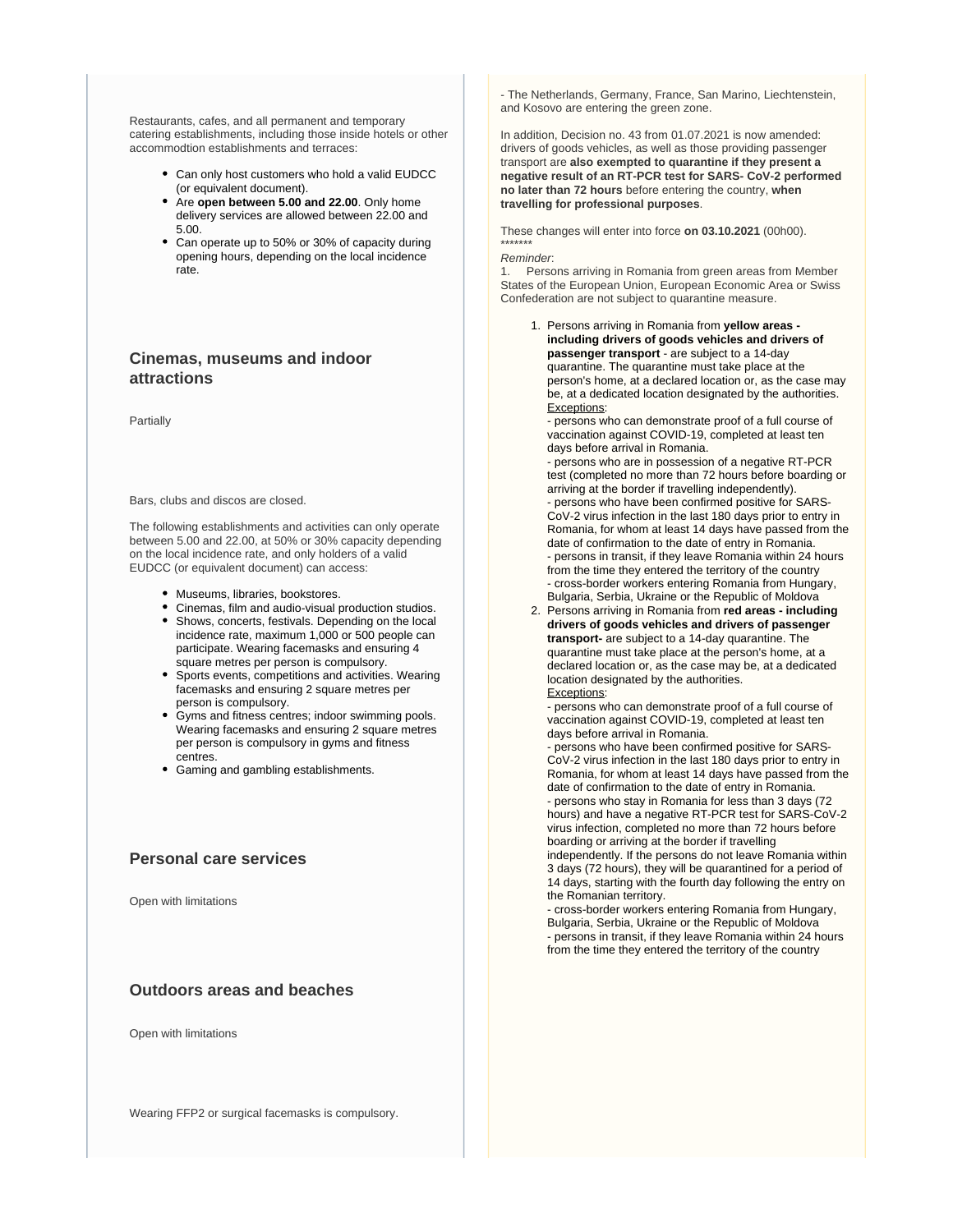The following establishments are only open between 5.00 and 22.0, and only holders of a valid 'EU Digital COVID Certificate' (or equivalent document) can access:

- Playgrounds for children, at 50% capacity.
- Fairs and flea markets, at 50% or 30% capacity depending on the local incidence rate.

Sport activities, events and competitions can take place indoors and outdoors, at 50% or 30% capacity depending on the local incidence rate, between 5.00 and 22.00. In addition:

- Only holders of a valid EUDCC (or equivalent document) can participate.
- Wearing FFP2 or surgical facemasks and ensuring a 2 square metres distance is compulsory.
- No more than 10 people who do not live together can participate in recreational individual or group sports activities.

## **Health protocols for tourism services and tourists**

#### [Health Protocols for tourism](https://www.cnscbt.ro/)

## **Other measures**

Telework is compulsory for at least 50% of staff whenever possible.

## **National website with coronavirusrelated information for TOURISM**

\_\_\_\_\_\_\_\_\_\_\_\_\_\_\_\_\_\_\_\_\_\_\_\_\_\_\_\_\_\_\_\_\_\_\_\_\_\_\_\_\_\_\_\_\_\_\_\_\_

[Tourism in Romania](http://romaniatourism.com/)

27.01.2022

## **EU Digital COVID Certificates**

\_\_\_\_\_\_\_\_\_\_\_\_\_\_\_\_\_\_\_\_\_\_\_\_\_\_\_\_\_\_\_\_\_\_\_\_\_\_\_

[Information on 'EU Digital COVID Certificates' issued in](https://vaccinare-covid.gov.ro/certificat-verde-electronic/)  [Romania](https://vaccinare-covid.gov.ro/certificat-verde-electronic/)

3. **Foreign drivers arriving in Romania from third countries** (other than Member States of the European Union, European Economic Area or Swiss Confederation) **are not exempted from quarantine, regardless of the classification of the zone – green, yellow or red.** (note that these rules do not apply to Romanian drivers, but to any other drivers regardless of his/her nationality). The quarantine measure is established for a period of 14 days regardless of the area in which the country of arrival is located.

#### Exceptions:

- persons who can demonstrate proof of a full course of vaccination against COVID-19, completed at least ten days before arrival in Romania.

- persons who stay in Romania for less than 3 days (72 hours) and have a negative RT-PCR test for SARS-CoV-2 virus infection, completed no more than 72 hours before boarding or arriving at the border if travelling independently. If the persons do not leave Romania within 3 days (72 hours), they will be quarantined for a period of 14 days, starting with the fourth day following the entry on the Romanian territory.

- persons who have been confirmed positive for SARS-CoV-2 virus infection in the last 180 days prior to entry in Romania, for whom at least 14 days have passed from the date of confirmation to the date of entry in Romania. - persons in transit, if they leave Romania within 24 hours from the time they entered the territory of the country - cross-border workers entering Romania from Hungary, Bulgaria, Serbia, Ukraine or the Republic of Moldova.

#### Supporting documents:

- The proof of vaccination is made by EU Digital COVID Certificate, or the document issued by the health center that administered it in Romania or abroad, and presented in the language of the country where the vaccine was administered, and in English language.

- The proof of a negative RT-PCR test for SARS-CoV-2 is made by EU Digital COVID Certificate, or by a negative result of an RT-PCR test for SARS-CoV-2 virus infection, performed no more than 72 hours before entering Romania, and issued in the language of the country where the test was performed, and in English language. - The proof of positive confirmation for SARS-CoV-2 virus infection is made by EU Digital COVID Certificate, or a positive RT-PCR test at the date of diagnosis by the competent authority from Romania or abroad, and presented in the language of the country where the test was performed, and in English language.

The detailed rule is available in the attachment (in Romanian).



h7730092021.pdf

**Source: UNTRR**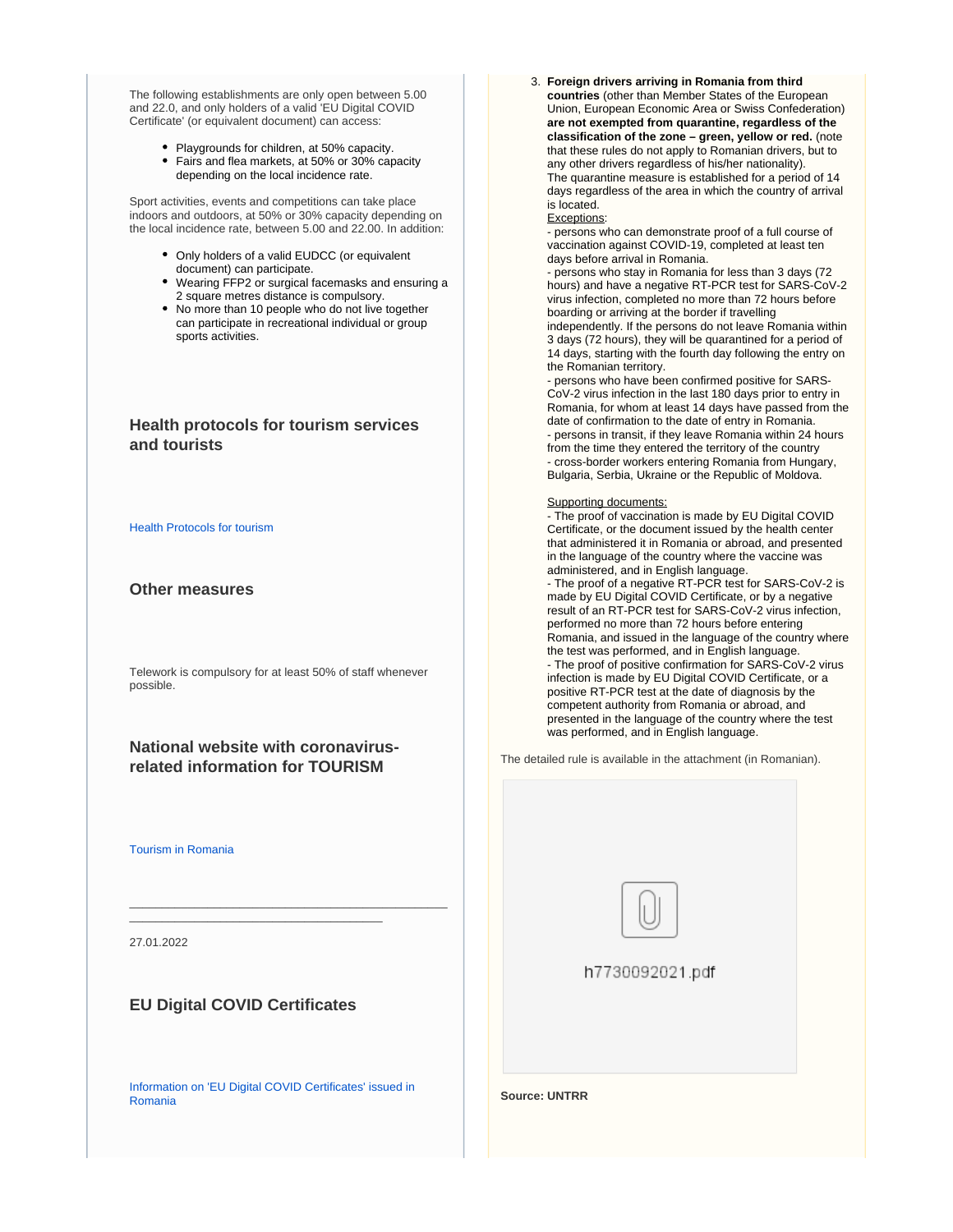**Important:** in Romania, the 'EU Digital COVID Certificate' (EUDCC) is **required to access public spaces**, such as bars and restaurants, museums, swimming pools, large events. Please, consult the [Measures](https://reopen.europa.eu/en/map/ROU/6001) section fur further details. Travellers are strongly advised to carry relevant certificates at all times.

## **What are the rules to enter this country from an EU Member State or Schengen Associated country?**

**Document checklist:**

- 1. All travellers must fill in a [Passenger Locator Form](https://plf.gov.ro/), at the latest 24 hours before entering Romania.
- 2. Further entry requirements are listed in the sections below, and depend on the colour attributed to the country of departure, according to Romania's [own](https://www.cnscbt.ro/index.php/liste-zone-afectate-covid-19/)  [national classification of risk areas](https://www.cnscbt.ro/index.php/liste-zone-afectate-covid-19/): green, yellow or red areas.

**Children younger than 12** are exempt from quarantine and testing requirements.

## **Entering this country with the EU Digital COVID certificate**

Travellers from **green and yellow countries** (according to [Ro](https://www.cnscbt.ro/index.php/liste-zone-afectate-covid-19/) [mania's classification](https://www.cnscbt.ro/index.php/liste-zone-afectate-covid-19/)) can enter Romania if their 'EU Digital COVID Certificate' (EUDCC) contains one of the following:

- Proof of full vaccination
- Proof of recovery from COVID-19. Validity: 6 months
- Negative result to a molecular (PCR) test. Validity: 72 hours

Travellers from **red countries** (according to Romania's classification) can enter Romania if their EUDCC contains one of the following:

- Proof of full vaccination
- Proof of recovery from COVID-19, Validity: 6 months

**Entering this country without the EU Digital COVID certificate or with a certificate not compliant with national requirements**

13.09.2021

 $\overline{\phantom{a}}$ 

**Romania: updated classification of countries/territories entering into force on 12.09.2021**

\_\_\_\_\_\_\_\_\_\_\_\_\_\_\_\_\_\_\_\_\_\_\_\_\_\_\_\_\_\_\_\_\_\_\_\_\_\_\_\_\_\_\_\_\_\_\_\_\_\_\_\_\_ \_\_\_\_\_\_\_\_\_\_\_\_\_\_\_\_\_\_\_\_\_\_\_\_\_\_\_\_\_\_\_\_\_\_\_\_\_\_\_\_\_\_\_\_\_\_\_\_\_\_\_\_\_ \_\_\_\_\_\_\_\_\_\_\_\_\_\_\_\_\_\_\_\_\_\_\_\_\_\_\_\_\_\_\_\_\_\_\_\_\_\_\_\_\_\_\_\_\_\_\_\_\_\_\_\_\_

The list entered into force on 12 September 2021 at midnight - 00h00.

Although the provisions of Decision no. 43 from 01.07.2021 did not change since July, the list of countries/territories according to the cumulative incidence rate of COVID-19 updates every week on Thursday evening.

Last week, Germany, Portugal, Croatia and Latvia were added in yellow zone. In yellow zone are also the following European countries: Belgium, Belarus, Bosnia and Herzegovina, Austria, Spain, the Netherlands, Denmark, and Russian Federation.

In red zone are the following European countries: Montenegro, Kosovo, UK, Serbia, North Macedonia, Ireland, Switzerland, Albania, Greece, Estonia, Cyprus, Norway, France, Lithuania, and Bulgaria.

Drivers of goods vehicles and passenger transport, are subject to 14-day quarantine in Romania if they come from a country listed in yellow or red zone.

The information in IRU Flash Info from 16.07.2021 is still in force, only the paragraph regarding Brazil, Nepal, etc. (see in red below) is no more in force.

**Foreign drivers arriving in Romania from third countries** (other than Member States of the European Union, European Economic Area or Swiss Confederation)**are not excepted from quarantine, regardless of the classification of the zone – green, yellow or red.** (note that these rules do not apply to Romanian drivers, but to any other drivers regardless of his/her nationality). Persons arriving in Romania from **third countries** (other than Member States of the European Union, European Economic Area or Swiss Confederation), the quarantine measure is established for

a period of 14 days regardless of the area in which the country of arrival is located.

#### **Exceptions from quarantine measure**:

- persons who can demonstrate proof of a full course of vaccination against COVID-19, completed at least ten days before arrival in Romania.

- persons who stay in Romania for less than 3 days (72 hours) and have a negative RT-PCR test for SARS-CoV-2 virus infection, completed no more than 72 hours before boarding or arriving at the border if travelling independently. If the persons do not leave Romania within 3 days (72 hours), they will be quarantined for a period of 14 days, starting with the fourth day following the entry on the Romanian territory.

- persons who have been confirmed positive for SARS-CoV-2 virus infection in the last 180 days prior to entry in Romania, for whom at least 14 days have passed from the date of confirmation to the date of entry in Romania.

- persons in transit, if they leave Romania within 24 hours from the time they entered the territory of the country

- cross-border workers entering Romania from Hungary, Bulgaria, Serbia, Ukraine or the Republic of Moldova.

#### **Documents of Proof :**

The proof of vaccination is made by EU Digital COVID Certificate, or the document issued by the health center that administered it in Romania or abroad, and presented in the language of the country where the vaccine was administered, and in English language. The proof of a negative RT-PCR test for SARS-CoV-2 is made by EU Digital COVID Certificate, or by a negative result of an RT-PCR test for SARS-CoV-2 virus infection, performed no more than 72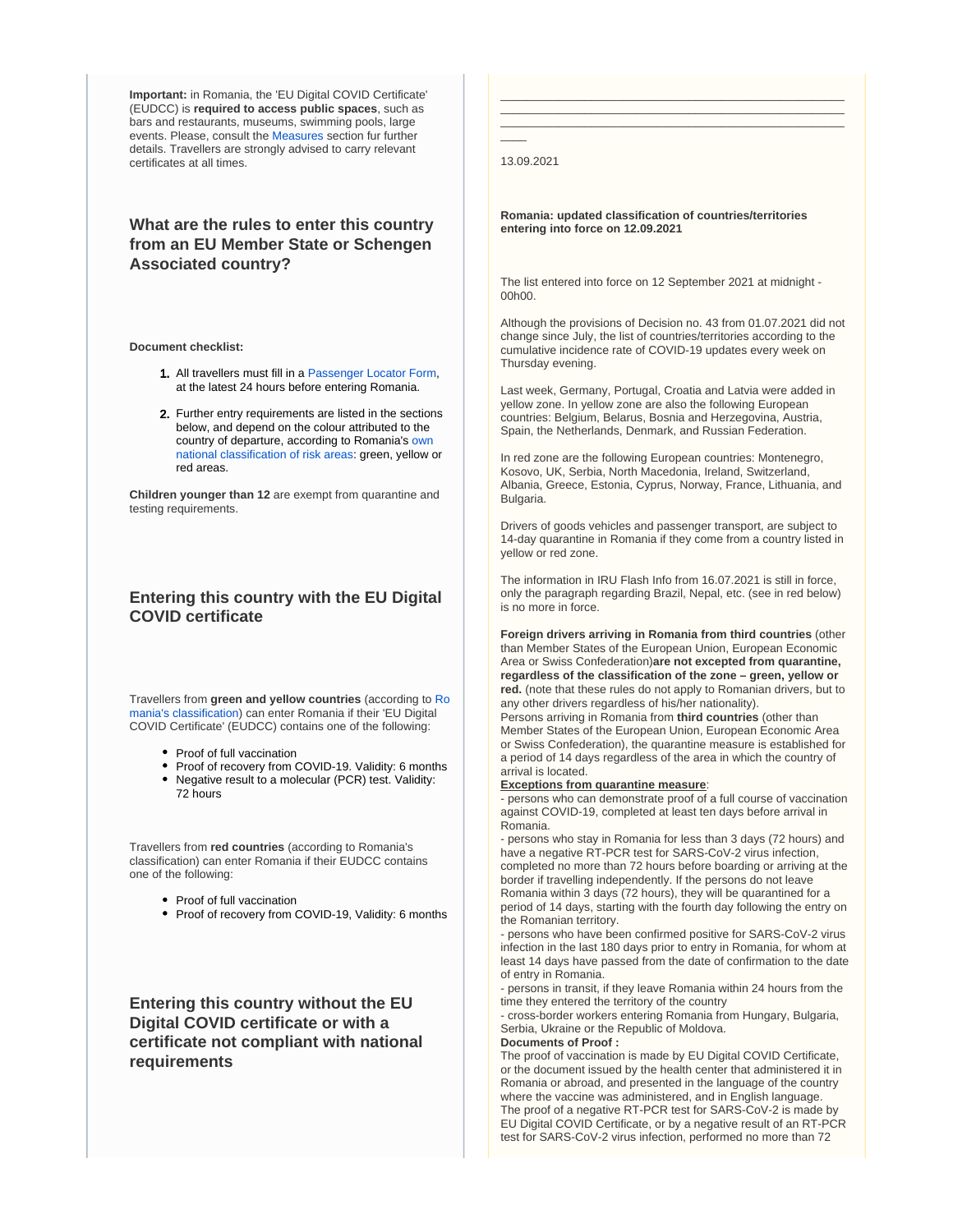Travellers who hold documents equivalent to the 'EU Digital COVID Certificate' (EUDCC) that meet the requirements listed above for the EUDCC can enter Romania at the same conditions.

Travellers from green, yellow and red who do not hold the documents required must **quarantine for 10 days**.

Exceptions to the quarantine obligation (details available on the [National Platform for Emergency Preparedness\)](https://fiipregatit.ro/sectiune_ghid/conditii-intrare-in-romania/):

- Children younger than 12; children aged between 12 and 16 who provide a negative molecular (PCR) test, valid 72 hours, regardless of their country of departure.
- Travellers in transit (maximum 24 hours)
- People who do not hold proof of vaccination or recovery from COVID-19 if they provide a negative molecular test result (valid 72 hours) and stay in Romania for maximum 3 days.
- Cross-border workers entering from Hungary or **Bulgaria**
- Romanian students (also if they reside outside Romania) and their guardians (for minor students) who have recovered from COVID-19 during the last 6 months and hold a negative molecular (PCR) test result performed within 72 hours.
- Upon presentation of a negative molecular (PCR) test result performed within 72 hours: members of sports delegation, artists, drivers of certain vehicles, members of diplomatic missions and diplomatic staff.

#### **Learn more:**

[National Platform for Emergency Preparedness](https://fiipregatit.ro/sectiune_ghid/conditii-intrare-in-romania/) <https://gov.ro/en/> <https://gov.ro/ro/masuri>

**What are the rules to enter this country from outside an EU Member State or Schengen Associated country?**

#### **Entry rules**

Entering Romania is **forbidden** to foreign or stateless travellers arriving from **Angola**, **Botswana**, **Eswatini**, **Lesotho** , **Malawi**, **Mozambique**, **Namibia**, **South Africa, Zambia** and **Zimbabwe**.

#### **Document checklist**

Travellers must provide all the following documents:

- 1. Fill in a [Passenger Locator Form,](https://plf.gov.ro/) at the latest 24 hours before entering Romania.
- 2. Proof of full vaccination or proof of recovery from COVID-19 (valid for 6 months)
- 3. Negative result to a pre-departure molecular (PCR) test, valid 48 hours.

Travellers who do not hold proof of vaccination or recovery from COVID-19 must **quarantine for 10 days**.

Exceptions to the quarantine obligation (details available on the [National Platform for Emergency Preparedness\)](https://fiipregatit.ro/sectiune_ghid/conditii-intrare-in-romania/):

hours before entering Romania, and issued in the language of the country where the test was performed, and in English language. The proof of positive confirmation for SARS-CoV-2 virus infection is made by EU Digital COVID Certificate, or a positive RT-PCR test at the date of diagnosis by the competent authority from Romania or abroad, and presented in the language of the country where the test was performed, and in English language.

#### **Reminder about the zones and their respective restrictions:**  Risk areas are classified as follows:

- Green areas: countries where the cumulative incidence rate of new COVID-19 cases in the last 14 days is less than or equal to 1.5 per 1000 inhabitants;

- Yellow areas: countries where the cumulative incidence rate of new COVID-19 cases in the last 14 days is between 1.5 and 3 per 1000 inhabitants;

- Red areas: countries where the cumulative incidence rate of new COVID-19 cases in the last 14 days is greater than or equal to 3 per 1000 inhabitants.

Persons arriving in Romania from **green areas** from Member States of the European Union, European Economic Area or Swiss Confederation are not subject to quarantine measure.

Persons arriving in Romania from **yellow areas - including drivers of goods vehicles and drivers of passenger transport**  are subject to a 14-day quarantine. The quarantine must take place at the person's home, at a declared location or, as the case may be, at a dedicated location designated by the authorities.

#### **Exceptions from quarantine measure:**

- persons who can demonstrate proof of a full course of vaccination against COVID-19, completed at least ten days before arrival in Romania.

- persons who are in possession of a negative RT-PCR test (completed no more than 72 hours before boarding or arriving at the border if travelling independently).

- persons who have been confirmed positive for SARS-CoV-2 virus infection in the last 180 days prior to entry in Romania, for whom at least 14 days have passed from the date of confirmation to the date of entry in Romania.

- persons in transit, if they leave Romania within 24 hours from the time they entered the territory of the country

- cross-border workers entering Romania from Hungary, Bulgaria, Serbia, Ukraine or the Republic of Moldova

Persons arriving in Romania from **red areas - including drivers of goods vehicles and drivers of passenger transport-** are subject to a 14-day quarantine. The quarantine must take place at the person's home, at a declared location or, as the case may be, at a dedicated location designated by the authorities.

#### **Exceptions from quarantine measure**:

- persons who can demonstrate proof of a full course of vaccination against COVID-19, completed at least ten days before arrival in Romania.

- persons who have been confirmed positive for SARS-CoV-2 virus infection in the last 180 days prior to entry in Romania, for whom at least 14 days have passed from the date of confirmation to the date of entry in Romania.

- persons who stay in Romania for less than 3 days (72 hours) and have a negative RT-PCR test for SARS-CoV-2 virus infection,

completed no more than 72 hours before boarding or arriving at the border if travelling independently. If the persons do not leave Romania within 3 days (72 hours), they will be quarantined for a period of 14 days, starting with the fourth day following the entry on the Romanian territory.

- cross-border workers entering Romania from Hungary, Bulgaria, Serbia, Ukraine or the Republic of Moldova

- persons in transit, if they leave Romania within 24 hours from the time they entered the territory of the country

The only information that is no more in force is the following:

For persons arriving in Romania (including drivers of goods vehicles and drivers of passenger transport) from Great Britain, Brazil, Nepal, South Africa and India,only the following **exceptions** f rom the quarantine measure apply:

- persons who can demonstrate proof of a full course of vaccination against COVID-19, completed at least ten days before arrival in Romania. The proof of vaccination is made by EU Digital COVID Certificate, or the document issued by the health centre that administered it, in Romania or abroad and presented in the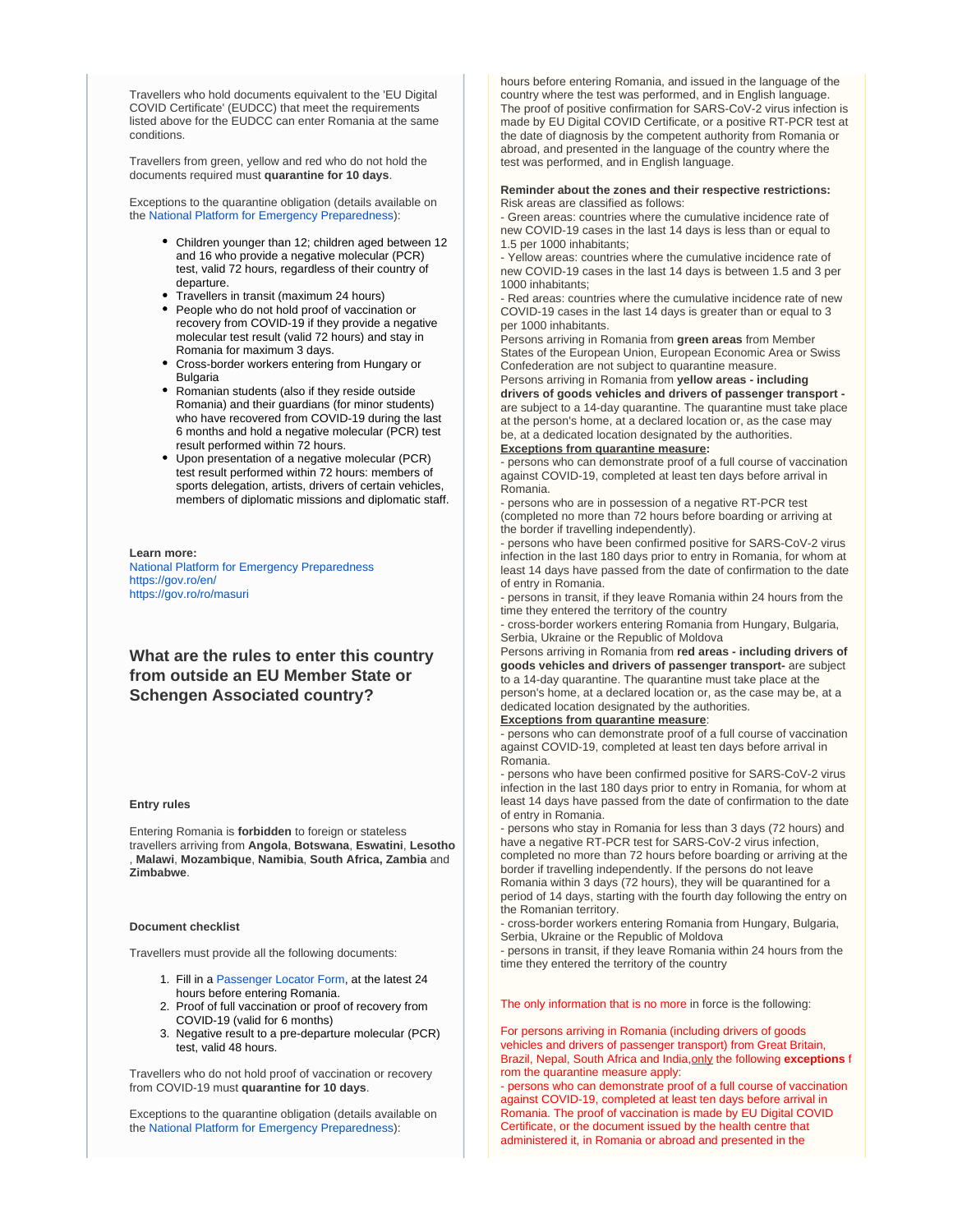- Children younger than 12; children aged between 12 and 16 who provide a negative molecular (PCR) test, valid 48 hours, regardless of their country of departure.
- Travellers in transit (less than 24 hours)
- People who do not hold proof of vaccination or recovery from COVID-19 if they provide a negative molecular test result (valid 48 hours) and stay in Romania for maximum 3 days.
- Cross-border workers entering from Serbia, Ukraine and the Republic of Moldova.
- Romanian students (also if they reside outside Romania) and their guardians (for minor students) who have recovered from COVID-19 during the last 6 months and hold a negative molecular (PCR) test result performed within 48 hours.
- Upon presentation of a negative molecular (PCR) test result performed within 48 hours: members of sports delegation, artists, drivers of certain vehicles, members of diplomatic missions and diplomatic staff.

**Learn more:** [National Platform for Emergency Preparedness](https://fiipregatit.ro/sectiune_ghid/conditii-intrare-in-romania/) <https://gov.ro/en/> <https://gov.ro/ro/masuri>

**What are the rules if I go abroad from this country, and when I return from abroad?**

[List of countries imposing restrictions on travellers coming](http://www.mae.ro/node/51759)  [from Romania](http://www.mae.ro/node/51759)

[Travel warnings for Europe](http://www.mae.ro/node/51880)

[Travel warnings for rest of the world\)](http://www.mae.ro/node/51982)

## **May I transit this country?**

Persons in transit are not subject to quarantine requirements if they leave Romania within 24 hours.

## **General measures**

Information is available on the [National Platform for](https://fiipregatit.ro/sectiune_ghid/restrictii-covid-si-masuri-de-preventie/)  [emergency preparedness](https://fiipregatit.ro/sectiune_ghid/restrictii-covid-si-masuri-de-preventie/) and on [gov.ro/ro/masuri.](https://gov.ro/ro/masuri)

language of the country where the vaccine was administered, and in English language.

- persons who have been confirmed positive for SARS-CoV-2 virus infection in the last 180 days prior to entry in Romania, for whom at least 14 days have passed from the date of confirmation to the date of entry in Romania. The proof of SARS-CoV-2 virus infection is made by EU Digital COVID Certificate.

Although UNTRR informed and sent to Romanian authorities numerous letters stating that drivers should be excepted from quarantine measure, and in all countries except Romania drivers are excepted from quarantine measure, unfortunately the Romanian authorities answered that the quarantine measure is for all persons "in order not to discriminate certain professional categories in favour of others".

Source: UNTRR

27.08.2021

**COVID-19 update: Updated classification of countries /territories in Romania**

On 26 August 2021, the National Committee for Emergency Situations in Romania updated the list of countries/territories according to the cumulative incidence rate of COVID-19 and added **Switzerland, North Macedonia and Azerbaijan in the red zone. Bulgaria, Serbia, Albania, Slovenia and Belarus** are now in the **y ellow zone**. The updated list will enter in force on 29.08.2021 (00h00), and is available in the attachment.

The other measures published on Flash Info on 16 July 2021 remain the same.



anexa-la-hcnsu-n...n-26-08-2021.pdf

**Source: UNTRR**

#### 16.08.2021

**COVID-19 update: Updated classification of countries /territories in Romania**

\_\_\_\_\_\_\_\_\_\_\_\_\_\_\_\_\_\_\_\_\_\_\_\_\_\_\_\_\_\_\_\_\_

On 13 August 2021, the National Committee for Emergency Situations in Romania updated the list of countries/territories according to the cumulative incidence rate of COVID-19 and added **Turkey and Montenegro in the red zone**, and **the Netherlands is in the yellow** zone. The updated list entered in force on 15.08.2021 (00h00), and is available in the attachment.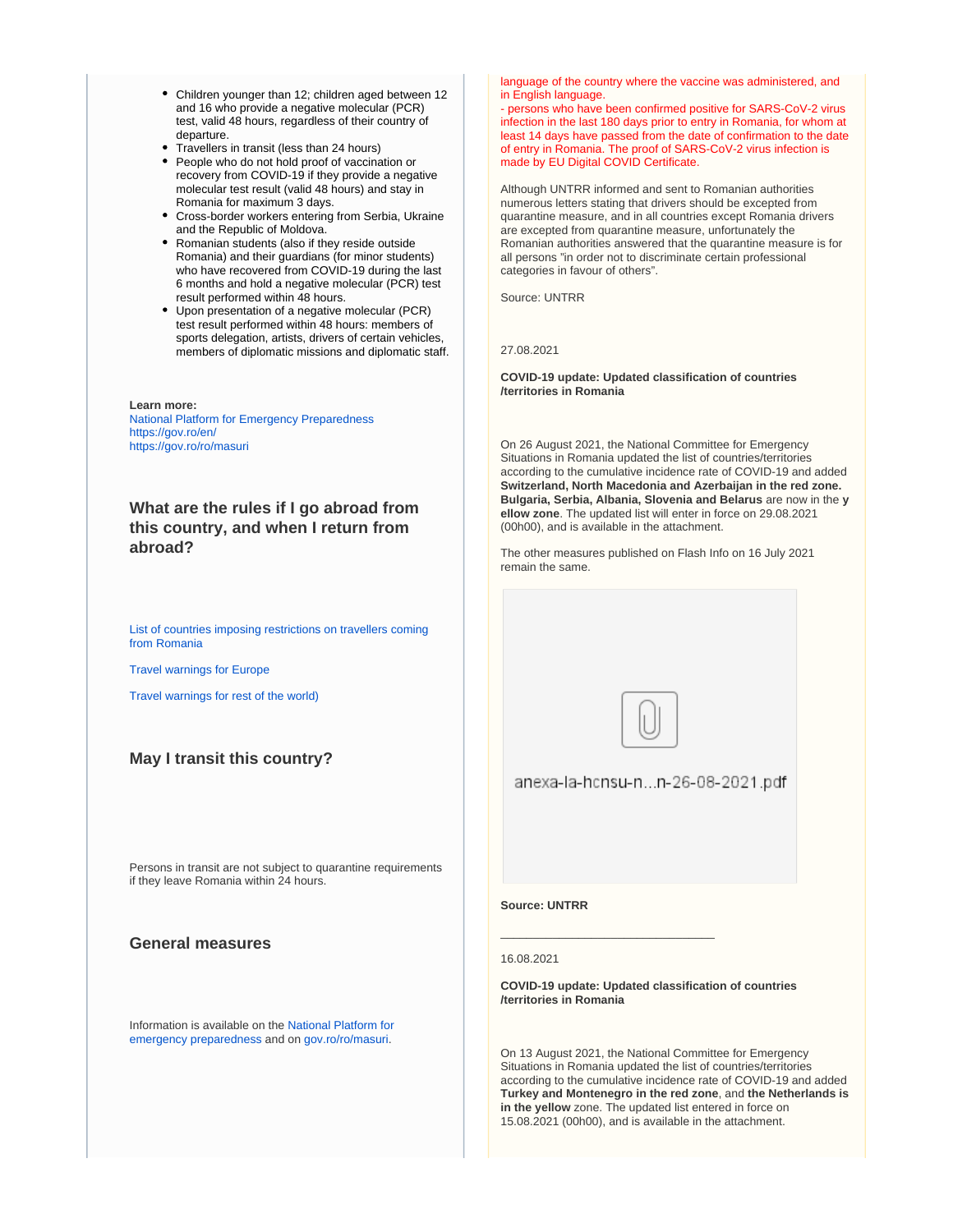The '**EU Digital COVID Certificate**' (EUDCC) or an equivalent certificate is **necessary** to access many places and events, listed below. It must contain proof of **full vaccination** (valid after **10 days** after the vaccination cycle has been completed), of **recovery** from COVID-19 (**between 15 and 180 days** after being infected), or a negative result to a molecular (valid 72 hours) or rapid antigen test (valid 48 hours). The EUDCC is required to enter:

- All shops, except grocery stores, pharmacies and gas stations.
- Cafes and restaurants, including terraces, and other catering establishments.
- Premises of central and local public institutions (except for employees). Public administrations can deliver services to those who do not hold an EUDCC outside their premises and must take the necessary measures to ensure urgent procedures.
- Touristic accommodations.
- All events and organized activities, including courses, sports activities and competitions and cultural, artistic and entertainment events.

Exemptions – the EUDCC is **not required** in the following cases:

- Access to grocery stores up to 200 square metres, pharmacies and gas stations.
- **Children younger than 12** are not required to hold an EUDCC or a negative test result, but they must be accompanied by an adult who holds an EUDCC.

Citizens of countries that do not issue the EUDCC should provide equivalent certificates, in English and in the language of the issuing country.

## **Use of facemasks**

The use of **FFP2 or surgical facemasks** is mandatory in **all indoor and outdoor public spaces**, including in the streets, on public transport and at the workplace. Facemasks made of other materials (textiles, plastic etc.) are prohibited.

Exemptions:

- children younger than 5
- people working alone in the office
- Provided that a 3m distance is respected: TV presenters and their guests, religious representatives during services, speakers in enclosed or open spaces.
- people performing intense physical and sports activities and / or in physically demanding working conditions.

## **Indoor and outdoor meetings, public or private gatherings and events**

**Private events** (weddings, baptisms, birthdays, festive meals, etc.) are **banned**.

The other measures published on Flash Info on 16 July 2021 remain the same.



anexa-la-hcnsu-n...din-12082021.pdf

**Source: UNTRR**

\_\_\_\_\_\_\_\_\_\_\_\_\_\_\_\_\_\_\_\_\_\_\_\_\_\_\_\_\_\_

#### 30.07.2021

**COVID-19 update: Updated classification of countries /territories in Romania**

The National Committee for Emergency Situations in Romania updated yesterday, 29 July 2021, the list of countries/territories according to the cumulative incidence rate of COVID-19 and added **Greece and Ireland in the red zone.**

\_\_\_\_\_\_\_\_\_\_\_\_\_\_\_\_\_\_\_\_\_\_\_\_\_\_\_\_\_\_\_\_\_\_\_\_\_\_\_\_\_\_\_\_\_\_\_\_\_\_\_\_\_

**In the yellow zone France and Belgium were added.**The updated list that will enter in force on 01 August 2021 (00h00) is available in the attachment. The other measures published on Flash Info on 16 July 2021 remain the same.



anexa-la-hcnsu-n...din-29072021.pdf

**Source: UNTRR**

## 29.07.2021

**Driving restrictions for vehicles with a maximum gross weight of over 7.5t in Romania**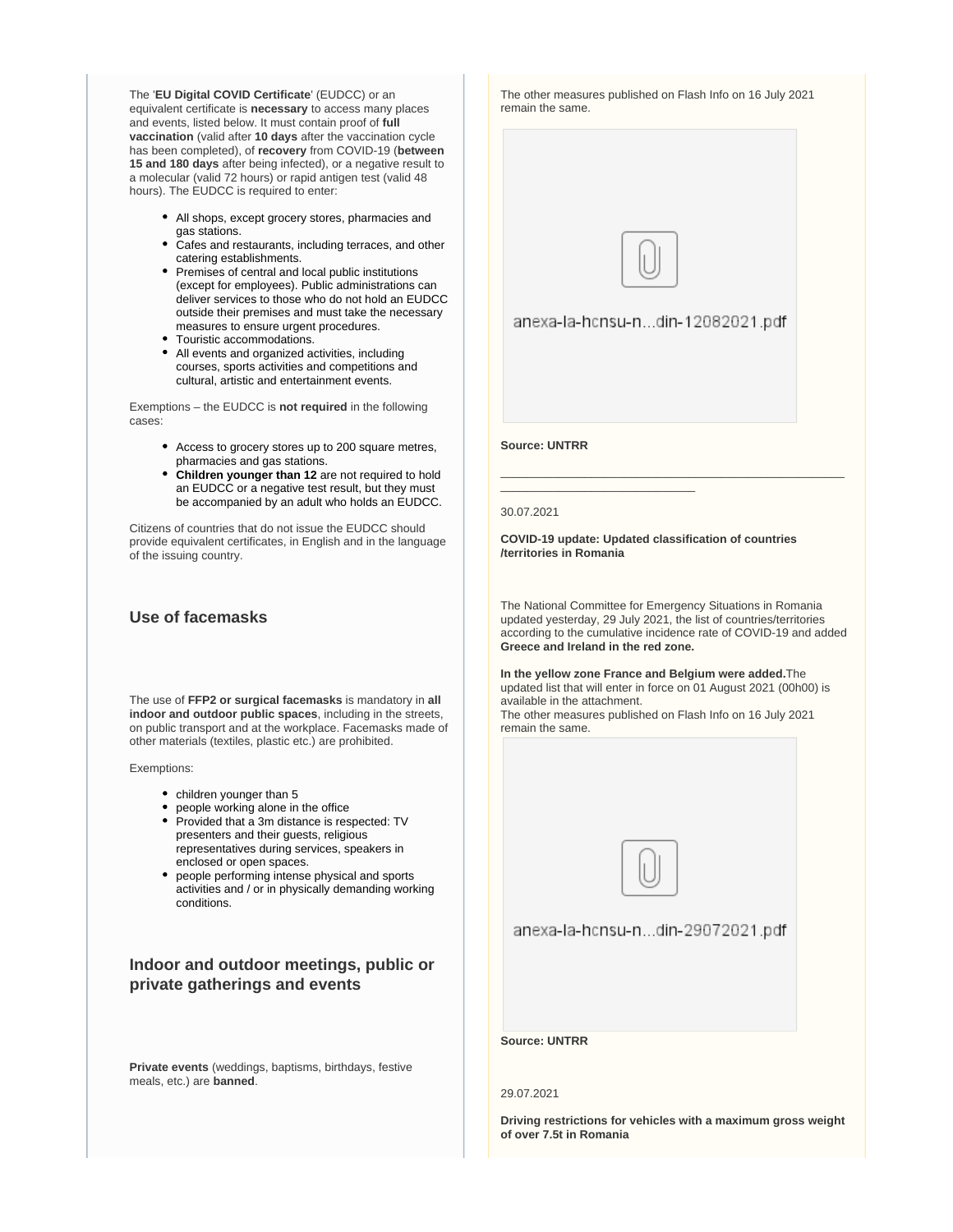Courses, trainings, workshop and conferences can take place betweem 5.00 and 22.00, at 50% capacity (maximum 150 participants) or 30% capacity (maximum 100 participants) depending on the local incidence rate. At least 4 square metres per participant are ensured, and everyone must wear a facemask. Only holders of a valid EUDCC can access.

**Rallies and demonstrations** can take place under strict regulations:

- Only holders of a valid EUDCC can participate.
- Maximum 100 participants.
- All participants must wear a facemask.

## **Safety measures for public transportation**

In all forms of public transport (as well as in taxis), **facemasks are mandatory**. Also, social distance should be maintained as much as possible, as well as ventilation and disinfection. In some cases, temperature checks are conducted.

## **Places of worship**

Religious activities and services can be carried out inside and outside places of worship, provided they adhere to strict health protocols. Only local residents can participate in the services.

It is compulsory to:

- Wear a facemask, except for religious representatives during services.
- At least 2 square metres per participant are ensured.

## **Quarantine**

Confirmed COVID-19 cases must isolate for 7 days if they are vaccinated or have recovered from the disease in the last 6 months. Otherwise, quarantine lasts 10 days.

Travellers who enter Romania without the documents required and people who have been in direct contact with an infected person (less than 2 metres for longer than 15 minutes and without a surgical or FFP2 mask) must quarantine according to the following rules:

- Quarantine lasts 5 days for people who are vaccinated or have recovered from COVID-19 in the last 6 months.
- Quarantine lasts 10 days for people who are not vaccinated and have not recovered from COVID-19 in the last 6 months.

Due to extreme heat in Romania, the National Company of Road Infrastructure Management (CNAIR) informs that on Thursday, Friday and Saturday  $(29 - 31$  July), between  $12h:00 - 20h:00$ , there will be imposed driving restrictions for vehicles with a maximum gross weight of over 7.5t on the entire road network, except for counties : Harghita, Neamt, Suceava and Botosani.

#### **Exceptions to driving restrictions:**

Passenger transport, transport of live animals and perishable products of animal and plant origin, vehicles of the civil protection service, funeral transport, first-aid and humanitarian transport, mail transport, fuel distribution, breakdown vehicles, vehicles belonging to sanitation services.

**Source: UNTRR**

#### 23.07.2021

**COVID-19 update: Updated classification of countries in Romania**

The National Committee for Emergency Situations in Romania updated yesterday, 22 July 2021, the list of countries/territories according to the cumulative incidence rate of COVID-19 and included Malta in the red zone. In the yellow zone Monaco, Ireland and Denmark were added. The updated list that will enter in force on 25.07.2021 (00.00) is available in attachment.

The other dispositions published on Flash Info on 16 July 2021 remain the same.



anexa-la-hcnsu-n...din-22072021.pdf

**Source: UNTRR**

#### 16.07.2021

**COVID-19 update: updated classification of countries /territories entering into force on 18.07.2021**

\_\_\_\_\_\_\_\_\_\_\_\_\_\_\_\_\_\_\_\_\_\_\_\_\_\_\_\_\_\_\_\_\_

\_\_\_\_\_\_\_\_\_\_\_\_\_\_\_\_\_\_\_\_\_\_\_\_\_\_\_\_\_\_\_\_\_\_\_\_\_\_\_\_\_\_\_\_\_\_\_\_\_\_\_\_\_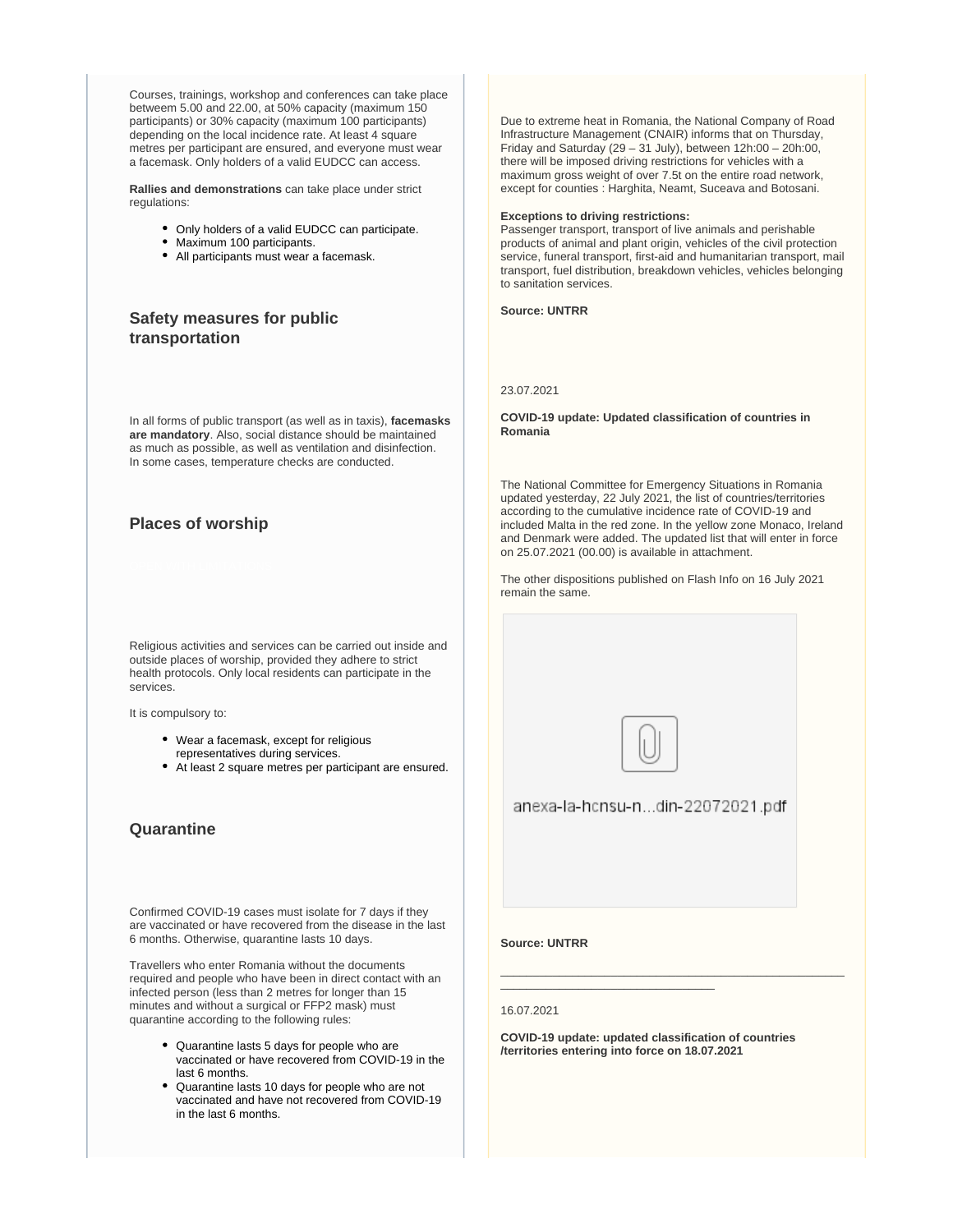No further negative test result is required to end the quarantine.

[Testing centres](http://www.ms.ro/centre-testare/)

## **Non-essential (other than medicine and food) shops**

Between **22.00 and 5.00**, **shops are closed** and can only provide home deliveries.

Only holders of a valid EUDCC (or equivalent document) can access shopping centres and grocery stores larger than 200 square metres.

Exceptions: pharmacies, petrol stations, home delivery services and road trasport companies can carry out their activities under normal working conditions, in compliance with the health measures.

## **Tourist accommodations**

Tourism services can provide accommodation only for customers who hold a valid EUDCC (or equivalent certificate).

## **Catering establishments**

Restaurants, cafes, and all permanent and temporary catering establishments, including those inside hotels or other accommodtion establishments and terraces:

- Can only host customers who hold a valid EUDCC (or equivalent document).
- Are **open between 5.00 and 22.00**. Only home delivery services are allowed between 22.00 and 5.00.
- Can operate up to 50% or 30% of capacity during opening hours, depending on the local incidence rate.

The National Committee for Emergency Situations in Romania updated yesterday the list of countries/territories according to the cumulative incidence rate of COVID-19 and included Spain, Portugal and the Netherlands in the red zone, in addition to UK and Cyprus. In the yellow zone Greece and Luxembourg were added, in addition to the Russian Federation. The updated list that will enter in force on 18.07.2021 (00.00) is available in attachment.

The other dispositions published on Flash Info yesterday remain the same:

**Foreign drivers arriving in Romania from third countries** (other than Member States of the European Union, European Economic Area or Swiss Confederation)**are not excepted from quarantine, regardless of the classification of the zone – green, yellow or red.** (note that these rules do not apply to Romanian drivers, but to any other drivers regardless of his/her nationality).

Persons arriving in Romania from **third countries** (other than Member States of the European Union, European Economic Area or Swiss Confederation), the quarantine measure is established for a period of 14 days regardless of the area in which the country of arrival is located.

#### **Exceptions from quarantine measure**:

- persons who can demonstrate proof of a full course of vaccination against COVID-19, completed at least ten days before arrival in Romania.

- persons who stay in Romania for less than 3 days (72 hours) and have a negative RT-PCR test for SARS-CoV-2 virus infection, completed no more than 72 hours before boarding or arriving at the border if travelling independently. If the persons do not leave Romania within 3 days (72 hours), they will be quarantined for a period of 14 days, starting with the fourth day following the entry on the Romanian territory.

- persons who have been confirmed positive for SARS-CoV-2 virus infection in the last 180 days prior to entry in Romania, for whom at least 14 days have passed from the date of confirmation to the date of entry in Romania.

- persons in transit, if they leave Romania within 24 hours from the time they entered the territory of the country

- cross-border workers entering Romania from Hungary, Bulgaria, Serbia, Ukraine or the Republic of Moldova.

#### **Documents of Proof :**

The proof of vaccination is made by EU Digital COVID Certificate, or the document issued by the health center that administered it in Romania or abroad, and presented in the language of the country where the vaccine was administered, and in English language.

The proof of a negative RT-PCR test for SARS-CoV-2 is made by EU Digital COVID Certificate, or by a negative result of an RT-PCR test for SARS-CoV-2 virus infection, performed no more than 72 hours before entering Romania, and issued in the language of the country where the test was performed, and in English language.

The proof of positive confirmation for SARS-CoV-2 virus infection is made by EU Digital COVID Certificate, or a positive RT-PCR test at the date of diagnosis by the competent authority from Romania or abroad, and presented in the language of the country where the test was performed, and in English language.

#### **Reminder about the zones and their respective restrictions:**

Risk areas are classified as follows:

- Green areas: countries where the cumulative incidence rate of new COVID-19 cases in the last 14 days is less than or equal to 1.5 per 1000 inhabitants;

- Yellow areas: countries where the cumulative incidence rate of new COVID-19 cases in the last 14 days is between 1.5 and 3 per 1000 inhabitants;

 - Red areas: countries where the cumulative incidence rate of new COVID-19 cases in the last 14 days is greater than or equal to 3 per 1000 inhabitants.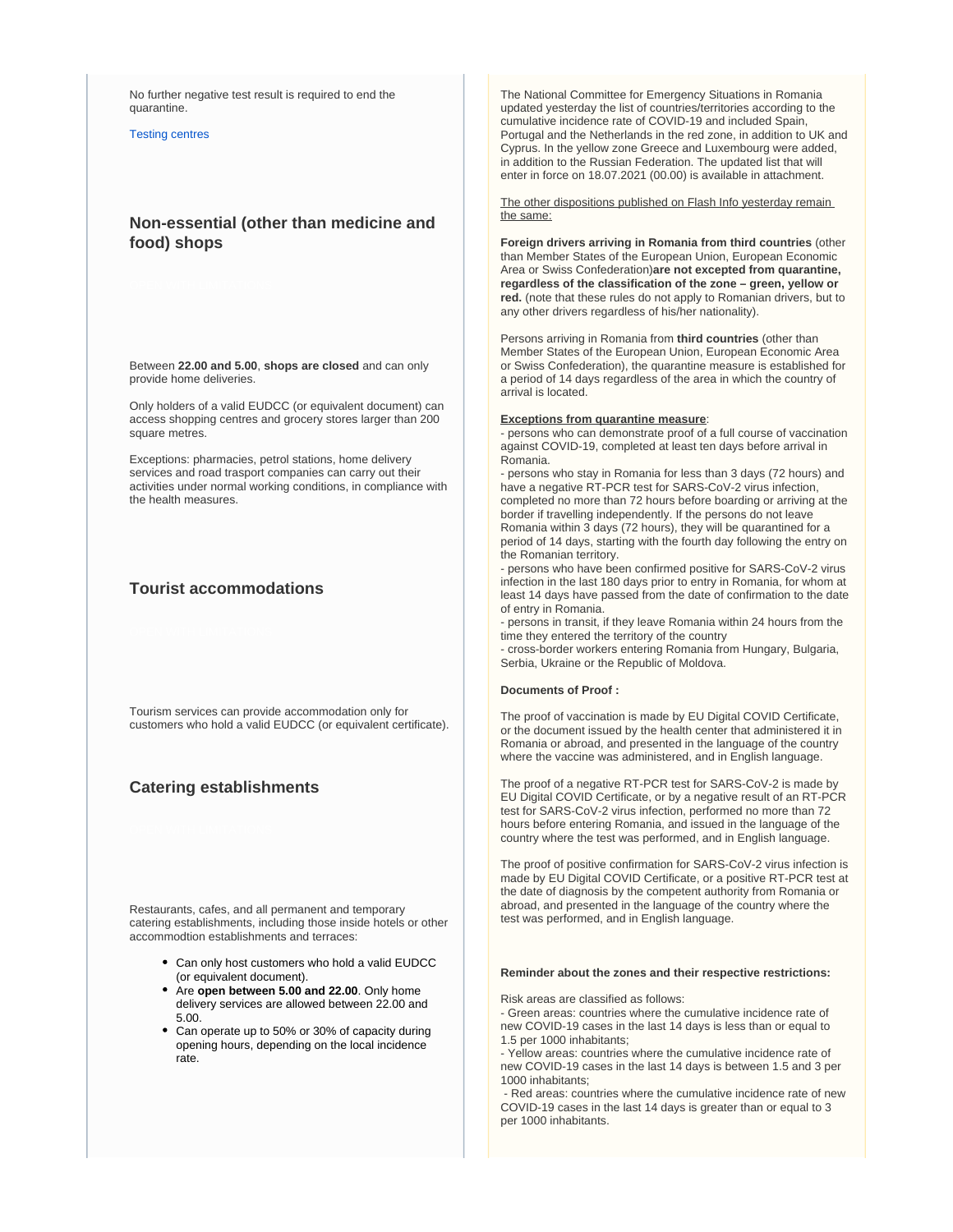## **Cinemas, museums and indoor attractions**

Bars, clubs and discos are closed.

The following establishments and activities can only operate between 5.00 and 22.00, at 50% or 30% capacity depending on the local incidence rate, and only holders of a valid EUDCC (or equivalent document) can access:

- Museums, libraries, bookstores.
- Cinemas, film and audio-visual production studios.
- Shows, concerts, festivals. Depending on the local incidence rate, maximum 1,000 or 500 people can participate. Wearing facemasks and ensuring 4 square metres per person is compulsory.
- Sports events, competitions and activities. Wearing facemasks and ensuring 2 square metres per person is compulsory.
- Gyms and fitness centres; indoor swimming pools. Wearing facemasks and ensuring 2 square metres per person is compulsory in gyms and fitness centres.
- Gaming and gambling establishments.

## **Personal care services**

## **Outdoors areas and beaches**

Wearing FFP2 or surgical facemasks is compulsory.

The following establishments are only open between 5.00 and 22.0, and only holders of a valid 'EU Digital COVID Certificate' (or equivalent document) can access:

> • Playgrounds for children, at 50% capacity. Fairs and flea markets, at 50% or 30% capacity depending on the local incidence rate.

Sport activities, events and competitions can take place indoors and outdoors, at 50% or 30% capacity depending on the local incidence rate, between 5.00 and 22.00. In addition:

- Only holders of a valid EUDCC (or equivalent document) can participate.
- Wearing FFP2 or surgical facemasks and ensuring a 2 square metres distance is compulsory.
- No more than 10 people who do not live together can participate in recreational individual or group sports activities.

Persons arriving in Romania from **green areas** from Member States of the European Union, European Economic Area or Swiss Confederation are not subject to quarantine measure.

Persons arriving in Romania from **yellow areas - including drivers of goods vehicles and drivers of passenger transport**  are subject to a 14-day quarantine. The quarantine must take place at the person's home, at a declared location or, as the case may be, at a dedicated location designated by the authorities.

#### **Exceptions from quarantine measure:**

- persons who can demonstrate proof of a full course of vaccination against COVID-19, completed at least ten days before arrival in Romania.

- persons who are in possession of a negative RT-PCR test (completed no more than 72 hours before boarding or arriving at the border if travelling independently).

- persons who have been confirmed positive for SARS-CoV-2 virus infection in the last 180 days prior to entry in Romania, for whom at least 14 days have passed from the date of confirmation to the date of entry in Romania.

- persons in transit, if they leave Romania within 24 hours from the time they entered the territory of the country

- cross-border workers entering Romania from Hungary, Bulgaria, Serbia, Ukraine or the Republic of Moldova

Persons arriving in Romania from **red areas - including drivers of goods vehicles and drivers of passenger transport-** are subject to a 14-day quarantine. The quarantine must take place at the person's home, at a declared location or, as the case may be, at a dedicated location designated by the authorities.

#### **Exceptions from quarantine measure**:

- persons who can demonstrate proof of a full course of vaccination against COVID-19, completed at least ten days before arrival in Romania.

- persons who have been confirmed positive for SARS-CoV-2 virus infection in the last 180 days prior to entry in Romania, for whom at least 14 days have passed from the date of confirmation to the date of entry in Romania.

- persons who stay in Romania for less than 3 days (72 hours) and have a negative RT-PCR test for SARS-CoV-2 virus infection, completed no more than 72 hours before boarding or arriving at the border if travelling independently. If the persons do not leave Romania within 3 days (72 hours), they will be quarantined for a period of 14 days, starting with the fourth day following the entry on the Romanian territory.

- cross-border workers entering Romania from Hungary, Bulgaria, Serbia, Ukraine or the Republic of Moldova

- persons in transit, if they leave Romania within 24 hours from the time they entered the territory of the country

For persons arriving in Romania (including drivers of goods vehicles and drivers of passenger transport) from Great Britain, Brazil, Nepal, South Africa and India,only the following **exceptions** f rom the quarantine measure apply:

- persons who can demonstrate proof of a full course of vaccination against COVID-19, completed at least ten days before arrival in Romania. The proof of vaccination is made by EU Digital COVID Certificate, or the document issued by the health centre that administered it, in Romania or abroad and presented in the language of the country where the vaccine was administered, and in English language.

- persons who have been confirmed positive for SARS-CoV-2 virus infection in the last 180 days prior to entry in Romania, for whom at least 14 days have passed from the date of confirmation to the date of entry in Romania. The proof of SARS-CoV-2 virus infection is made by EU Digital COVID Certificate.

Please find also attached the list of countries / territories of high epidemiological risk and the rules for applying the quarantine measure on persons arriving from them in Romania( in Romanian language).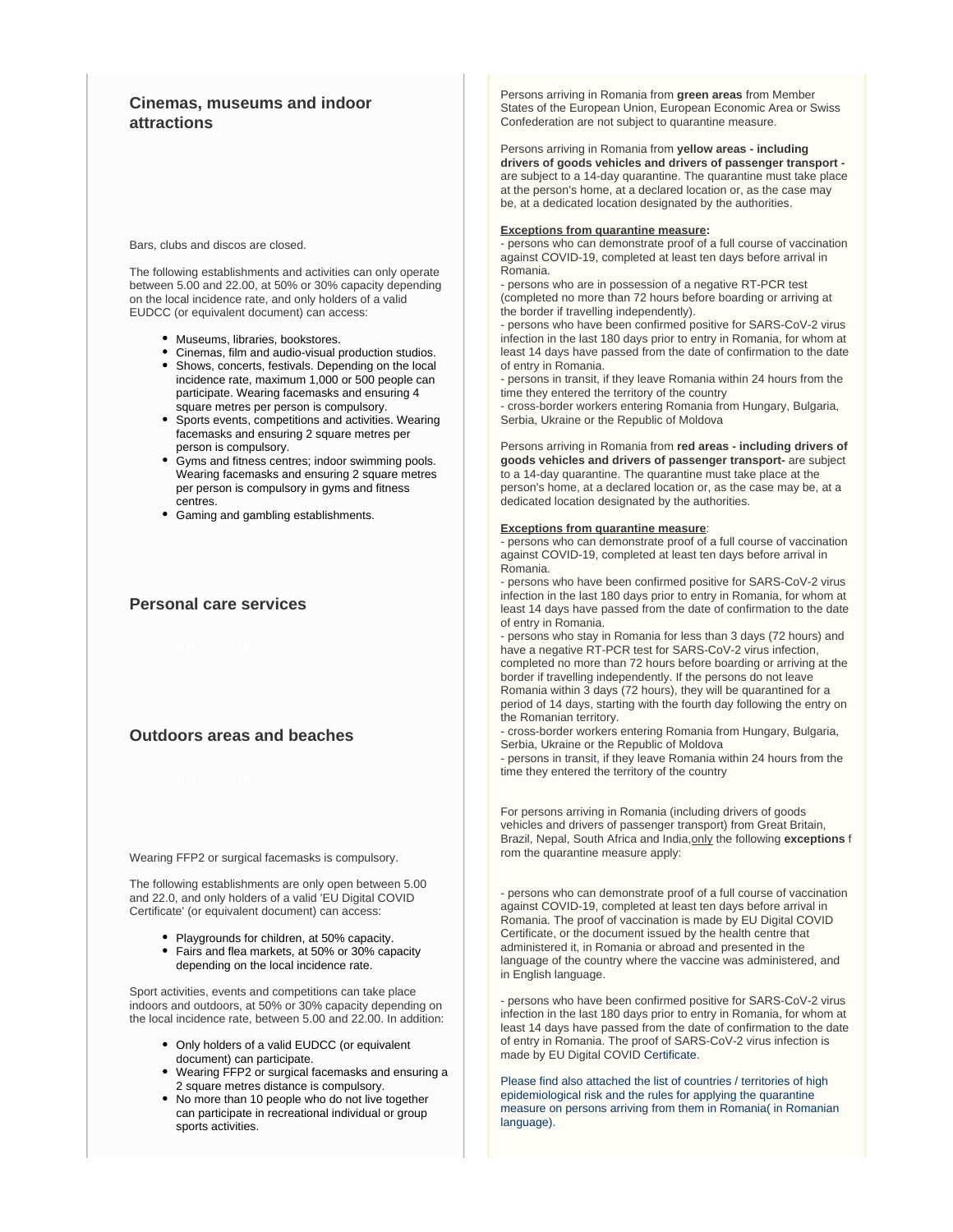**Health protocols for tourism services and tourists**

#### [Health Protocols for tourism](https://www.cnscbt.ro/)

## **Other measures**

Telework is compulsory for at least 50% of staff whenever possible.

## **National website with coronavirusrelated information for TOURISM**

#### [Tourism in Romania](http://romaniatourism.com/)

#### 10.12.2021

## **What are the rules to enter this country from an EU Member State or Schengen Associated country?**

\_\_\_\_\_\_\_\_\_\_\_\_\_\_\_\_\_\_\_\_\_\_\_\_\_\_\_\_\_\_\_\_\_\_\_\_\_\_\_\_\_\_\_\_\_\_\_\_\_

\_\_\_\_\_\_\_\_\_\_\_\_\_\_\_\_\_\_\_\_\_\_\_\_\_\_\_\_\_\_\_\_\_\_\_\_

Entry requirements depend on the colour attributed to the country of departure, according to Romania's [own national](https://www.cnscbt.ro/index.php/liste-zone-afectate-covid-19/)  [classification of risk areas:](https://www.cnscbt.ro/index.php/liste-zone-afectate-covid-19/) green, yellow or red areas.

**Children younger than 12** are exempt from quarantine and testing requirements.

Rules listed here are valid between **10 December 2021 and 8 January 2022**. These measures are subject to change and regular review. Travellers are advised to consult the most recent decisions taken by the Government: [https://gov.ro/ro](https://gov.ro/ro/masuri) [/masuri](https://gov.ro/ro/masuri)

## **Entering this country with the EU Digital COVID certificate**

Travellers from **green and yellow countries** (according to [Ro](https://www.cnscbt.ro/index.php/liste-zone-afectate-covid-19/) [mania's classification](https://www.cnscbt.ro/index.php/liste-zone-afectate-covid-19/)) can enter Romania if their 'EU Digital COVID Certificate' (EUDCC) contains one of the following:





classification-of-c...d-list-15072021.pdf

#### **Source: UNTRR**

15.07.2021

COVID-19

19 update: Foreign drivers arriving in Romania from third countries are not exempted from quarantine, regardless of the classification of the zone

Romania (15 July 2021)

Please note that foreign drivers arriving in Romania from third countries (other than Member States of the European Union, European Economic Area or Swiss Confederation) are not excepted from quarantine, regardless of the classification of the zone – green, yellow or red.

Persons arriving in Romania from **third countries** (other than Member States of the European Union, European Economic Area or Swiss Confederation), the quarantine measure is established for a period of 14 days regardless of the area in which the country of arrival is located.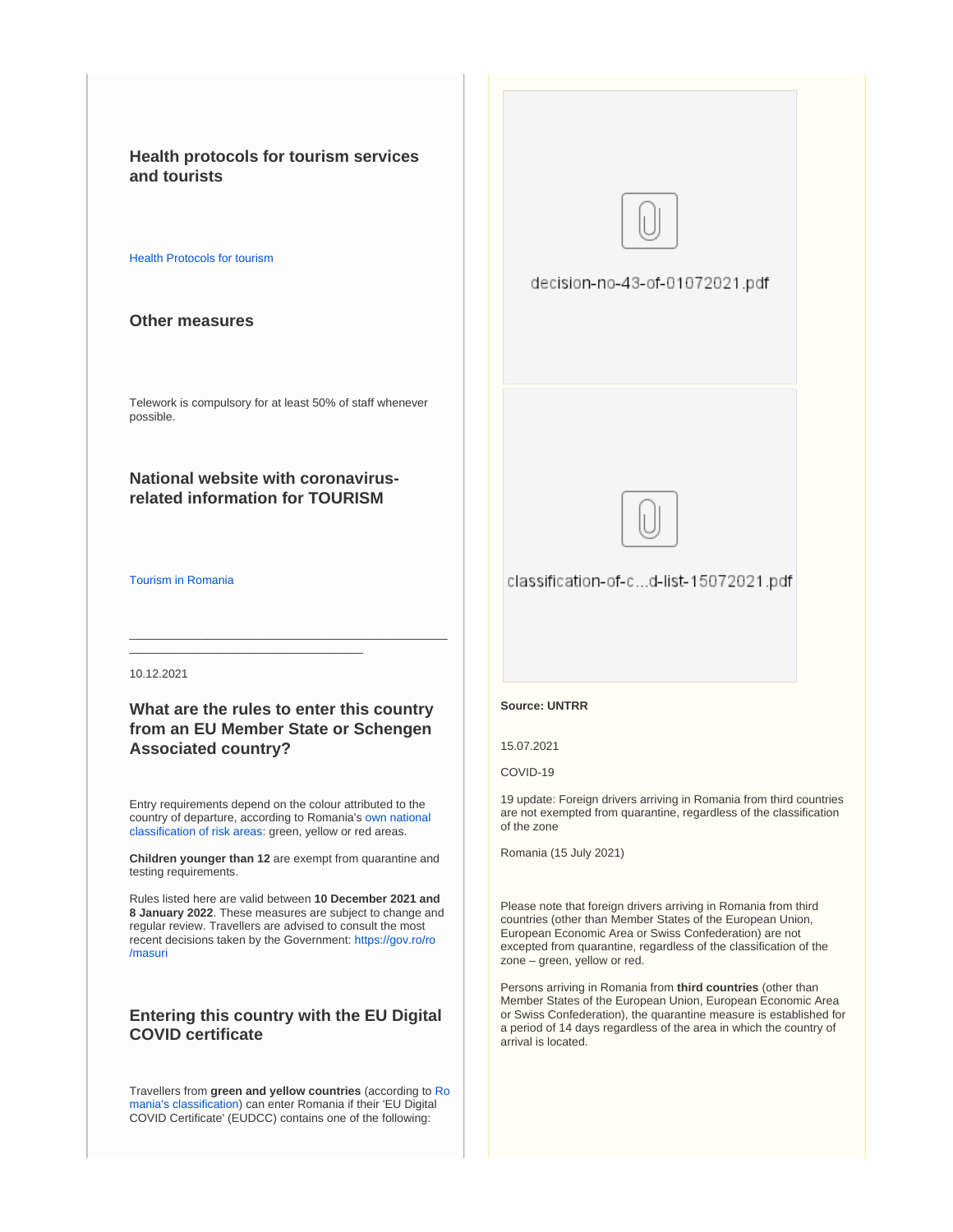- Proof of full vaccination, completed at least 10 days before travelling.
- Proof of recovery from COVID-19. Validity: 180 days.
- Negative test result. Validity: 72 hours.

Travellers from **red countries** (according to Romania's classification) can enter Romania if their EUDCC contains one of the following:

- Proof of full vaccination, completed at least 10 days before travelling.
- Proof of recovery from COVID-19, Validity: 180 days. **Only valid for children older than 12 and**
- **younger than 16**: negative result to a pre-departure molecular (PCR) test. Validity: 72 hours.

## **Entering this country without the EU Digital COVID certificate or with a certificate not compliant with national requirements**

Travellers from **green and yellow countries** (according to [Ro](https://www.cnscbt.ro/index.php/liste-zone-afectate-covid-19/) [mania's classification](https://www.cnscbt.ro/index.php/liste-zone-afectate-covid-19/)) can enter Romania if they can provide one of the following documents:

- Proof of full vaccination, completed at least 10 days before travelling.
- Proof of recovery from COVID-19. Validity: 180 days.
- Negative result to a molecular (PCR) pre-departure test. Validity: 72 hours.

If travellers from green and yellow countries cannot provide any of these documents, a **14-day quarantine** is imposed.

Travellers from **red countries** (according to Romania's classification) can enter Romania if they can provide one of the following documents:

- Proof of full vaccination, completed at least 10 days before travelling.
- Proof of recovery from COVID-19. Validity: 180 days
- **Only valid for children between 12 and 16 years**: negative result to a pre-departure molecular (PCR) test. Validity: 72 hours.

If travellers from red countries cannot provide any of these documents, a **14-day quarantine** is imposed. The quarantine can end on day 10 for travellers who provide a negative test result to a pre-departure molecular (PCR) test, performed within 72 hours before travelling.

Exceptions to the quarantine obligation (details available in the [Government's Decisions of 6 December](https://gov.ro/fisiere/pagini_fisiere/HOT%C4%82R%C3%82REA_nr._111_din_06.12.2021_pentru_stabilirea_regulilor_de_aplicare_a_m%C4%83surii_carantinei_asupra_persoanelor_care_sosesc_%C3%AEn_Rom%C3%A2nia_valabile_%C3%AEn_perioada_10.12.2021_ora_0000_-_08.01.2022_ora_2400.pdf) and [10](https://gov.ro/fisiere/pagini_fisiere/HCNSU_nr._113_din_10.12.2021.pdf)  [December 2021\)](https://gov.ro/fisiere/pagini_fisiere/HCNSU_nr._113_din_10.12.2021.pdf):

- Children younger than 12
- Travellers in transit (less than 24 hours)
- Cross-border workers entering from Hungary or Bulgaria
- Students, Romanian citizens and residents commuting to attend courses, if they hold a negative molecular (PCR) test result performed within 72 hours
- From red countries, upon presentation of a negative molecular (PCR) test result performed within 72 hours: travellers staying for less than 72 hours, members of sports delegation, artists, drivers of certain vehicles, members of diplomatic missions and diplomatic staff.

#### Exceptions from quarantine measure:

- persons who can demonstrate proof of a full course of vaccination against COVID-19, completed at least ten days before arrival in Romania.

- persons who stay in Romania for less than 3 days (72 hours) and have a negative RT-PCR test for SARS-CoV-2 virus infection, completed no more than 72 hours before boarding or arriving at the border if travelling independently. If the persons do not leave Romania within 3 days (72 hours), they will be quarantined for a period of 14 days, starting with the fourth day following the entry on the Romanian territory.

- persons who have been confirmed positive for SARS-CoV-2 virus infection in the last 180 days prior to entry in Romania, for whom at least 14 days have passed from the date of confirmation to the date of entry in Romania.

- persons in transit, if they leave Romania within 24 hours from the time they entered the territory of the country

- cross-border workers entering Romania from Hungary, Bulgaria, Serbia, Ukraine or the Republic of Moldova.

#### **Documents of Proof :**

The proof of vaccination is made by EU Digital COVID Certificate, or the document issued by the health center that administered it in Romania or abroad, and presented in the language of the country where the vaccine was administered, and in English language.

The proof of a negative RT-PCR test for SARS-CoV-2 is made by EU Digital COVID Certificate, or by a negative result of an RT-PCR test for SARS-CoV-2 virus infection, performed no more than 72 hours before entering Romania, and issued in the language of the country where the test was performed, and in English language.

The proof of positive confirmation for SARS-CoV-2 virus infection is made by EU Digital COVID Certificate, or a positive RT-PCR test at the date of diagnosis by the competent authority from Romania or abroad, and presented in the language of the country where the test was performed, and in English language.

#### **Quick Reminder about the zones and their respective restrictions:**

Risk areas are classified as follows:

- Green areas: countries where the cumulative incidence rate of new COVID-19 cases in the last 14 days is less than or equal to 1.5 per 1000 inhabitants;

- Yellow areas: countries where the cumulative incidence rate of new COVID-19 cases in the last 14 days is between 1.5 and 3 per 1000 inhabitants;

- Red areas: countries where the cumulative incidence rate of new COVID-19 cases in the last 14 days is greater than or equal to 3 per 1000 inhabitants.

Persons arriving in Romania from **green areas** from Member States of the European Union, European Economic Area or Swiss Confederation are not subject to quarantine measure.

Persons arriving in Romania from **yellow areas - including drivers of goods vehicles and drivers of passenger transport**  are subject to a 14-day quarantine. The quarantine must take place at the person's home, at a declared location or, as the case may be, at a dedicated location designated by the authorities.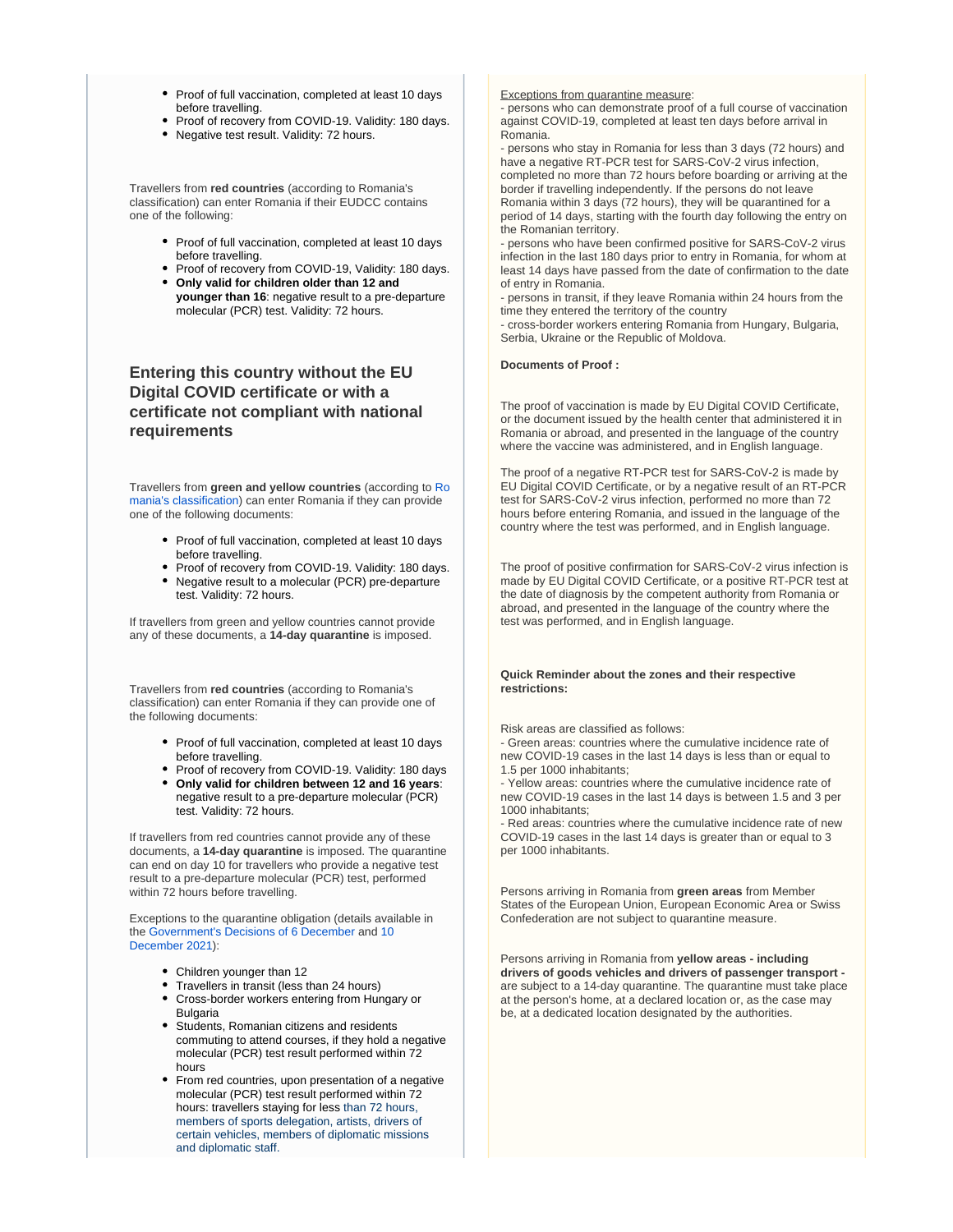**Find out more:** [Romania's Government website](https://gov.ro/en/) [General information](https://stirioficiale.ro/informatii) [National health institute](https://www.cnscbt.ro/)

[Documents you need to travel in Europe](https://europa.eu/youreurope/citizens/travel/entry-exit/index_en.htm) [Health cover for temporary stays](https://europa.eu/youreurope/citizens/health/unplanned-healthcare/temporary-stays/index_en.htm)

## **What are the rules to enter this country from outside an EU Member State or Schengen Associated country?**

**Travel alert:** Entering Romania is forbidden to travellers arriving from **Angola**, **Botswana**, **Eswatini**, **Lesotho**, **Malawi** , **Mozambique**, **Namibia**, **South Africa, Zambia** and **Zimbab we**. Only EU and Schengen Associated countries citizens are exempt from this travel ban. Upon arrival, they must perform a molecular test, remain in quarantine and perform an additional molecular test on day 8 after arrival. If the result of the second test is negative, quarantine ends on day 10.

Rules listed here are valid between **10 December 2021 and 8 January 2022**. These measures are subject to change and regular review. Travellers are advised to consult the most recent decisions taken by the Government: [https://gov.ro/ro](https://gov.ro/ro/masuri) [/masuri.](https://gov.ro/ro/masuri)

**All travellers** from non-EU and non-Schengen Associated countries must hold a **negative result to a pre-departure molecular (PCR) test**, valid 48 hours. **In addition**, they must hold one of the following:

- Proof of full vaccination, completed at least 10 days before travelling
- Proof of recovery from COVID-19. Validity: 180 days.

Travellers who only hold the negative test result must quarantine for 10 days. Travellers who do not provide any of these documents must quarantine for 14 days.

Exceptions to the quarantine obligation (details available in the [Government's Decisions of 6 December](https://gov.ro/fisiere/pagini_fisiere/HOT%C4%82R%C3%82REA_nr._111_din_06.12.2021_pentru_stabilirea_regulilor_de_aplicare_a_m%C4%83surii_carantinei_asupra_persoanelor_care_sosesc_%C3%AEn_Rom%C3%A2nia_valabile_%C3%AEn_perioada_10.12.2021_ora_0000_-_08.01.2022_ora_2400.pdf) and [10](https://gov.ro/fisiere/pagini_fisiere/HCNSU_nr._113_din_10.12.2021.pdf)  [December 2021\)](https://gov.ro/fisiere/pagini_fisiere/HCNSU_nr._113_din_10.12.2021.pdf):

- Childer younger than 12
- Travellers in transit (less than 24 hours)
- Students, romanian citizens and residents
- commuting to attend courses if they hold a negative molecular (PCR) test result performed within 72 hours

**Find out more:** [Romania's Government website](https://gov.ro/en/) [General information](https://stirioficiale.ro/informatii) [National health institute](https://www.cnscbt.ro/)

## **What are the rules if I go abroad from this country, and when I return from abroad?**

[List of countries imposing restrictions on travellers coming](http://www.mae.ro/node/51759)  [from Romania](http://www.mae.ro/node/51759)

Exceptions from quarantine measure:

- persons who can demonstrate proof of a full course of vaccination against COVID-19, completed at least ten days before arrival in Romania.

- persons who are in possession of a negative RT-PCR test (completed no more than 72 hours before boarding or arriving at the border if travelling independently).

- persons who have been confirmed positive for SARS-CoV-2 virus infection in the last 180 days prior to entry in Romania, for whom at least 14 days have passed from the date of confirmation to the date of entry in Romania.

- persons in transit, if they leave Romania within 24 hours from the time they entered the territory of the country

- cross-border workers entering Romania from Hungary, Bulgaria, Serbia, Ukraine or the Republic of Moldova

Persons arriving in Romania from **red areas - including drivers of goods vehicles and drivers of passenger transport-** are subject to a 14-day quarantine. The quarantine must take place at the person's home, at a declared location or, as the case may be, at a dedicated location designated by the authorities.

#### Exceptions from quarantine measure:

- persons who can demonstrate proof of a full course of vaccination against COVID-19, completed at least ten days before arrival in Romania.

- persons who have been confirmed positive for SARS-CoV-2 virus infection in the last 180 days prior to entry in Romania, for whom at least 14 days have passed from the date of confirmation to the date of entry in Romania.

- persons who stay in Romania for less than 3 days (72 hours) and have a negative RT-PCR test for SARS-CoV-2 virus infection, completed no more than 72 hours before boarding or arriving at the border if travelling independently. If the persons do not leave Romania within 3 days (72 hours), they will be quarantined for a period of 14 days, starting with the fourth day following the entry on the Romanian territory.

- cross-border workers entering Romania from Hungary, Bulgaria, Serbia, Ukraine or the Republic of Moldova

- persons in transit, if they leave Romania within 24 hours from the time they entered the territory of the country

For persons arriving in Romania (including drivers of goods vehicles and drivers of passenger transport) from Great Britain, Brazil, Nepal, South Africa and India,only the following **exceptions** f rom the quarantine measure apply:

- persons who can demonstrate proof of a full course of vaccination against COVID-19, completed at least ten days before arrival in Romania. The proof of vaccination is made by EU Digital COVID Certificate, or the document issued by the health centre that administered it, in Romania or abroad and presented in the language of the country where the vaccine was administered, and in English language.

- persons who have been confirmed positive for SARS-CoV-2 virus infection in the last 180 days prior to entry in Romania, for whom at least 14 days have passed from the date of confirmation to the date of entry in Romania. The proof of SARS-CoV-2 virus infection is made by EU Digital COVID Certificate.

Please find attached the list with the classification of countries /territories according to the cumulative incidence rate of new COVID-19 (in Romanian). According to the list, Spain, Portugal and Russian Federation are in yellow zone and UK and Cyprus are in red zone.

Please find attached the list of countries / territories of high epidemiological risk and the rules for applying the quarantine measure on persons arriving from them in Romania( in Romanian language).

**Source: UNTRR**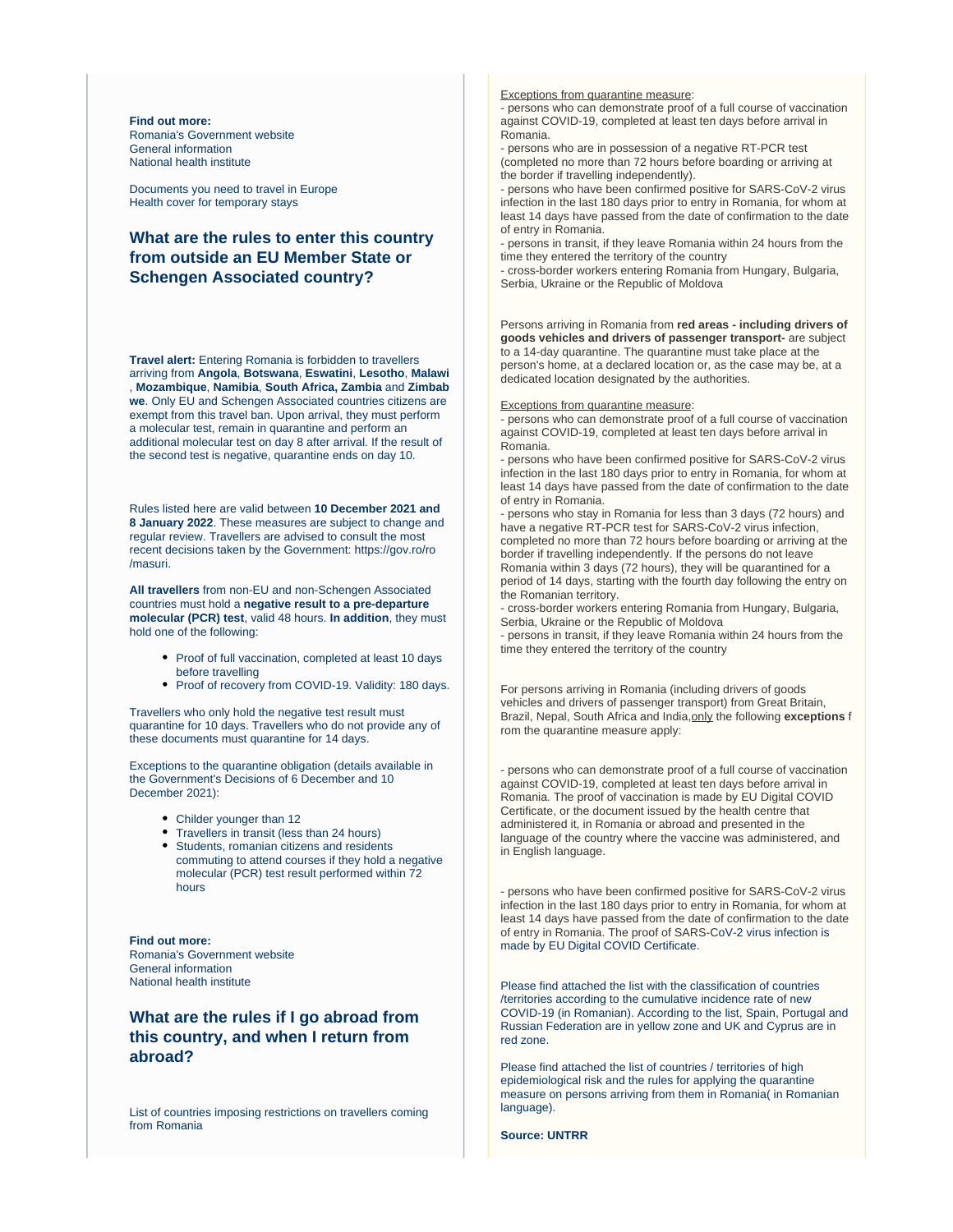[Travel warnings for Europe](http://www.mae.ro/node/51880)

[Travel warnings for rest of the world\)](http://www.mae.ro/node/51982)

## **May I transit this country?**

Persons in transit are not subject to quarantine requirements if they leave Romania within 24 hours.

#### **May I fly to this country?**

Direct passenger flights between Romania and some high risk countries are suspended following a Decision of the National Emergency Committee (cargo, humanitarian, technical, and repatriation flights are exempted from this restriction).

You can find the latest information on air travel regulations for this country on the **[IATA website](https://www.iatatravelcentre.com/international-travel-document-news/1580226297.htm)**.

You can also find information about **[air passenger rights](https://europa.eu/youreurope/citizens/travel/passenger-rights/air/index_en.htm)** on our portal for citizens.

## **General measures**

Information on the situation in the country is available on the [National Platform for emergency preparedness,](https://fiipregatit.ro/sectiune_ghid/restrictii-covid-si-masuri-de-preventie/) on [gov.ro/ro](https://gov.ro/ro/masuri) [/masuri](https://gov.ro/ro/masuri) and on the [official website on COVID-19 information.](https://stirioficiale.ro/informatii)

The '**EU Digital COVID Certificate**' (EUDCC) or an equivalent certificate is **necessary** to access many places and events, listed below. It must contain proof of **full vaccination** (valid after **10 days** after the vaccination cycle has been completed), of **recovery** from COVID-19 (**between 15 and 180 days** after being infected), or a negative result to a molecular (valid 72 hours) or rapid antigen test (valid 48 hours). The EUDCC is required to enter:

- All shops, except grocery stores, pharmacies and gas stations.
- Cafes and restaurants, including terraces, and other catering establishments.
- Premises of central and local public institutions (except for employees). Public administrations can deliver services to those who do not hold an EUDCC outside their premises and must take the necessary measures to ensure urgent procedures.
- Touristic accommodations.
- All events and organized activities, including courses, sports activities and competitions and cultural, artistic and entertainment events.

Exemptions – the EUDCC is **not required** in the following cases:

- Access to grocery stores, pharmacies and gas stations.
- **Children younger than 12** are not required to hold an EUDCC or a negative test result, but they must be accompanied by an adult who holds an EUDCC.

Citizens of countries that do not issue the EUDCC should provide equivalent certificates, in English and in the language of the issuing country.

#### 13.07.2021

**Professional Drivers are not exempted from the new regulations in Romania**

#### **Please note that new measures have entered in force in the context of COVID-19 pandemic. Professional drivers are NOT exempted from the new regulations.**

Risk areas are classified as follows:

 - Green areas: countries where the cumulative incidence rate of new COVID-19 cases in the last 14 days is less than or equal to 1.5 per 1000 inhabitants;

 - Yellow areas: countries where the cumulative incidence rate of new COVID-19 cases in the last 14 days is between 1.5 and 3 per 1000 inhabitants;

 - Red areas: countries where the cumulative incidence rate of new COVID-19 cases in the last 14 days is greater than or equal to 3 per 1000 inhabitants.

Persons arriving in Romania from **green areas** are not subject to quarantine measure, nor isolation or test requirement.

Persons arriving in Romania from **yellow areas - including drivers of goods vehicles and drivers of passenger transport**  are subject to a 14-day quarantine. The quarantine must take place at the person's home, at a declared location or, as the case may be, at a dedicated location designated by the authorities. **Exceptions from quarantine measure:**

 - persons who can demonstrate proof of a full course of vaccination against COVID-19, completed at least ten days before arrival in Romania. The proof of vaccination is made by EU Digital COVID Certificate.

- persons who are in possession of a negative RT-PCR test (completed no more than 72 hours before boarding or arriving at the border if travelling independently)

- persons who have been confirmed positive for SARS-CoV-2 virus infection in the last 180 days prior to entry in Romania, for whom at least 14 days have passed from the date of confirmation to the date of entry in Romania

- persons in transit, if they leave Romania within 24 hours from the time they entered the territory of the country

- cross-border workers entering Romania from Hungary, Bulgaria, Serbia, Ukraine or the Republic of Moldova

Persons arriving in Romania from **red areas - including drivers of goods vehicles and drivers of passenger transport-** are subject to a 14-day quarantine. The quarantine must take place at the person's home, at a declared location or, as the case may be, at a dedicated location designated by the authorities.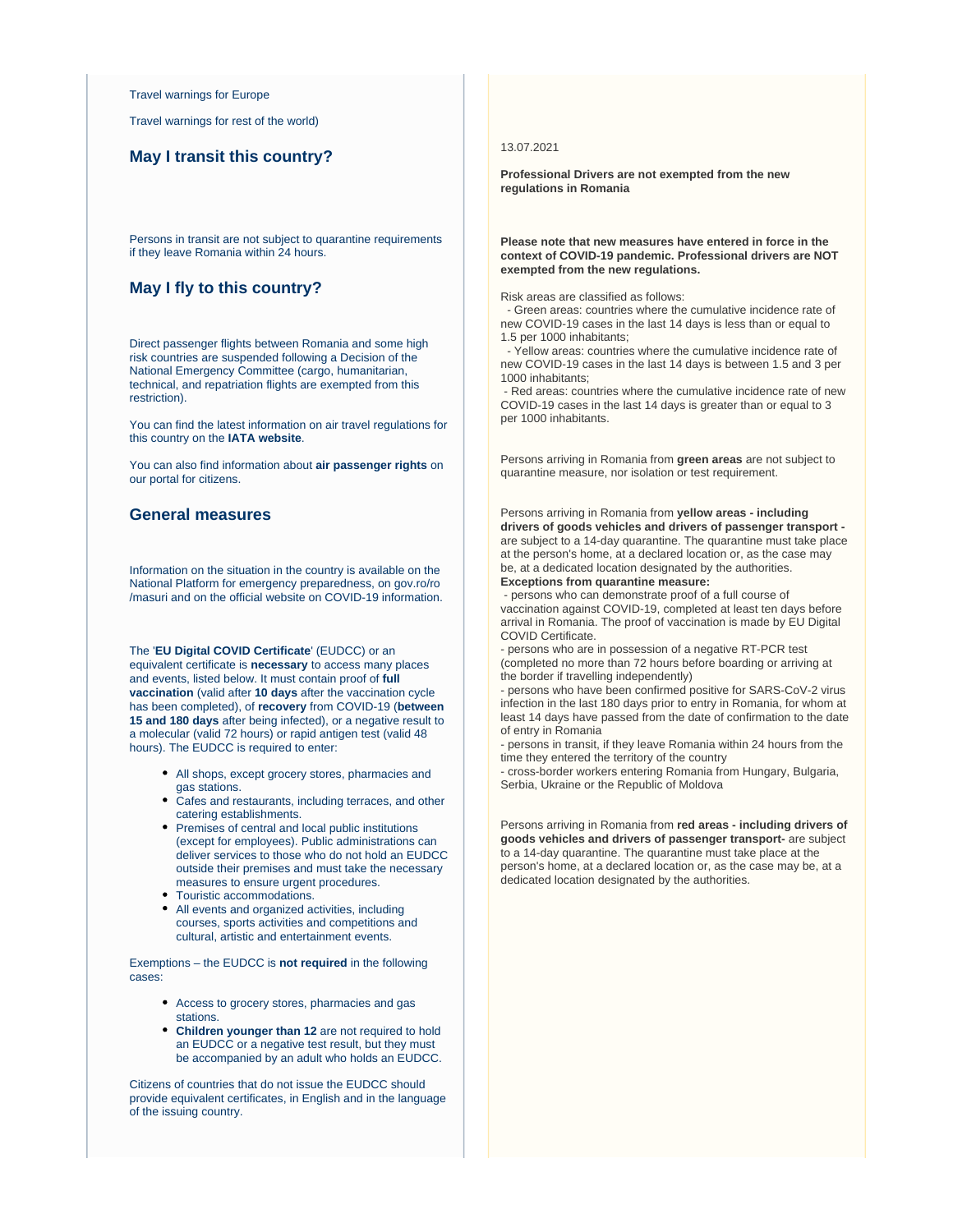## **Use of facemasks**

The use of facemasks is mandatory in **all indoor public spaces**, including **public transport and the workplace**. Outdoors, facemasks are required in crowded spaces, such as markets, fairs and queues.

Exemptions:

- children younger than 12
- people working alone in the office
- TV presenters and their guests, provided that a 3m distance is respected
- religious representatives during services, provided that a 3m distance is respected
- people performing intense physical and sports activities and / or in physically demanding working conditions.

## **Indoor and outdoor meetings, public or private gatherings and events**

**Private events** (weddings, baptisms, birthdays, festive meals, etc.) are **banned**.

Courses, trainings, workshop and conferences can take place betweem 5am and 10pm, at 50% capacity and with no more than 150 participants. At least 2 square metres per participant are ensured, and everyone must wear a facemask. Only holders of a valid EUDCC can access.

**Rallies and demonstrations** can take place under strict regulations:

- Only holders of a valid EUDCC can participate.
- Maximum 100 participants.
- All participants must wear a facemask.

## **Safety measures for public transportation**

In all forms of public transport (as well as in taxis), **facemasks are mandatory**. Also, social distance should be maintained as much as possible, as well as ventilation and disinfection. In some cases, temperature checks are conducted.

## **Places of worship**

OPEN WITH LIMITATIONS

Religious activities and services can be carried out inside and outside places of worship, provided they adhere to strict health protocols. Only local residents can participate in the services.

It is compulsory to:

- Wear a facemask, except for religious representatives during services.
- At least 2 square metres per participant are ensured.

#### **Exceptions from quarantine measure:**

 - persons who can demonstrate proof of a full course of vaccination against COVID-19, completed at least ten days before arrival in Romania. The proof of vaccination is made by EU Digital COVID Certificate.

- persons who have been confirmed positive for SARS-CoV-2 virus infection in the last 180 days prior to entry in Romania, for whom at least 14 days have passed from the date of confirmation to the date of entry in Romania. The proof of SARS-CoV-2 virus infection is made by EU Digital COVID Certificate.

- persons who stay in Romania for less than 3 days (72 hours) and have a negative RT-PCR test for SARS-CoV-2 virus infection. completed no more than 72 hours before boarding or arriving at the border if travelling independently. If the persons do not leave Romania within 3 days (72 hours), they will be quarantined for a period of 14 days, starting with the fourth day following the entry on the Romanian territory. The proof of negative test for COVID-19 is made by EU Digital COVID Certificate.

- cross-border workers entering Romania from Hungary, Bulgaria, Serbia, Ukraine or the Republic of Moldova

- persons in transit, if they leave Romania within 24 hours from the time they entered the territory of the country

For persons arriving in Romania (including drivers of goods vehicles and drivers of passenger transport) from **Great Britain, Brazil, Nepal, South Africa and India,** only the following **exceptio ns** from the quarantine measure apply**:**

- persons who can demonstrate proof of a full course of vaccination against COVID-19, completed at least ten days before arrival in Romania. The proof of vaccination is made by EU Digital COVID Certificate.

- persons who have been confirmed positive for SARS-CoV-2 virus infection in the last 180 days prior to entry in Romania, for whom at least 14 days have passed from the date of confirmation to the date of entry in Romania. The proof of SARS-CoV-2 virus infection is made by EU Digital COVID Certificate.

Please find attached the list with the classification of countries /territories according to the cumulative incidence rate of new COVID-19 (in Romanian). According to the list, Spain, Portugal and Russian Federation are in yellow zone and UK and Cyprus are in red zone.

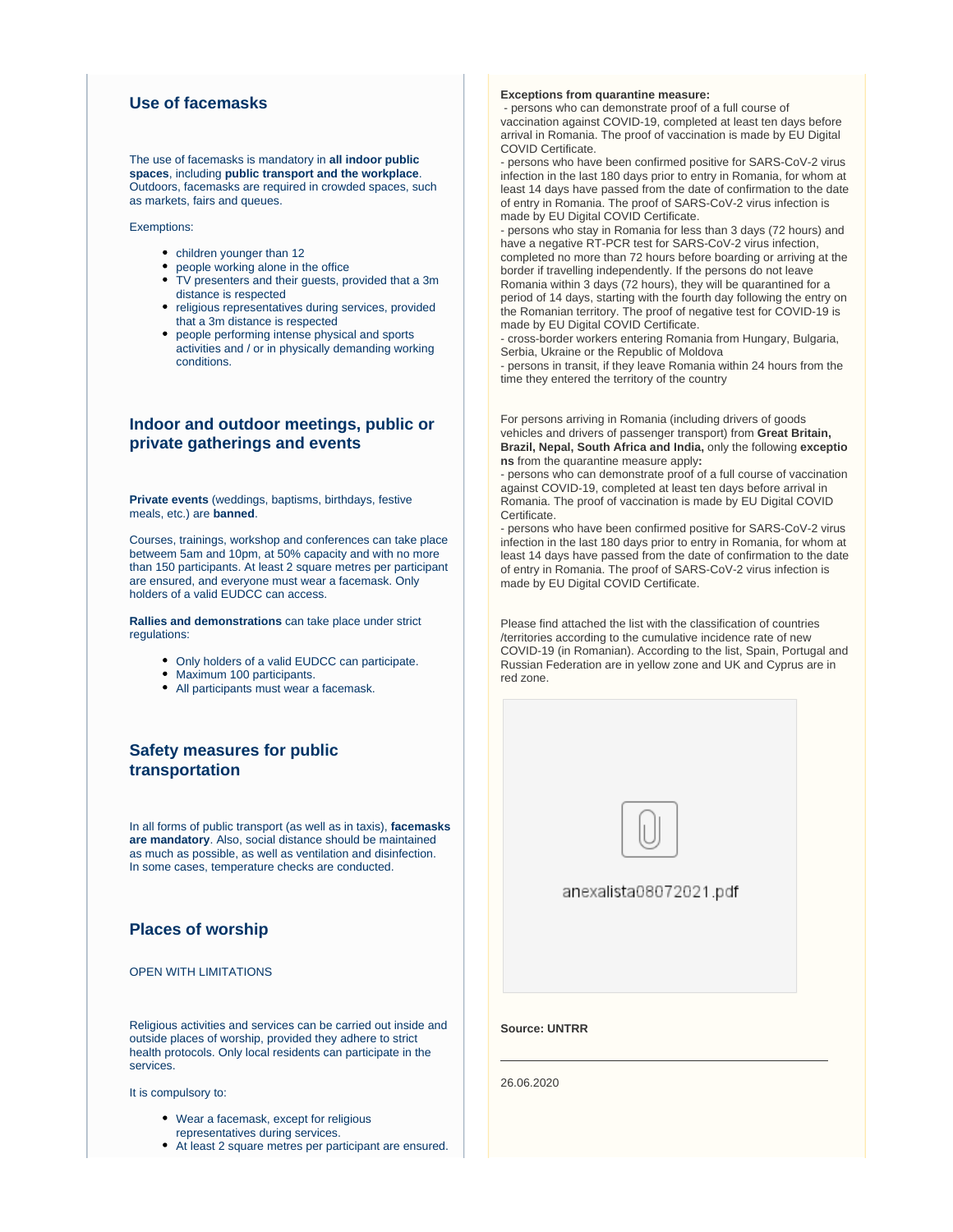## **Quarantine**

Confirmed COVID-19 cases with mild symptoms, must isolate at home. Persons that are at high risk of having contracted a COVID-19 infection, need to self-quarantine for 14 days.

#### **Find out more:**

[Measures to prevent and control the infection](http://www.ms.ro/wp-content/uploads/2020/04/M%C4%83suri-recomandate-de-Societatea-Rom%C3%A2n%C4%83-de-Epidemiologie-privind-prevenirea-%C8%99i-controlul-infec%C8%9B-1.pdf) (in Romanian)

[Testing centres](http://www.ms.ro/centre-testare/)

## **Non-essential (other than medicine and food) shops**

#### OPEN WITH LIMITATIONS

Between **10pm and 5am**, **shops are closed** and can only provide home deliveries.

Only holders of a valid EUDCC (or equivalent document) can access shopping centres.

Exceptions: pharmacies, petrol stations, home delivery services and road trasport companies can carry out their activities under normal working conditions, in compliance with the health measures.

## **Tourist accommodations**

OPEN WITH LIMITATIONS

Tourism services can provide accommodation only for customers who hold a valid EUDCC (or equivalent certificate).

## **Catering establishments**

#### OPEN WITH LIMITATIONS

Restaurants, cafes, and all permanent and temporary catering establishments, including those inside hotels or other accommodtion establishments and terraces:

- Can only host customers who hold a valid EUDCC (or equivalent document).
- Are **closed between 10pm and 5am**. Hnly home delivery services are allowed during these hours.
- Can operate all night on the evenings of **24 December and 31 January**.
- Can operate up to 50% of capacity during opening hours (5am - 10pm).
- The consumption of food and beverages should take place in dedicated open-air premises, outside buildings.

On 17 June, the Romanian Authorities extended the state of alert by another 30 days. Each week, the National Institute of Public Health publishes a "Green zone" and "Yellow zone" list, more [detail](https://www.cnscbt.ro/index.php/liste-zone-afectate-covid-19) [s here](https://www.cnscbt.ro/index.php/liste-zone-afectate-covid-19) (in Romanian). All persons coming to Romania from countries not included in the "Green zone" are subject to 14 days quarantine. Starting from 23 June the following countries are inlcuded in the "Green zone" list: Austria, Bulgaria, Czech Republic, Cyprus, Croatia, Switzerland, Estonia, Finland, France (the European territory), Germany (except for Kreis Gutersloh which is in the Yellow zone), Greece, Ireland, Iceland, Italy, Latvia, Liechtenstein, Lithuania, Malta, Norway, Slovakia, Slovenia, Hungary.

The following categories are exempt from this provision:

- Drivers of goods vehicles heavier than 2.4 tonnes who do not have symptoms associated with coronavirus
- Drivers of passenger vehicles with more than 9 seats, including the driver's seat, who do not have symptoms associated with coronavirus
- Drivers travelling for work purposes from their country of residence in another EU Member State or from an EU Member State to their country of residence, regardless of whether the journey is made by individual means (car) or own-account
- Cross-border workers entering Romania from Hungary, Bulgaria, Serbia, Ukraine or the Republic of Moldova.

All border crossing points are open to goods vehicles, except Oancea (on the border with the Republic of Moldova) and Naidas (on the border with Serbia). Romanian border police provide updates on the current situation at borders [here.](https://www.politiadefrontiera.ro/en/traficonline/?vt=2)

Members are reminded that transit corridors are still in force: vehicles transiting through Romania must leave the country within 48 hours from their entry.

#### **Source: UNTRR**

#### 03.06.2020

As from 1 June, Romania resumed the international road transport of passengers through regular services, special regular services and occasional services in international traffic. Passenger transport operations are carried out in compliance with those prevention measures applicable to road transport, as established by Law 55 /2020. The legal framework is available in Romanian [here](https://www.untrr.ro/meniu-vertical/coronavirus/ncepand-cu-data-de-1-iunie-se-reia-transportul-rutier-international-de-persoane-prin-servicii-regulate-servicii-regulate-speciale-si-servicii-ocazionale-in-trafic-international.html).

The validity of Romanian driving licences expiring during the state of emergency has also been extended until 13 August 2020. Further information can be found [here.](https://ec.europa.eu/transport/coronavirus-response_en)

#### **Source: UNTRR**

#### 18.05.2020

On 15 May, Romanian authorities confirmed that their 'state of emergency' status was reduced to 'state of alert' at national level. Social distancing measures remain mandatory and face masks should be worn in enclosed spaces. All foreign nationals are banned from entry into Romania, with the exception of: family members of Romanian citizens, family members of citizens of other member states of the European Union or of the European Economic Area or of the Helvetic Confederation, having residence in Romania; persons in possession of a long term visa or a residence permit; persons travelling in a professional capacity, proved by a visa, residence permit or other equivalent document; diplomatic or consular personnel, personnel of international organisations, military personnel or personnel ensuring humanitarian support; passengers in transit, including repatriated following the granting of consular protection; passengers travelling for imperative reasons (medical or familial); persons in need of international protection or other humanitarian reasons.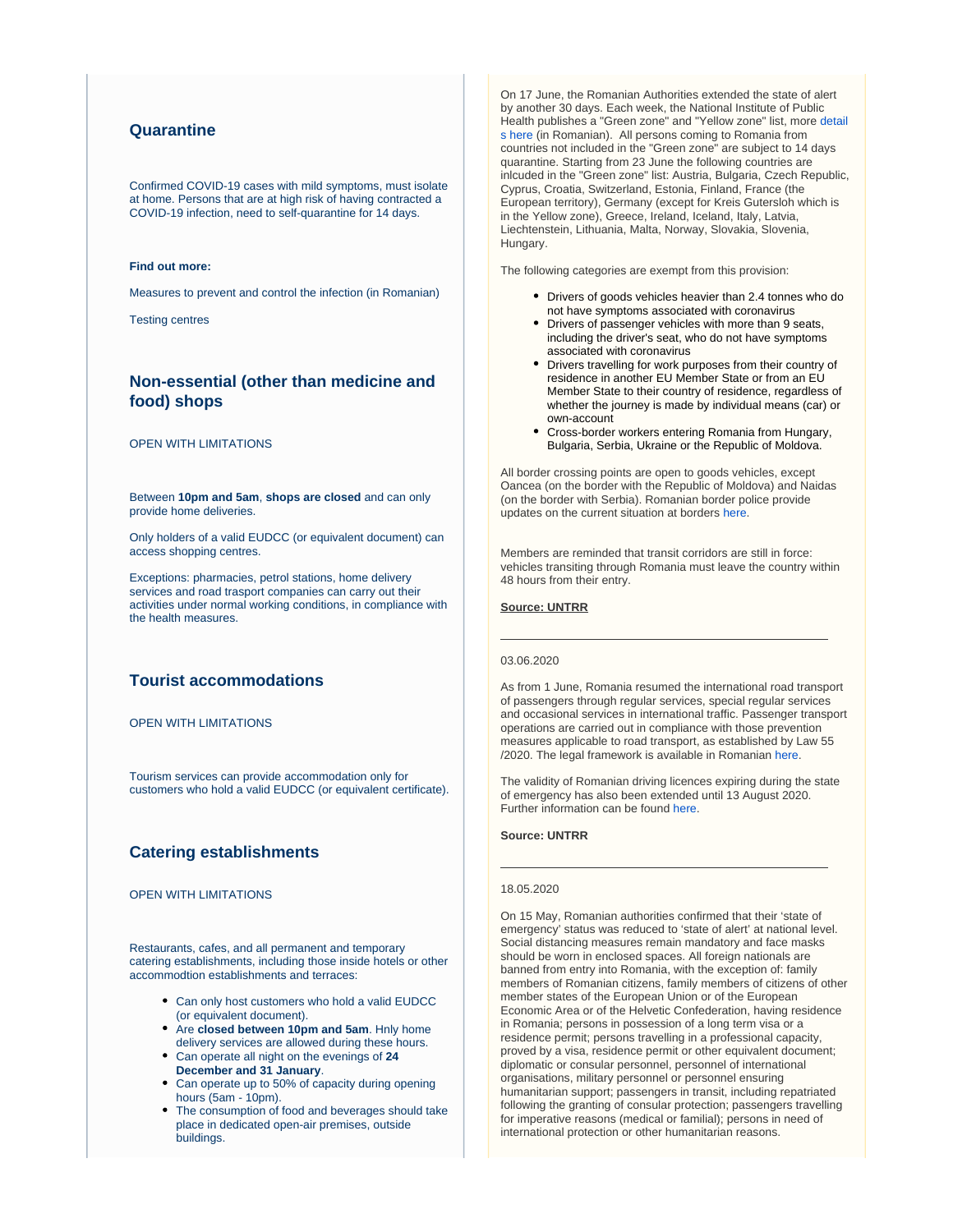## **Cinemas, museums and indoor attractions**

#### **PARTIALLY**

#### Bars, clubs and discos are closed.

The following establishments and activities can only operate between 5am and 10pm, at 50% capacity, and only holders of a valid EUDCC (or equivalent document) can access:

- Museums, libraries, bookstores.
- Cinemas, film and audio-visual production studios.
- Shows, concerts, festivals. Maximum 1000 people can participate. Wearing facemasks and ensuring 4 square metres per person is compulsory.
- Sports events, competitions and activities. Wearing facemasks and ensuring 1 square metre per person is compulsory. Audience can fill up to 50% of capacity.
- Gyms and fitness centres; indoor swimming pools.
- Gaming and gambling establishments.

## **Personal care services**

OPEN WITH LIMITATIONS

## **Outdoors areas and beaches**

OPEN WITH LIMITATIONS

Wearing facemasks is compulsory in crowded areas.

The following establishments are only open between 5am and 10pm, and can operate at 50% capacity:

- Playgrounds for children. Only holders of a valid EUDCC (or equivalent certificate) can access.
- Fairs and flea markets.

Sport activities, events and competitions can take place indoors and outdoors, at 50% capacity. In addition:

- Only holders of a valid EUDCC (or equivalent document) can participate.
- No more than 10 people who do not live together can participate.
- Competitions ending after 10pm take place without spectators.

## **Health protocols for tourism services and tourists**

[Health Protocols for tourism](https://www.cnscbt.ro/)

The international transport of passengers between Romania and Italy, Spain, France, Germany, Austria, Belgium, Swiss Confederation, United Kingdom and Northern Ireland, the Netherlands and Turkey is suspended until 1 June 2020.

There are no changes on the current measures regarding road freight transport.

On 14 May, the measure applied which lifted the traffic ban on the DN1 (E60), Ploiesti – Brasov for vehicles over 7.5t expired.

#### **Source: UNTRR**

#### 22.04.2020

On 22 April, UNTRR confirmed that, although the Romanian Authorities have not sent the updated information to the European Commission regarding the extension of the state of emergency until 15 May 2020, it is understood that documents such as licences, transport certificates, authorisations, etc., will remain valid during the state of emergency period.

Therefore, documents issued by the Romanian Road Authority that expire during the state of emergency will remain valid until 15 May and can be renewed within 90 days of that date. Documents can be sent by post.

The validity of Romanian driving licences expiring during the state of emergency has also been extended until 15 May.

#### **Source: UNTRR**

#### 21.04.2020

Romanian Authorities have extended the temporary relaxation of the enforcement of driving and rest time rules for drivers performing domestic/international road transport of goods. This relaxation is granted pursuant to Article 14.2 of [Regulation \(EC\) No 561/2006](https://www.iru.org/apps/cms-filesystem-action?file=/flashinfo/EU%20Regulation%20No.%20561%202006.pdf). This exception applies **from 17 April to 31 May**. The measures lifted are the following:

Art. 6.1: replacement of the maximum daily driving limit of 9 hours with one of 11 hours.

Art. 7: replacement of the minimum daily breaks requirements by imposing a break of 45 minutes after 5 and a half hours driving.

Art. 8.1: reduction of the daily rest requirements from 11 to 9 hours.

· Art. 8.6: postponement of a weekly rest period beyond six 24 hour periods.

On 16 April, the Ministry of Internal Affairs issued a new Military Ordinance for which the measures regarding the ban on exporting some agricultural food products ceased to apply.

On 16 April, the National Company for Road Infrastructure Administration (CNAIR) extended the measures lifting the driving restrictions imposed on vehicles with a maximum authorised weight over 7.5 tonnes on the DN1 (E60) between Ploiesti and Brasov until 14.05.2020 (during the state of emergency). The driving restrictions are still in force on the DN1 between Bucharest and Ploiesti.

Also, the driving restrictions imposed on vehicles with a maximum authorised weight over 7.5 tonnes are lifted until 14 May 2020 (during the state of emergency) on the A2 highway (Bucharest - Constanta), DN7 (Pitesti - Vestem), and DN39 (Agigea - Mangalia) on the day before the public holidays and the day of public holidays (30 April and 1 May).

#### **Source: UNTRR**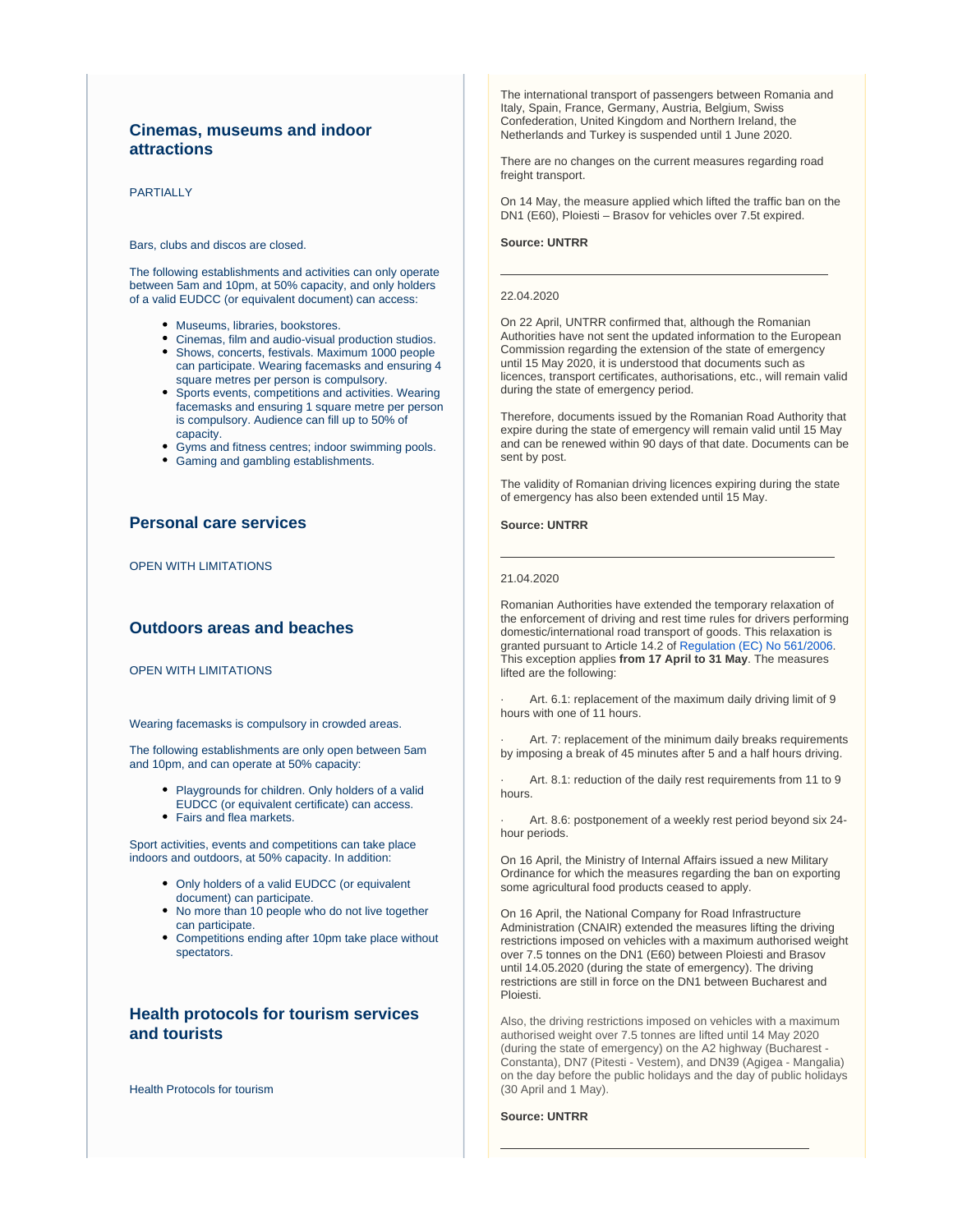## **Other measures**

Telework is compulsory for at least 50% of staff whenever possible.

## **National website with coronavirusrelated information for TOURISM**

[Tourism in Romania](http://romaniatourism.com/)

30.11.2021

 $\overline{\phantom{a}}$   $\overline{\phantom{a}}$   $\overline{\phantom{a}}$   $\overline{\phantom{a}}$   $\overline{\phantom{a}}$   $\overline{\phantom{a}}$   $\overline{\phantom{a}}$   $\overline{\phantom{a}}$   $\overline{\phantom{a}}$   $\overline{\phantom{a}}$   $\overline{\phantom{a}}$   $\overline{\phantom{a}}$   $\overline{\phantom{a}}$   $\overline{\phantom{a}}$   $\overline{\phantom{a}}$   $\overline{\phantom{a}}$   $\overline{\phantom{a}}$   $\overline{\phantom{a}}$   $\overline{\$ 

## **What are the rules to enter this country from an EU Member State or Schengen Associated country?**

\_\_\_\_\_\_\_\_\_\_\_\_\_\_\_\_\_\_\_\_\_\_\_\_\_\_\_\_\_\_\_\_\_\_\_\_\_\_\_\_\_\_\_\_\_\_\_\_\_

Entry requirements depend on the colour attributed to the country of departure, according to Romania's [own national](https://www.cnscbt.ro/index.php/liste-zone-afectate-covid-19/)  [classification of risk areas:](https://www.cnscbt.ro/index.php/liste-zone-afectate-covid-19/) green, yellow or red areas.

**Children below 12 years** are exempt from quarantine and testing requirements.

These measures are subject to change and regular review. Travellers are advised to consult the most recent decisions taken by the Government: <https://gov.ro/ro/masuri>

## **Entering this country with the EU Digital COVID certificate**

For travellers from **green countries** (according to [Romania's](https://www.cnscbt.ro/index.php/liste-zone-afectate-covid-19/)  [classification\)](https://www.cnscbt.ro/index.php/liste-zone-afectate-covid-19/), there are **no restrictions**.

Travellers from **yellow countries** (according to Romania's classification) can enter Romania if their 'EU Digital COVID Certificate' (EUDCC) contains one of the following:

- Proof of full vaccination, completed at least 10 days before travelling.
- Proof of recovery from COVID-19. Validity: 180 days.
- Negative test result. Validity: 72 hours.

If travellers from yellow countries cannot provide any of these documents, a **14-day quarantine** is imposed. The quarantine can end on day 10, if a negative test result is obtained 8 days after arrival. Exceptions: imperative reasons, transit, crossborder workers.

Travellers from **red countries** (according to Romania's classification) can enter Romania if their EUDCC contains one of the following:

#### 15.04.2020

On 14 April, the Romanian President extended the state of emergency on the territory of Romania for an additional 30 days, starting from 15 April. The same conditions apply. The text of the decree can be read [here](https://www.iru.org/apps/cms-filesystem-action?file=/flashinfo/14-04-2020-decret-privind-prelungirea-starii-de-urgenta.pdf) (Romanian only).

#### **Source: UNTRR**

#### 11.04.2020

The Romanian Ministry of Internal Affairs issued [Military Ordinance](https://www.untrr.ro/userfiles/files/Military-Ordinance-no-8.pdf)  [No.8,](https://www.untrr.ro/userfiles/files/Military-Ordinance-no-8.pdf) which details new measures as follows:

· The following State Border Crossing Points will remain totally or partially closed during the entire period of the state of emergency:

#### **At the Romanian-Hungarian Border**:

1. Turnu, Arad County (except for the movement of cross-border workers);

2. Salonta, Bihor County – railway and road (except for the movement of cross-border workers by road);

3. Sãcuieni, Bihor County (except for the movement of crossborder workers);

4. Valea lui Mihai, Bihor County - railway and road (except for railway freight traffic);

5. Carei, Satu Mare County.

Note: A cross border-worker is understood as a person who makes proof of living and working within an maximum area of 30 km from the Romanian-Hungarian state border, calculated from the nearest border-crossing point open for people, and who returns home at least once a week. The Romanian-Hungarian border-crossing points open for cross-border workers when entering Romania are the following: Cenad, Nãdlac, Turnu, Vãrand, Salonta, Bor, Sãcuieni, Urziceni, Petea.

#### **At the Romanian-Bulgarian Border**:

- 1. Negru Vodã, Constana County;
- 2. Lipnia, Constana County;
- 3. Dobromir, Constana County;
- 4. Zimnicea, Teleorman County;
- 5. Turnu Mãgurele, Teleorman County;
- 6. Bechet, Dolj County (except for railway freight traffic).

#### **At the Romanian-Ukrainian Border**:

- 1. Sighetu Marmaiei, Maramure County;
- 2. Isaccea, Tulcea County.

#### **At the Romanian-Moldovan Border**:

- 1. Rãdãui-Prut, Botoani County;
- 2. Oancea, Galai County.

#### **At the Romania-Serbian Border**:

1. Porile de Fier II, Mehedini County;

2. Drobeta-Turnu Severin, Mehedini (except for railway freight traffic);

3. Orova, Mehedini County;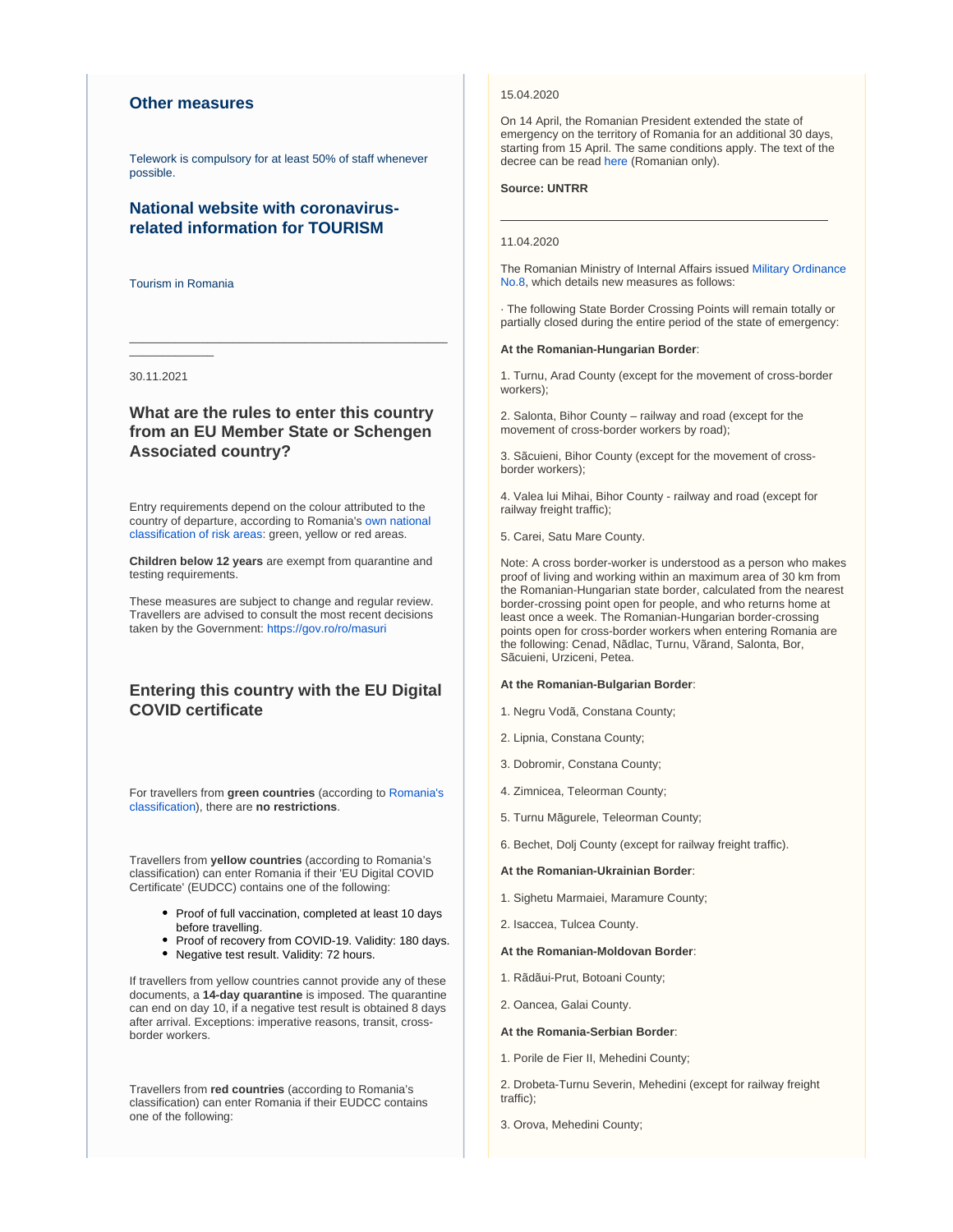- Proof of full vaccination, completed at least 10 days before travelling.
- Proof of recovery from COVID-19, Validity: 180 days. **Only valid for children between 12 and 16 years**: negative result to a molecular test. Validity: 72 hours.

If travellers from red countries cannot provide any of these documents, a **14-day quarantine** is imposed. The quarantine can end on day 10, if a negative test result is obtained 8 days after arrival. Exceptions: short stays (less than 72 hours and with a negative molecular test taken in the previous 72 hours), imperative reasons, transit, cross-border workers.

## **Entering this country without the EU Digital COVID certificate or with a certificate not compliant with national requirements**

For travellers from **green countries** (according to [Romania's](https://www.cnscbt.ro/index.php/liste-zone-afectate-covid-19/)  [classification\)](https://www.cnscbt.ro/index.php/liste-zone-afectate-covid-19/), there are **no restrictions**.

Travellers from **yellow countries** (according to Romania's classification) can enter Romania if they can provide one of the following documents:

- Proof of full vaccination, completed at least 10 days before travelling.
- Negative test result. Validity: 72 hours.

If travellers from yellow countries cannot provide any of these documents, a **14-day quarantine** is imposed. Exceptions: imperative reasons, transit, cross-border workers.

Travellers from **red countries** (according to Romania's classification) can enter Romania if they can provide one of the following documents:

- Proof of full vaccination, completed at least 10 days before travelling.
- **Only valid for children between 12 and 16 years**: negative result to a molecular test. Validity: 72 hours.

If travellers from red countries cannot provide any of these documents, a **14-day quarantine** is imposed. The quarantine can end on day 10, if a negative test result is obtained 8 days after arrival. Exceptions: short stays (less than 72 hours and with a negative molecular test taken in the previous 72 hours), imperative reasons, transit, cross-border workers.

Find out more:

[General information](https://stirioficiale.ro/informatii) [National health institute](https://www.cnscbt.ro/)

[Documents you need to travel in Europe](https://europa.eu/youreurope/citizens/travel/entry-exit/index_en.htm) [Health cover for temporary stays](https://europa.eu/youreurope/citizens/health/unplanned-healthcare/temporary-stays/index_en.htm)

**What are the rules to enter this country from outside an EU Member State or Schengen Associated country?**

- 4. Moldova Nouã, Cara-Severin County;
- 5. Naidã, Cara-Severin County;
- 6. Vãlcani, Timil County;

7. Stamora-Moravia, Timi County- railway (except for railway freight traffic);

8. Lunga, Timi County;

9. Foeni, Timi County;

10. Jimbolia, Timi County - railway (except for railway freight traffic).

· The export of the following agricultural food products is prohibited /suspended during the state of emergency:

1. grain and meslin – tariff code 1001;

2. barley - tariff code 1053;

3. oat - tariff code 1004;

4. corn - tariff code 1005;

5. rice – tariff code 1006;

6. wheat flour or meslin - tariff code 1101;

7. soy beans, even crushed - tariff code1201;

8. sunflower seeds even shattered – tariff code 1206;

9. sunflower seed oil, saffron or cottonseed oil and their fractions even refined but not chemically modified - tariff code 1512;

10. cane or bean sugar and chemically pure sucrose in solid state tariff code 1701;

11. bakery, pastry and biscuit products, unposted bread, empty capsules from starch leaf used for medicines, waffles with lid, dried pasta from flour, from starch, starch extracted from potatoes and similar products - tariff code 1905;

12. cakes and other solid residues, whether or not ground or agglomerated in pellet form, resulting from the extraction of soybean oil – tariff code 2304;

13. cakes and other solid residues, whether or not ground or agglomerated in pellet form resulting from the extraction of fats or vegetable oils, other than those of the positions 2304 or 2305 tariff code 2306;

Notes:

- Export of the above-mentioned products is prohibited/suspended to non-EU Member States.

- Export of the above-mentioned products is allowed only if the EU Member State proves that the acquired products are destined for its own domestic market or another EU-Member state, and not for export outside EU. The [Statement regarding the usage of the](https://www.iru.org/apps/cms-filesystem-action?file=/flashinfo/Statement_Romania_11.04.pdf)  [purchased goods](https://www.iru.org/apps/cms-filesystem-action?file=/flashinfo/Statement_Romania_11.04.pdf) must be filled.

#### **Source: UNTRR**

## 06.04.2020

On 4 April, the Romanian Ministry of Internal Affairs issued Military Ordinance No.7, which details new measures for the road transport of persons and goods that have been put in place and are as follows: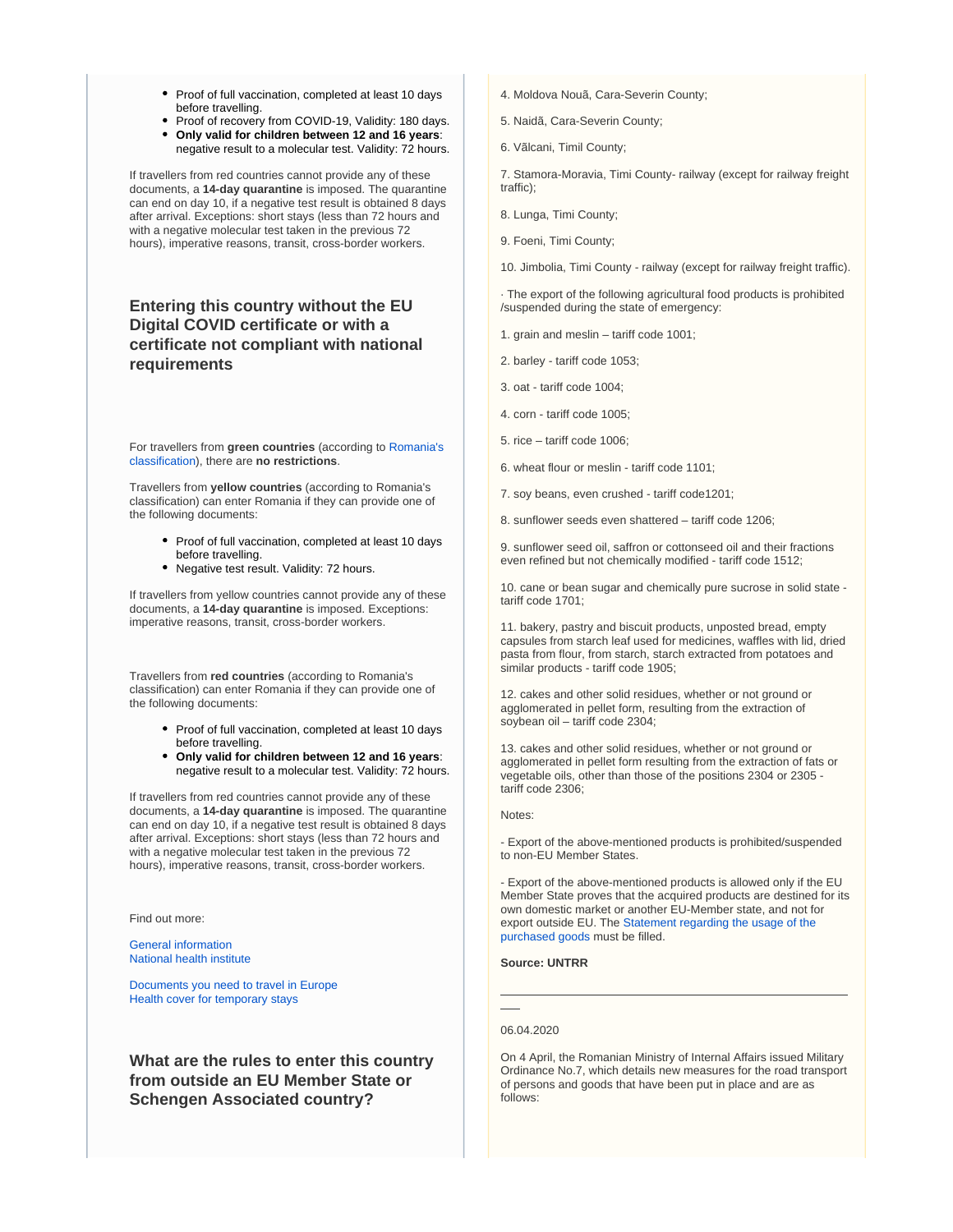Entry requirements depend on the colour attributed to the country of departure, according to Romania's [own national](https://www.cnscbt.ro/index.php/liste-zone-afectate-covid-19/)  [classification of risk areas:](https://www.cnscbt.ro/index.php/liste-zone-afectate-covid-19/) green, yellow or red areas.

**Attention!** Entering Romania is forbidden to travellers arriving from **Botswana**, **Eswatini**, **Lesotho**, **Malawi**, **Mozam bique**, **Namibia**, **South Africa** and **Zimbabwe**. Only EU and Schengen Associated countries citizens are exempt from this travel ban. Upon arrival, they must perform a molecular test, remain in quarantine and perform an additional molecular test on day 8 after arrival. If the result of the second test is negative, quarantine ends on day 10.

**Children younger than 12** are exempt from quarantine and testing requirements.

For travellers from **green countries** (according to [Romania's](https://www.cnscbt.ro/index.php/liste-zone-afectate-covid-19/)  [classification\)](https://www.cnscbt.ro/index.php/liste-zone-afectate-covid-19/), there are **no restrictions**.

Travellers from **yellow countries** (according to Romania's classification) can enter Romania if they can provide one of the following documents:

- Proof of full vaccination, completed at least 10 days before travelling.
- Pre-departure negative test result. Validity: 72 hours.

If travellers from yellow countries cannot provide any of these documents, a **14-day quarantine** is imposed. The quarantine can end on day 10, if a negative test result is obtained 8 days after arrival.

Travellers from **red countries** (according to Romania's classification) can enter Romania if they can provide one of the following documents:

- Proof of full vaccination, completed at least 10 days before travelling.
- **Only valid for children between 12 and 16 years**: negative result to a molecular test. Validity: 72 hours.

If travellers from red countries cannot provide any of these documents, a **14-day quarantine** is imposed. The quarantine can end on day 10, if a negative test result is obtained 8 days after arrival. Exceptions to the quarantine requirement: short stays (less than 72 hours and with a negative molecular test taken in the previous 72 hours), imperative reasons, transit, cross-border workers.

These measures are subject to change and regular review. Travellers are advised to consult the most recent decisions taken by the Government: <https://gov.ro/ro/masuri>

Find out more:

[General information](https://stirioficiale.ro/informatii) [National health institute](https://www.cnscbt.ro/)

## **May I transit this country?**

Persons in transit are not subject to quarantine requirements if they leave Romania within 24 hours.

- Article 11. - The international road transport of persons through regular services, special regular services and occasional services in international traffic has been suspended until the end of the state of emergency. The provision applies to routes between Romania and Italy, Spain, France, Germany, Austria, Belgium, Swiss Confederation, United Kingdom, Northern Ireland, the Netherlands and Turkey.

- Article 12. - Upon entering Romania, drivers of goods vehicles heavier than 2.4 tonnes and who do not have symptoms associated with the coronavirus (COVID-19) must complete a declaration using the template from the Ministry of Transport, Infrastructure and Communication, where details of the location where drivers can be contacted during the period between the two transports must be given (templates of these forms are available in Romanian [here](https://www.untrr.ro/userfiles/files/RO%20-%20formular%20COND%20AUTO%20ACTUALIZAT%20%20MTIC03.04.2020.pdf)). Drivers are not required to undergo self-isolation at home or quarantine, provided that the employer ensures they use protective materials against coronavirus (COVID-19).

Note: Foreign drivers of goods vehicles heavier than 2.4 tonnes who are transiting Romanian territory are not required to complete the medical statement as provided in Art.14 (see below).

- Article 13. - The provision of Article 12 applies accordingly to drivers of goods vehicles heavier than 2.4 tonnes, who are travelling for professional reasons either from Romania to another European Union Member State, or from another EU Member State to Romania, to the state of residence of the driver, regardless of whether the trip is made in his/her freight vehicle, by individual means of transport or on his/her own. Upon entry to Romania they must present an [employee certificate](https://www.untrr.ro/userfiles/files/Adeverin%C8%9B%C4%83-angajator-in-engleza-1.pdf) signed by the employer.

- Article 14.1 - Drivers of goods vehicles heavier than 2.4 tonnes who are transiting Romanian territory are not required to complete the medical statement upon entry into Romania, provided they meet the following minimum conditions:

a) They only use transit corridors, and border crossing points at the end of these corridors, approved by the Ministry of Transport, Infrastructure and Communication and the Ministry of Internal Affairs. Any deviation from these is not permitted.

b) Transit through Romanian territory must be done within the minimum time frame, and must not exceed 48 hours from entry into Romania, including stationary periods for their daily rest.

c) Parking of the vehicle is done exclusively in allocated parking areas located along the identified transit corridors.

Drivers transiting Romania must fill out [this form](https://www.iru.org/apps/cms-filesystem-action?file=/flashinfo/romania.pdf) when entering the country. The form must be handed over at the border of exit.

Note: In this case, the Romanian Inspectorate for Road Transport Control confirmed that professional drivers are also required **to have the form provided by ANNEX 3, Template of Certificate for International Transport Workers (EC communication on green lanes)** [details here.](https://www.untrr.ro/userfiles/files/ANEXA%203%20-%20Certicat%20emis%20de%20firma%20pentru%20transport%20international%20soferi%20profesionisti.pdf)

- Article 14.2 - In the case of non-compliance with the conditions provided in paragraph 1 (14.1), the driver of the vehicle will be obliged to enter quarantine for 14 days, bearing any expenses incurred for this quarantine.

- Article 14.3 - Upon entering Romania the driver is required to apply a [special sticker](https://www.untrr.ro/userfiles/files/tranzit%20romania%281%29.pdf) from by the State Inspectorate for Control of Road Transport to the vehicle's windscreen, in order to show the transit corridors (the model of which has been established by the Minister of Transport, Infrastructure and Communications).

Romanian authorities have also published an [interactive map](https://cestrin.maps.arcgis.com/apps/webappviewer/index.html?id=2cd8851109eb443ab4c09cb0ec96b054) displa ying transit corridors, refuelling stations and rest areas.

**Source: UNTRR**

05.04.2020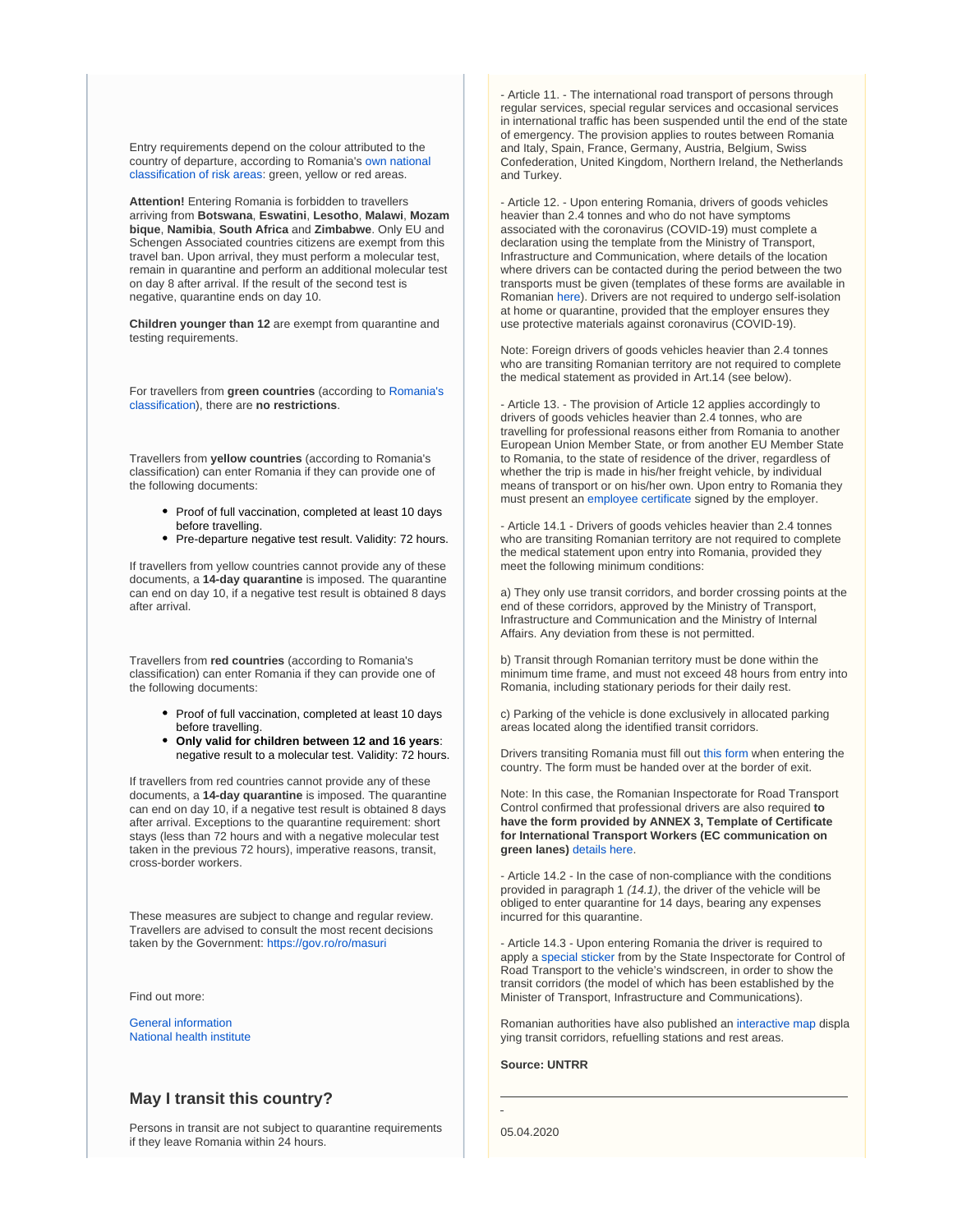## **May I fly to this country?**

Direct passenger flights between Romania and some high risk countries are suspended following a Decision of the National Emergency Committee (cargo, humanitarian, technical, and repatriation flights are exempted from this restriction).

You can find the latest information on air travel regulations for this country on the **[IATA website](https://www.iatatravelcentre.com/international-travel-document-news/1580226297.htm)**.

You can also find information about **[air passenger rights](https://europa.eu/youreurope/citizens/travel/passenger-rights/air/index_en.htm)** on our portal for citizens.

## **General measures**

Information on the situation in the country is available on the [National Platform for emergency preparedness,](https://fiipregatit.ro/sectiune_ghid/restrictii-covid-si-masuri-de-preventie/) and on the [off](https://stirioficiale.ro/informatii) [icial website on COVID-19 information.](https://stirioficiale.ro/informatii)

A **curfew between 10pm and 5am** is in place. Exemptions:

- Holders of an 'EU Digital COVID Certificate' (EUDCC), or equivalent document, certifying full vaccination (completed at least 10 days before) or recovery from COVID-19 (valid between 15 and 180 days after the infection).
- People moving for professional reasons (going from home to the place of work and back). Supporting documents and a declaration of honour, filled in in advance, are required.
- People moving for medical reasons that cannot be postponed or carried out remotely, including the purchase of medicines. A declaration of honour, filled in in advance, is required.
- People who are travelling; supporting documents (tickets, payments etc.) and a declaration of honour, filled in in advance, are required.
- People moving for justified reasons, such as vaccinations, childcare, assisting the elderly / sick or people with disabilities, death of a family member. A declaration of honour, filled in in advance, is required.
- People leaving their home because of a serious or imminent danger. They must call the national emergency number 112.

The '**EU Digital COVID Certificate**' (EUDCC) is **necessary** to access many places and events, listed below. It must contain proof of **full vaccination** (valid after **10 days** after the vaccination cycle has been completed) or of **recovery** (**betwe en 15 and 180 days** after being infected). The EUDCC is required to enter:

The Romanian Ministry of Internal Affairs issued the Military Ordinance no. 7. New measures for road transport of persons and goods have been put in place and are as follows:

Article 11. - The international road transport of persons through regular services, special regular services and occasional services in international traffic is suspended until the end of the state of emergency. The provision applies to routes between Romania and Italy, Spain, France, Germany, Austria, Belgium, Swiss Confederation, United Kingdom, Northern Ireland, the Netherlands and Turkey.

Article. 12. - Upon entering Romania, drivers of goods vehicles heavier than 2.4 tonnes that do not have symptoms associated with COVID-19 shall fill out a declaration on their own responsibility whose model is established by the Ministry of Transport, Infrastructure and Communication where they assume the location where they can be contacted during the period between two transports. They do not undergo isolation at home measure /quarantine provided that the employer ensures the protective materials against COVID-19.

Article. 13. - The provision of article 12 shall apply accordingly to drivers of goods vehicles heavier than 2.4 tonnes which are moving for professional reasons from Romania to another European Union Member State or from another EU Member State to Romania, to the state of residence of the driver, regardless of whether the trip is on board of the freight vehicle or by individual means of transport or on its own. Upon entrance to Romania they must present an employee certificate signed by the employer.

Article. 14.1 - Drivers of goods vehicles heavier than 2.4 tonnes which transit Romanian territory are not required to complete the epidemiological statement, upon entry into Romania, if they meet the following minimum conditions:

a) They only use transit corridors and border crossing points at the ends of these corridors approved by the Ministry of Transport, Infrastructure and Communication and the Ministry of Internal Affairs, deviation from these being forbidden.

b) The transit through Romanian territory shall be done in a minimum time frame without exceeding 48 hours from entering Romania including periods of stationary for the daily rest.

c) Parking of the vehicle is done exclusively in parking lots located on the identified transit corridors.

Drivers transiting Romania have to fill out [this form](https://www.iru.org/apps/cms-filesystem-action?file=/flashinfo/romania.pdf) when entering the country. The form must be handed over at the border of exit.

Article 14.2 - In case of non-compliance with the conditions provided in paragraph 1, the driver of the vehicle will be obliged to enter quarantine for 14 days, bearing the expenses incurred with his quarantine.

Article 14.3 - Upon entering Romania the driver is required to apply on the glazed parts of the vehicle (windshield) a special sticker made available by the State Inspectorate for Control of Road Transport, respectively to keep the transit form whose model is established by the Minister of Transport, Infrastructure and Communications.

Romanian authorities have also published an [interactive map](https://cestrin.maps.arcgis.com/apps/webappviewer/index.html?id=2cd8851109eb443ab4c09cb0ec96b054) displa ying corridors, refueling stations and rest areas.

**Source: UNTRR**

#### 04.04.2020

On 4 April, the National Company for Road Infrastructure Administration (CNAIR) lifted driving restrictions on vehicles heavier than 7.5 tonnes on the Ploiesti-Brasov section of DN1 (E60) national road. The measure applies until 16 April.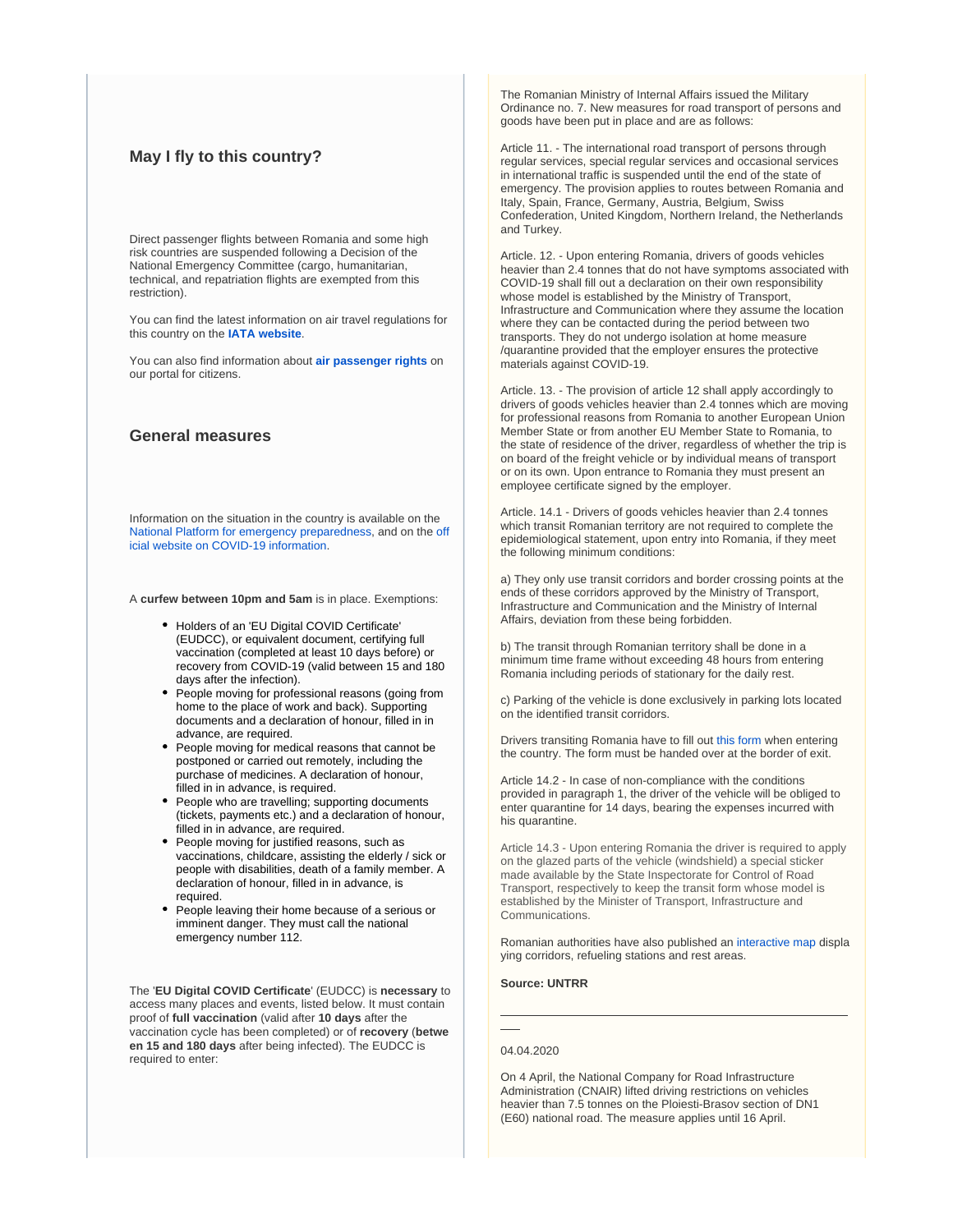- All shops, except grocery stores, pharmacies and gas stations.
- Cafes and restaurants, including terraces, and other catering establishments.
- Premises of central and local public institutions (except for employees). In this case, a negative test result is also accepted. Public administrations can deliver services to those who do not hold an EUDCC outside their premises.
- Touristic accommodations.
- All events and organized activities, including courses, sports activities and competitions and cultural, artistic and entertainment events.
- Private sector establishments where 50 or more employees work simultaneously.

Exemptions – the EUDCC is **not required** in the following cases:

- Access to grocery stores, pharmacies and gas stations.
- **Children younger than 12** are not required to hold an EUDCC or a negative test result, but they must be accompanied by an adult who holds an EUDCC.

Citizens of countries that do not issue the EUDCC should provide equivalent certificates, in English and in the language of the issuing country.

## **Use of facemasks**

The use of facemasks is mandatory in **all indoor and outdoor public spaces**, including **public transport**.

Exemptions:

- children younger than 12
- people working alone in the office
- TV presenters and their guests, provided that a 3m distance is respected
- religious representatives during services, provided that a 3m distance is respected
- people performing intense physical and sports activities and / or in physically demanding working conditions.

## **Indoor and outdoor meetings, public or private gatherings and events**

**Private events** (weddings, baptisms, birthdays, festive meals, etc.) are **banned**.

Courses, trainings and workshop can take place at 30% capacity and with no more than 150 participants. At least 2 square metres per participant are ensured, and everyone must wear a facemask. Only holders of an EUDCC certifying vaccination or recovery can access. The same conditions apply to conferences - only possible between 5am and 9pm.

**Rallies and demonstrations** can take place under strict regulations:

Driving restrictions on the Bucharest-Ploiesti section of DN1 are still in force.

**Source: UNTRR**

#### 30.03.2020

The Ministry of Internal Affairs in Romania has announced new measures which will enter in force on **31 March, 2020:**

When entering the country, for the protection of their families, drivers of freight vehicles with maximum permitted weight of more than 2.4 tones **have the option to choose for quarantine /isolation**, for a maximum 14-day period between journeys. One of the following options can be chosen to protecting against the spread of coronavirus (COVID-19):

a) quarantine in spaces provided by the employer; b) the isolation at home together with all the persons with whom they live, or alone, in another available living space; c) quarantine upon request, in the spaces made available by the public administration authorities, with the support of the expenses related to the quarantine.

Drivers of these freight vehicles (with a maximum permitted weight of more than 2.4 tons) must communicate their chosen option for their period of quarantine/isolation (a), b) or c)), by filling a declaration on their own responsibility. The above-mentioned provisions also apply to aircraft pilots and ship crews.

These measures only applies to Romanian drivers.

For additional references, regular updates are also available in English on UNTRR [website.](https://www.untrr.ro/en/)

**Source: UNTRR**

#### 29.03.2020

The Romanian Ministry of Transport publishes daily information regarding the situation at border crossing points on its [website.](http://www.mt.gov.ro/web14/)The updated border waiting times can also be found [here](https://www.politiadefrontiera.ro/en/traficonline/?vt=2&dt=1). Currently, the main bottlenecks reported are the following (at 16:00):

CALAFAT EXIT FROM THE COUNTRY More than 125 vehicles are waiting and the queue extend over 2.7 km with a waiting time of more than 3 hours. CALAFAT ENTRY IN THE COUNTRY 51 vehicles are waiting and the queue extend over 1.2 km with a waiting time of 50 min

GIURGIU ENTRY IN THE COUNTRY Queue of 500 meters, waiting time 60 minutes, GIURGIU DEPARTURE FROM THE COUNTRY 5 trucks are currently waiting Between 14:00 and 15:00, 44 vehicles entered through Giurgu Customs and 32 vehicles left.

NADLAC II ENTRY TO THE COUNTRY Queue of approximately 2.5 km with a waiting time of approx. 2 hours. NADLAC II EXIT FROM THE COUNTRY Queue of approximately 3 km, waiting time approx. 2 hours.

#### **Source: UNTRR**

On 24 March 2020, the Romanian Ministry of Internal Affairs announced the following new measures:

<sup>26.03.2020</sup>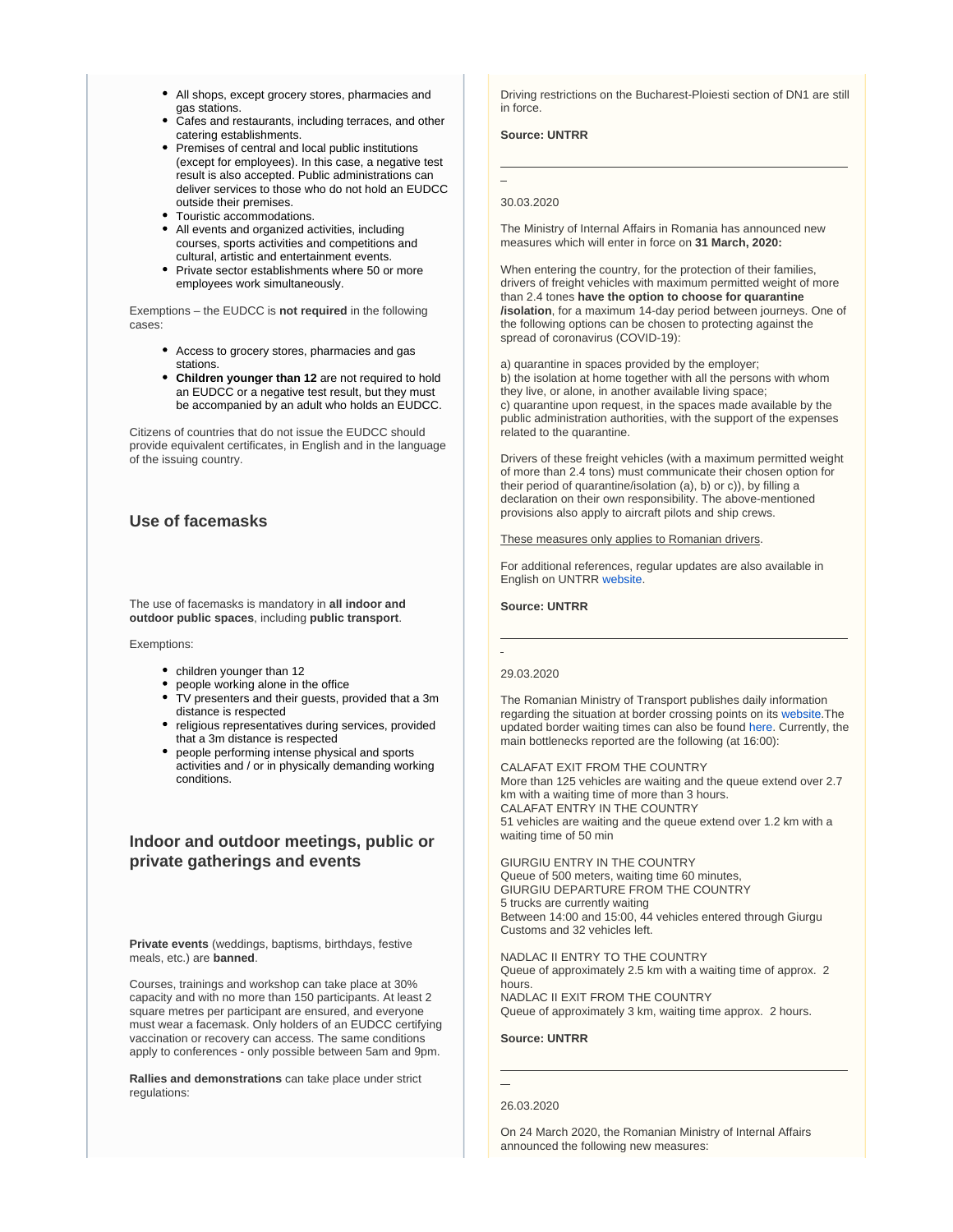- Only holders of an 'EU Digital COVID Certificate' (or equivalent document) certifying full vaccination (completed at least 10 days before) or recovery from COVID-19 (valid between 15 and 180 days after the infection) can participate.
- Maximum 100 participants.
- All participants must wear a facemask.

## **Safety measures for public transportation**

In all forms of public transport (as well as in taxis), **facemasks are mandatory**. Also, social distance should be maintained as much as possible, as well as ventilation and disinfection. In some cases, temperature checks are conducted.

## **Places of worship**

Religious activities and services can be carried out inside and outside places of worship, provided they adhere to strict health protocols. Only local residents can participate in the services.

It is compulsory to:

- Wear a facemask, except for religious representatives during services.
- At least 2 square metres per participant are ensured.

## **Quarantine**

Confirmed COVID-19 cases with mild symptoms, must isolate at home. Persons that are at high risk of having contracted a COVID-19 infection, need to self-quarantine for 14 days.

#### **Find out more:**

[Measures to prevent and control the infection](http://www.ms.ro/wp-content/uploads/2020/04/M%C4%83suri-recomandate-de-Societatea-Rom%C3%A2n%C4%83-de-Epidemiologie-privind-prevenirea-%C8%99i-controlul-infec%C8%9B-1.pdf) (in Romanian)

[Testing centres](http://www.ms.ro/centre-testare/)

## **Non-essential (other than medicine and food) shops**

Isolation at home or, as the case may be, quarantine for all persons entering Romania (it is not clear if this measure also applies to truck drivers). This measure entered into force on25 March 2020 at 12:00 (Romanian time).

All flights to France and Germany, and from France and Germany to Romania, are suspended for a period of 14 days. This measure does not apply to flights by state aircraft, freight and mail, humanitarian or emergency medical services, andauthorised noncommercial technical flights. This measure entered into force on25 March 2020 at 23:00 (Romanian time).

Documents issued by the public authorities that expire during the state of emergency may be exchanged within 90 days from the date of cessation of the state of emergency.

#### **Passage transit corridors in Romania**

In line with the EC request, Romania has established the following transit corridors (map [here\)](https://www.iru.org/apps/cms-filesystem-action?file=/flashinfo/romania%20corridors.jpg):

#### **Corridor 1**

Alternative 1: Ndlac (border crossing point) – Arad – Timioara – Lugoj – Ilia – Deva – Simeria – Sebe – Sibiu - Râmnicu Vâlcea – Piteti – Bucharest – Giurgiu (border crossing point).

Alternative 2: Bor (border crossing point) – Oradea – Cluj Napoca – Alba Iulia – Sebe – Sibiu - Râmnicu Vâlcea – Piteti – Bucharest – Giurgiu (border crossing point).

· Additional corridor from Bucharest to Constana A2.

#### **Corridor 2**

· Giurgiu (border crossing point) – Bucureti – Urziceni – Buzãu – Focani – Bacãu – Suceava – Siret (border crossing point).

#### **Corridor 3**

· Ndlac (border crossing point) - Arad – Timioara – Lugoj – Caransebe – Orova – Drobeta Turnu Severin – imian – Maglavit - Calafat (border crossing point).

#### **Corridor 4**

· Moravia (border crossing point) – Timioara – Arad – Oradea – Satu Mare – Halmeu (border crossing point).

#### **Corridor 5**

· Nãdlac (border crossing point) – Arad – Timioara – Lugoj – Ilia – Deva – Simeria – Sebe – Sibiu – Braov – Târgu Secuiesc – Lepa – Focani – Tesila – Tecuci – Bârlad – Hui – Albia (border crossing point).

The Romanian Ministry of Transport publishes daily information regarding the situation at border crossing points on its website [here.](http://mt.ro/web14/covid-19/2893-25032020ptf20?tmpl=component&print=1&ml=1) The information is updated every evening at 20:00. According to this information (updated 25.03.2020), there are long queues of trucks and long waiting times at the border crossings with Hungary and Bulgaria.

#### **Source: UNTRR**

#### 22.03.2020

Romanian Ministry of Internal Affairs announced new measures as follows:

Retail activities, products and services are temporarily suspended in the shopping centers where several economic operators operate, except for the sale of food, veterinary or pharmaceutical products and cleaning services.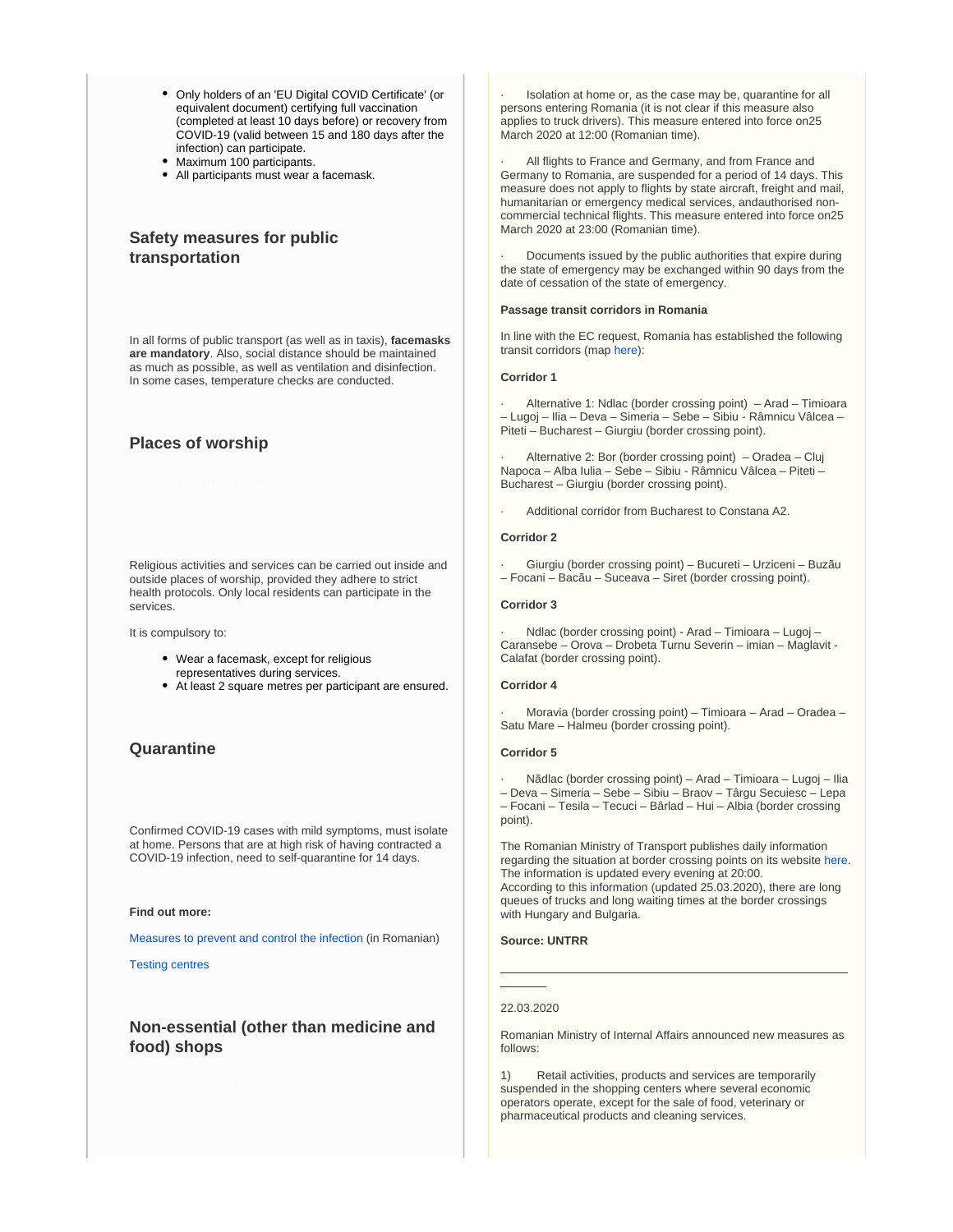Between **9pm and 5am**, **shops are closed** and can only provide home deliveries.

Only holders of an 'EU Digital COVID Certificate' (or equivalent document) certifying full vaccination (completed at least 10 days before) or recovery from COVID-19 (valid between 15 and 180 days after the infection) can access shopping centres.

Exceptions: pharmacies, petrol stations, home delivery services and road trasport companies can carry out their activities under normal working conditions, in compliance with the health measures.

## **Tourist accommodations**

Tourism services can provide accommodation only for customers who hold an 'EU Digital COVID Certificate' (or equivalent document) certifying full vaccination (completed at least 10 days before) or recovery from COVID-19 (valid between 15 and 180 days after the infection).

## **Catering establishments**

Restaurants, cafes, and all permanent and temporary catering establishments, including those inside hotels or other accommodtion establishments and terraces:

- Can only host customers who hold an **'EU Digital COVID Certificate'** (or equivalent document) certifying full vaccination (completed at least 10 days before) or recovery from COVID-19 (valid between 15 and 180 days after the infection).
- Are **closed between 9pm and 5am**. Hnly home delivery services are allowed during these hours.
- Can operate up to 50% of capacity during opening hours (5am - 9 pm).
- The consumption of food and beverages should take place in dedicated open-air premises, outside buildings.

## **Cinemas, museums and indoor attractions**

Bars, clubs and discos are closed.

2) Recommendations entering in force on March 22, 2020, at 22.00 (local time) for the movement of people between 06.00 – 22.00:

the movement of persons outside the home/household should be carried out only for the following reasons:

a) travel in professional interest, including moving between home /household and the workplace, when the professional activity is essential and cannot be postponed or performed remotely;

b) travel for the provision of goods that cover the basic needs of the persons and their pets, as well as goods necessary for the professional activity;

c) travel for healthcare that cannot be postponed or performed remotely;

d) displacement for justified reasons, such as caring/accompanying the child, the assistance of elderly, sick or disabled persons or death of a family member;

e) short trips, near the home/household, related to the individual physical activity of the people and the needs of their pets.

Between 22.00 – 06.00 the movement of persons outside the home/household is allowed only by presenting, at the request of the competent authorities, a certificate issued by the employer or a declaration on their own responsibility. The declaration on its own responsibility must include name and surname, date of birth, address of place of residence/household/place of work and reason for travel. The measure shall be applied from March 23, 2020, at 22: 00 (local time).

4) **Foreign citizens cannot enter Romania's territory** unless they transit Romania through designated corridors, whose list will be shared as soon as it is made available. The following categories are exempted from such provision:

a) family members of Romanian citizens;

b) family members of citizens of other EU Member States, of the European Economic Area, or of the Swiss Confederation, residing in Romania;

c) citizens who hold a long-stay visa, a residence permit or a document equivalent to the residence permit issued by the Romanian authorities, or an equivalent document issued by the authorities of other states, according to the law of the European Union;

d) people travelling in professional interest, evidenced by visa, residence permit, or other equivalent documents;

e) diplomatic staff or consular personnel, personnel of international organisations, military personnel or personnel who can provide humanitarian aid;

f) passengers in transit, including those repatriated as a result of granting consular protection;

g) passengers travelling on imperative grounds (medical or family);

h) persons who need international protection or for other humanitarian reasons.

Exceptions:

- National transport of goods and passengers
- International road freight transport

- Drivers of goods vehicles over **2.4t** who arrive from or have passed through "red areas" or "yellow areas" are not subject to quarantine or isolation measures if at the border crossing point they do not show symptoms associated with coronavirus infection SARS-CoV-2. All persons entering Romania will have to fill in a form. Templates of these forms [are available in Romanian and English](https://www.politiadefrontiera.ro/files/docu/1583921819427-declaratiemodelnoupdfpdf.pdf)  [here.](https://www.politiadefrontiera.ro/files/docu/1583921819427-declaratiemodelnoupdfpdf.pdf)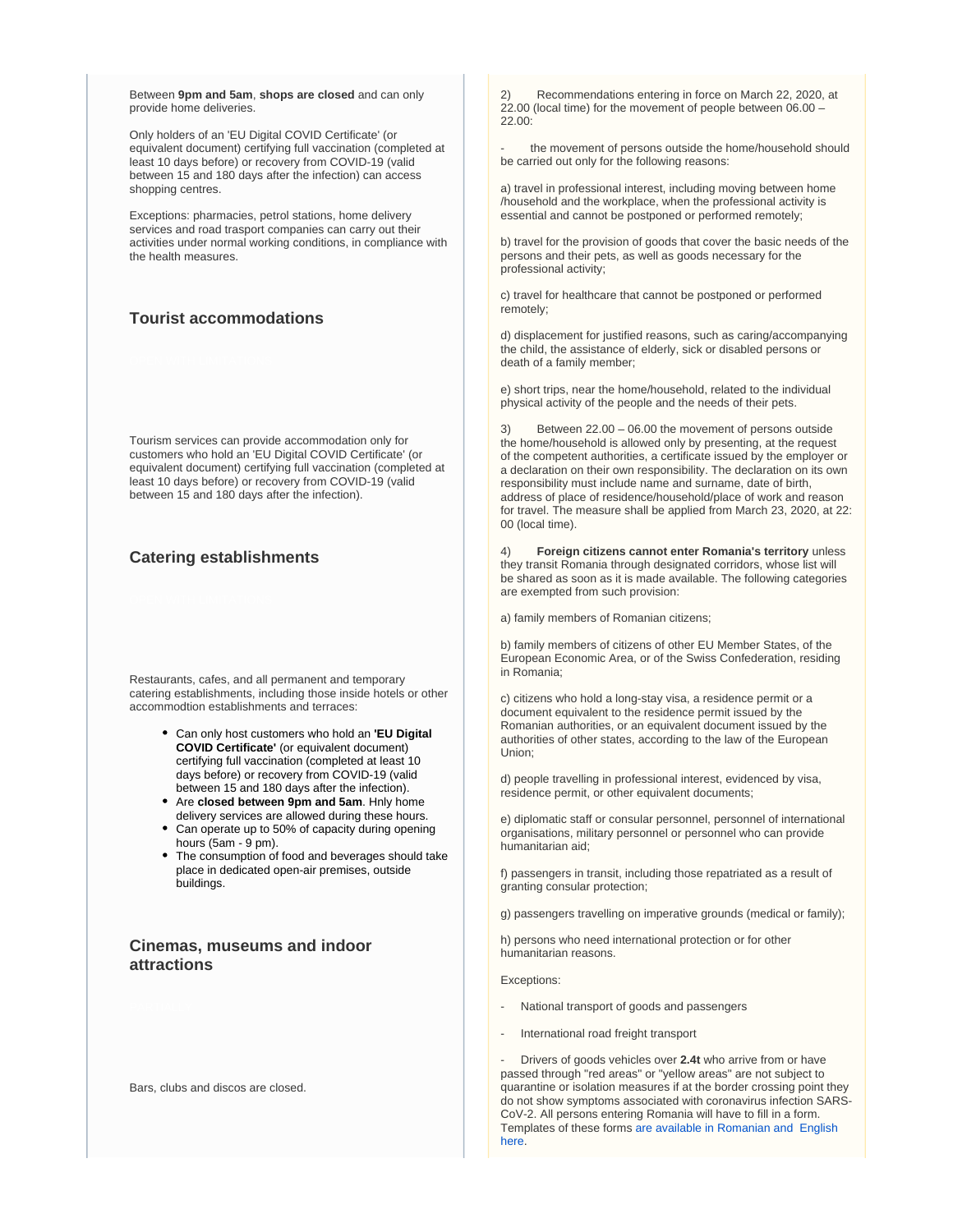The following establishments and activities can only operate between 5am and 9pm, and only holders of an 'EU Digital COVID Certificate' (or equivalent document) certifying full vaccination or recovery from COVID-19 can access:

- Museums, libraries, bookstores.
- Cinemas, film and audio-visual production studios.
- Shows, concerts, festivals.
- Gyms and fitness centres; indoor swimming pools.
- Gaming and gambling establishments.

**Personal care services**

## **Outdoors areas and beaches**

#### Wearing facemasks is compulsory.

The following establishments are only open between 5am and 9pm, and can operate at 30% capacity:

- Playgrounds for children. Only holders of an **'EU Digital COVID Certificate'** (or equivalent document) certifying full vaccination (completed at least 10 days before) or recovery from COVID-19 (valid between 15 and 180 days after the infection) can access.
- Fairs and flea markets.

Sport and recreational activities are only allowed outdoors. In addition:

- Only holders of an **'EU Digital COVID Certificate'** (o r equivalent document) certifying full vaccination (completed at least 10 days before) or recovery from COVID-19 (valid between 15 and 180 days after the infection) can participate.
- No more than 10 people who do not live together can participate.
- Competitions take place without spectators.

## **Health protocols for tourism services and tourists**

#### [Health Protocols for tourism](https://www.cnscbt.ro/)

## **National website with coronavirusrelated information for TOURISM**

- Drivers of goods vehicles over **2.4t** have the obligation, at the border crossing point, to have on them and to wear individual means of protection, such as disinfectant, gloves, face mask and to present documents attesting the route of travel to the destination.

#### **Source: UNTRR**

#### 19.03.2020

#### **Restrictions**

The President of Romania declared on Monday 16 March 2020, a 30-day state of emergency to limit the spread of COVID-19. Additional measures have also been taken:

- All persons entering Romania from countries where there are at least 500 confirmed COVID-19 cases (based on the WHO list), will be placed under quarantine or selfisolation. According to Romanian Authorities, the red zones are: China - Hubei zone, Italy, Republic of Korea - Daegu City and Chengdu zone, Iran - persons coming from above mentioned regions will be put in quarantine for 14 days. Persons coming from the following countries (which register more than 500 confirmed COVID-19 cases) will spend 14 days of self-isolation at home: Australia, Austria, Belgium, Canada, Republic of Korea, Denmark, Switzerland, France, Germany, Japan, Great Britain, Malaysia, Norway, Netherlands, China, Spain, United States of America, Sweden.
- Restaurants, hotels, cafes and pubs are closed. All flights to and from Spain are suspended at all Romanian airports for a period of 14 days. This decision takes effect on 18.03.2020, 20:00 Romanian time.
- Romania's decision to suspend flights to and from Italy has been extended for a period of 14 days, from 23 March 2020.
- Road transport of passengers by regular services, special regular services and occasional services in international traffic for all journeys performed by transport operators to /from Italy from/to Romania from 10.03.2020 at 12:00 until 31.03.2020 at 12:00 (Romanian time) are suspended.

#### Exceptions:

- National transport of goods and passengers,
- International road freight transport,
- Drivers of goods vehicles over 3.5t who arrive from or have passed through "red zones" or "yellow zones" are not subject to quarantine or isolation measures if at the border crossing point they do not show symptoms associated with COVID-19. All persons entering Romania will have to fill in a form. Templates of these forms are [available in Romanian and English here.](https://www.politiadefrontiera.ro/files/docu/1583921819427-declaratiemodelnoupdfpdf.pdf)
- Drivers of goods vehicles over 3.5t are obligated, at border crossing points, to have on them and to wear personal means of protection such as disinfectant, gloves, face masks, and present documents attesting the route of travel to the destination.

The following border crossing points have been closed:

- Border crossing points with Hungary: Turnu, Scuieni, Salonta and Valea lui Mihai.
- **Border crossing point with Ukraine: Sighet.**
- Border crossing points with Bulgaria: Negru Vod, Lipnia, Dobromir, Zimnicea, Turnu Mgurele and Bechet.
- Border crossing points with Moldova: Rdui, Prut and Oancea.
- On Thursday 12 March 2020, the Serbian Authorities unilaterally closed the following border crossing points with Romania: Porile de Fier 2, Moldova Nou, Foieni, Lunga, Vâlcani, Drobeta Turnu Severin and Naid.

Due to the volume of traffic, the waiting times at borders will be significantly longer. The updated border waiting times [can be found](https://www.politiadefrontiera.ro/en/traficonline/?vt=2&dt=1)  [here.](https://www.politiadefrontiera.ro/en/traficonline/?vt=2&dt=1)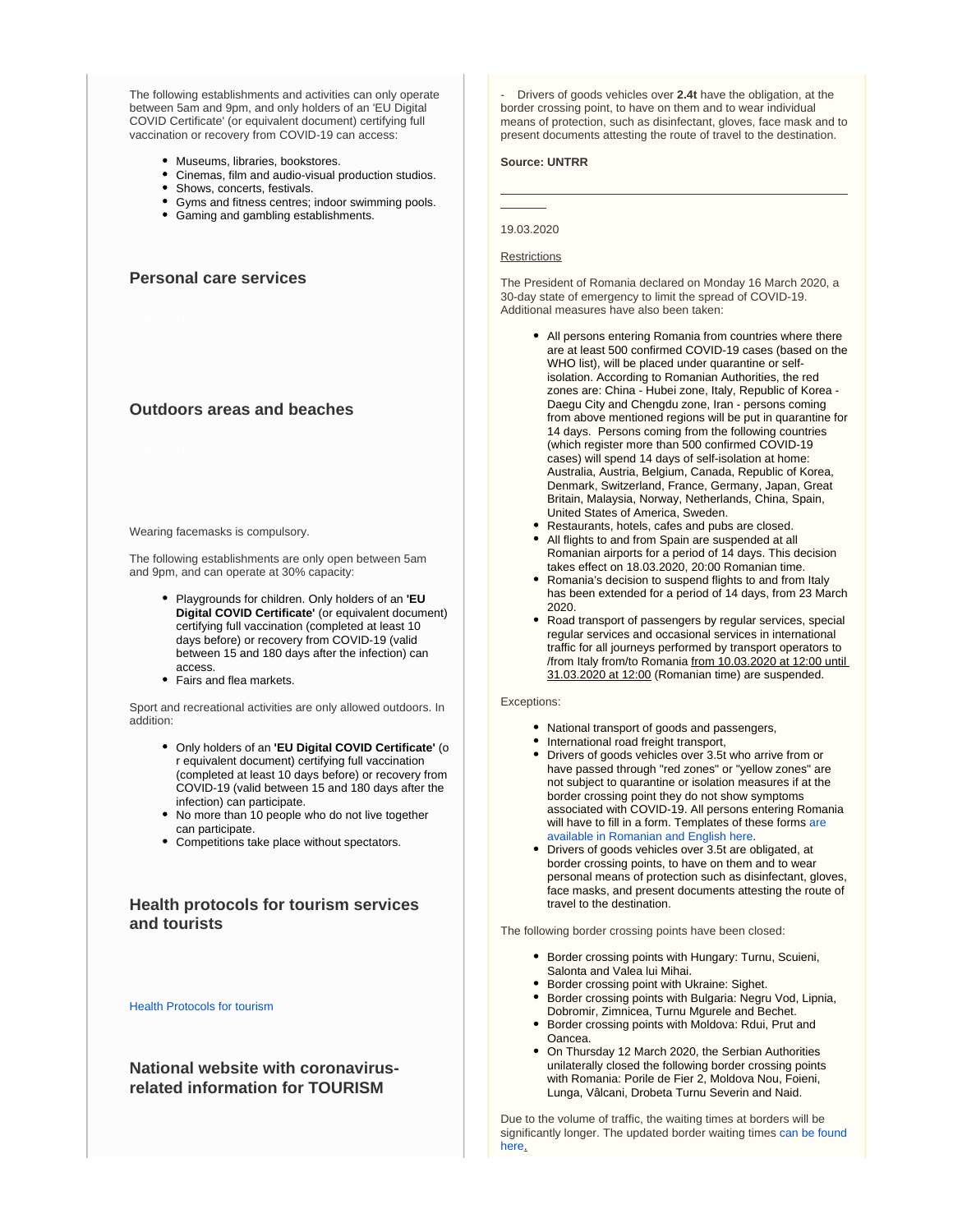#### [Tourism in Romania](http://romaniatourism.com/)

\_\_\_\_\_\_\_\_\_\_\_\_\_\_\_\_\_\_\_\_\_\_\_\_\_\_\_\_

#### 13.09.2021

**What are the rules to enter this country from an EU Member State or Schengen Associated country?**

\_\_\_\_\_\_\_\_\_\_\_\_\_\_\_\_\_\_\_\_\_\_\_\_\_\_\_\_\_\_\_\_\_\_\_\_\_\_\_\_\_\_\_\_\_\_\_\_\_

## **Entering this country with the EU Digital COVID certificate**

Romania adopts its [own national classification of risk areas](https://www.cnscbt.ro/index.php/liste-zone-afectate-covid-19/), hence travel restrictions for Romania are not based on the common "EU Traffic Lights" map.

- "Green" areas: countries where the cumulative incidence rate of new COVID-19 cases in the last 14 days is less than or equal to 1,5 per 1000 inhabitants;
- "Yellow" areas: countries where the cumulative incidence rate of new COVID-19 cases in the last 14 days is between 1,5 and 3 per 1000 inhabitants;
- "Red" areas: countries where the cumulative incidence rate of new COVID-19 cases in the last 14 days is greater than or equal to 3 per 1000 inhabitants.

The distinction is defined as follows:

#### Relieves

Romanian Authorities has introduced a temporary relaxation of the enforcement of driving and rest times for drivers performing domestic/international road transport of goods. This relaxation is granted pursuant to Article 14(2) of [Regulation \(EC\) No 561/2006](https://www.iru.org/apps/cms-filesystem-action?file=/flashinfo/EU%20Regulation%20No.%20561%202006.pdf). This exception applies from 18.03.2020 to 16.04.2020. Measures lifted are the following:

- Art. 6(1): replacement of the maximum daily driving limit of 9 hours with one of 11 hours.
- Art. 7: replacement of the minimum daily breaks requirements by imposing a break of 45 minutes after 5 and a half hours driving.
- Art. 8(1): reduction of the daily rest requirements from 11 to 9 hours.
- Art. 8(6): postponement of a weekly rest period beyond six-24 hour periods.

#### **Source: UNTRR**

18.03.2020

On Monday 16 March, the Romanian authorities declared a 30-day state of emergency in order to limit the spread of COVID-19.

Additional measures have been taken to ensure that all persons travelling to Romania from countries with at least 500 confirmed cases of COVID-19 will be placed under either quarantine or selfisolation.

According to Romanian authorities, the following are red zones and persons coming from these areas will be put under quarantine for 14 days: Hubei zone (China), Italy, Daegu City and Cheongdo zones (Republic of Korea), Iran.

Persons coming from the following countries (which have confirmed more than 500 confirmed cases of COVID-19) must spend 14 days of self-isolation at home: Austria; Belgium, Republic of Korea (other provinces), Denmark, Switzerland, France, Germany, Japan, Great Britain, Norway, the Netherlands, China (other zones), Spain, United States of America, and Sweden.

Although the transport of goods is permitted, the measures mentioned above also include drivers, and UNTRR has requested that the Romanian authorities consider the potential exemption of the above quarantine and self-isolation rules for drivers.

**Source: UNTRR**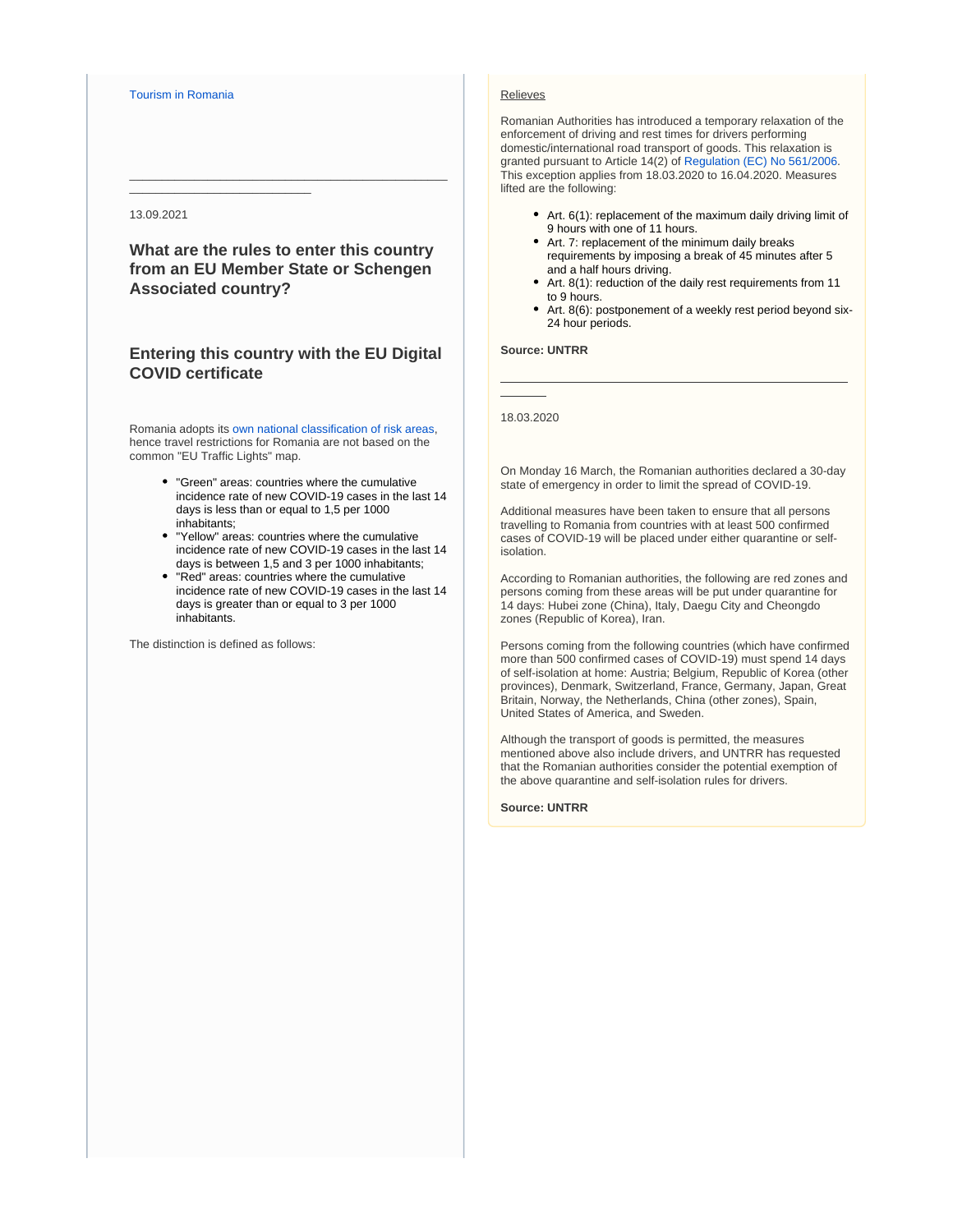- Travellers coming from "green", "yellow" or "red" areas (RO classification) in possession of an [EU](https://ec.europa.eu/info/live-work-travel-eu/coronavirus-response/safe-covid-19-vaccines-europeans/eu-digital-covid-certificate_en)  [Digital Covid Certificate of](https://ec.europa.eu/info/live-work-travel-eu/coronavirus-response/safe-covid-19-vaccines-europeans/eu-digital-covid-certificate_en) **vaccination** (10 days after last required dose) or **a Certificate of recovery** (valid for 180 days) can enter Romania and **are exempted from quarantine or testing requirements.**
- Travellers coming from a designated "**green**" area (RO classification), do not need an EU Digital Covid Certificate and no quarantine is imposed on travellers from these areas.
- Travellers coming from a designated "**yellow**" area (RO classification), can also be exempted from quarantine if they present an [EU Digital Covid](https://ec.europa.eu/info/live-work-travel-eu/coronavirus-response/safe-covid-19-vaccines-europeans/eu-digital-covid-certificate_en)  [Certificate](https://ec.europa.eu/info/live-work-travel-eu/coronavirus-response/safe-covid-19-vaccines-europeans/eu-digital-covid-certificate_en) indicating negative PCR test taken at the latest 72h in advance of the trip. Children under 3 are exempted from quarantine and testing requirements. Some exceptions apply for imperative reasons, transit, crossborder workers.
- Travellers coming from a **"red"** area (RO classification), **need to do 14 days of quarantine**, even if they present a negative test. Children between 6 – 16 years old can be exempt from quarantine if they present a test certificate (PCR, taken the latest 72h in advance). Children under 6 are except from quarantine and testing requirements. Some exceptions apply for short stays (less than 72h, with a negative PCR test taken the latest 72h in advance), imperative reasons, transit, cross-border workers. The quarantine must take place at the person's home, at a declared location or, as the case may be, at a dedicated location designated by the authorities. The quarantine period may be shortened by taking a PCR test no less than 8 days after arrival. If the result of this test is negative, the period of quarantine can end on day 10.

The applied measures are subject to change and regular review. Travellers are advised to consult the measures in force at the time of their planned trip and the most recent decisions taken by the Government - [https://gov.ro/ro/masuri](https://urldefense.com/v3/__https:/gov.ro/ro/masuri__;!!DOxrgLBm!WU9UBr2FiLO-2dvtRBlkwx1sm1l7SekOS9JH44se5PnyoINnTUenrO27bMWK9kLVQ9hHV2C_$).

**Entering this country without the EU Digital COVID certificate or with a certificate not compliant with national requirements**

Romania adopts its [own national classification of risk areas](https://www.cnscbt.ro/index.php/liste-zone-afectate-covid-19/), hence travel restrictions for Romania are not based on the common "EU Traffic Lights" map.

- "Green" areas: countries where the cumulative incidence rate of new COVID-19 cases in the last 14 days is less than or equal to 1,5 per 1000 inhabitants;
- "Yellow" areas: countries where the cumulative incidence rate of new COVID-19 cases in the last 14 days is between 1,5 and 3 per 1000 inhabitants;
- "Red" areas: countries where the cumulative incidence rate of new COVID-19 cases in the last 14 days is greater than or equal to 3 per 1000 inhabitants.

The distinction is defined as follows: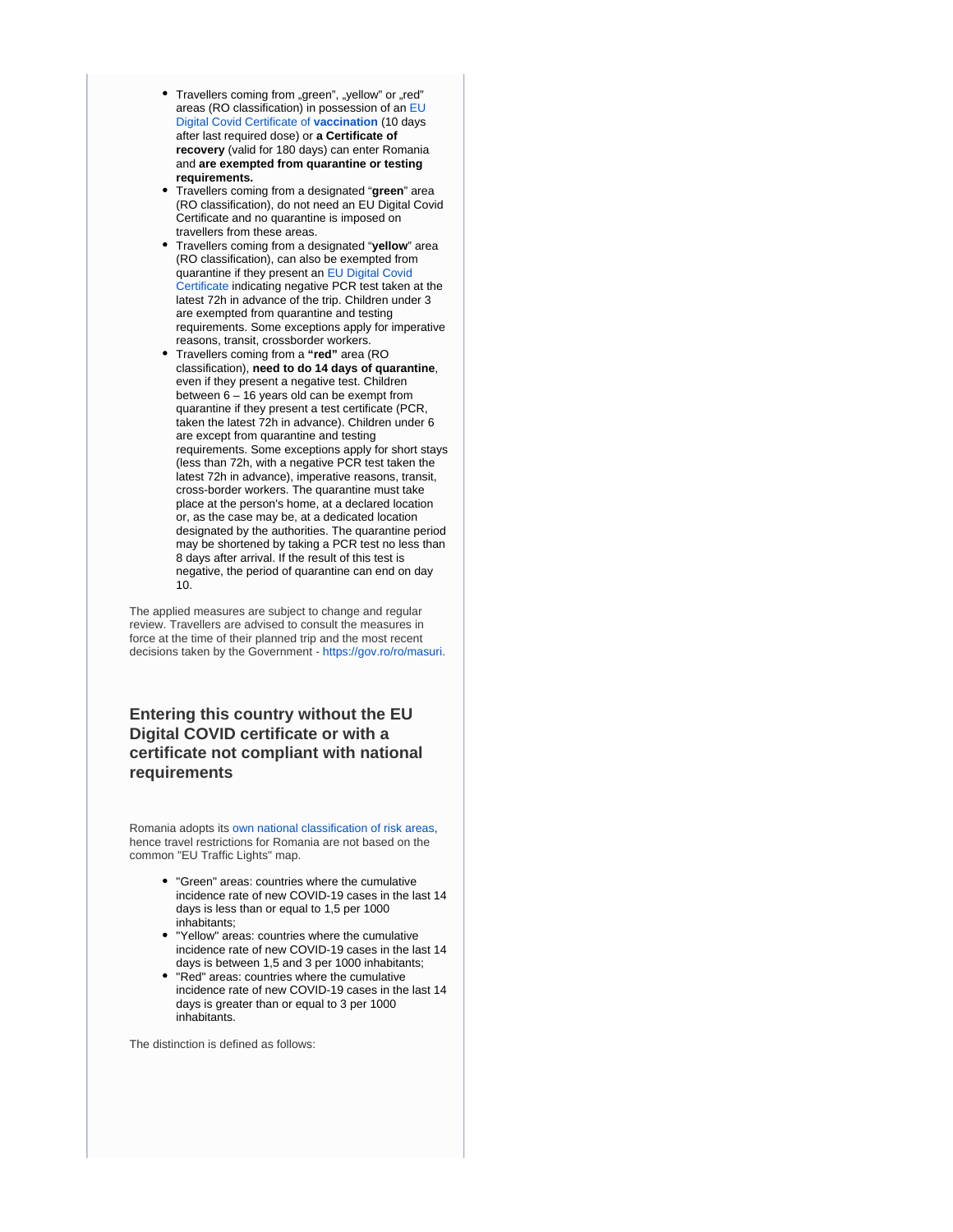- Travellers who have received their final **vaccination**  for COVID-19 more than **10 days ago, are exempt from quarantine.** It is required to show proof of vaccination, including the dates.
- Travellers arriving from countries classified as "**green** " can enter Romania without being subject to any isolation or test requirement.
- Travellers arriving from countries classified as "**yellow** , who do not provide a pre-departure negative **PCR test taken within 72 hours prior to arrival**, are subject to a **14-day quarantine**. Children under 6 years old are exempted from the PCR test requirement. The quarantine period may be shortened by taking a PCR test no less than 8 days after arrival. If the result of this test is negative, the period of quarantine can end on day 10.
- $\bullet$ Travellers coming from a **"red"** area (RO classification), **need to do 14 days of quarantine**, even if they present a negative test. Children between 6 – 16 years old can be exempt from quarantine if they present a test certificate (PCR, taken the latest 72h in advance). Children under 6 are except from quarantine and testing requirements. Some exceptions apply for short stays (less than 72h, with a negative PCR test taken the latest 72h in advance), imperative reasons, transit, cross-border workers. The quarantine must take place at the person's home, at a declared location or, as the case may be, at a dedicated location designated by the authorities. The quarantine period may be shortened by taking a PCR test no less than 8 days after arrival. If the result of this test is negative, the period of quarantine can end on day 10.

**Find out more:**

[General information](https://stirioficiale.ro/informatii) [National health institute](https://www.cnscbt.ro/)

**What are the rules to enter this country from outside an EU Member State or Schengen Associated country?**

Romania adopts its [own national classification of risk areas](https://www.cnscbt.ro/index.php/liste-zone-afectate-covid-19/), hence travel restrictions for Romania are not based on the common "EU Traffic Lights" map.

- "Green" areas: countries where the cumulative incidence rate of new COVID-19 cases in the last 14 days is less than or equal to 1,5 per 1000 inhabitants;
- "Yellow" areas: countries where the cumulative incidence rate of new COVID-19 cases in the last 14 days is between 1,5 and 3 per 1000 inhabitants;
- "Red" areas: countries where the cumulative incidence rate of new COVID-19 cases in the last 14 days is greater than or equal to 3 per 1000 inhabitants.

The distinction is defined as follows: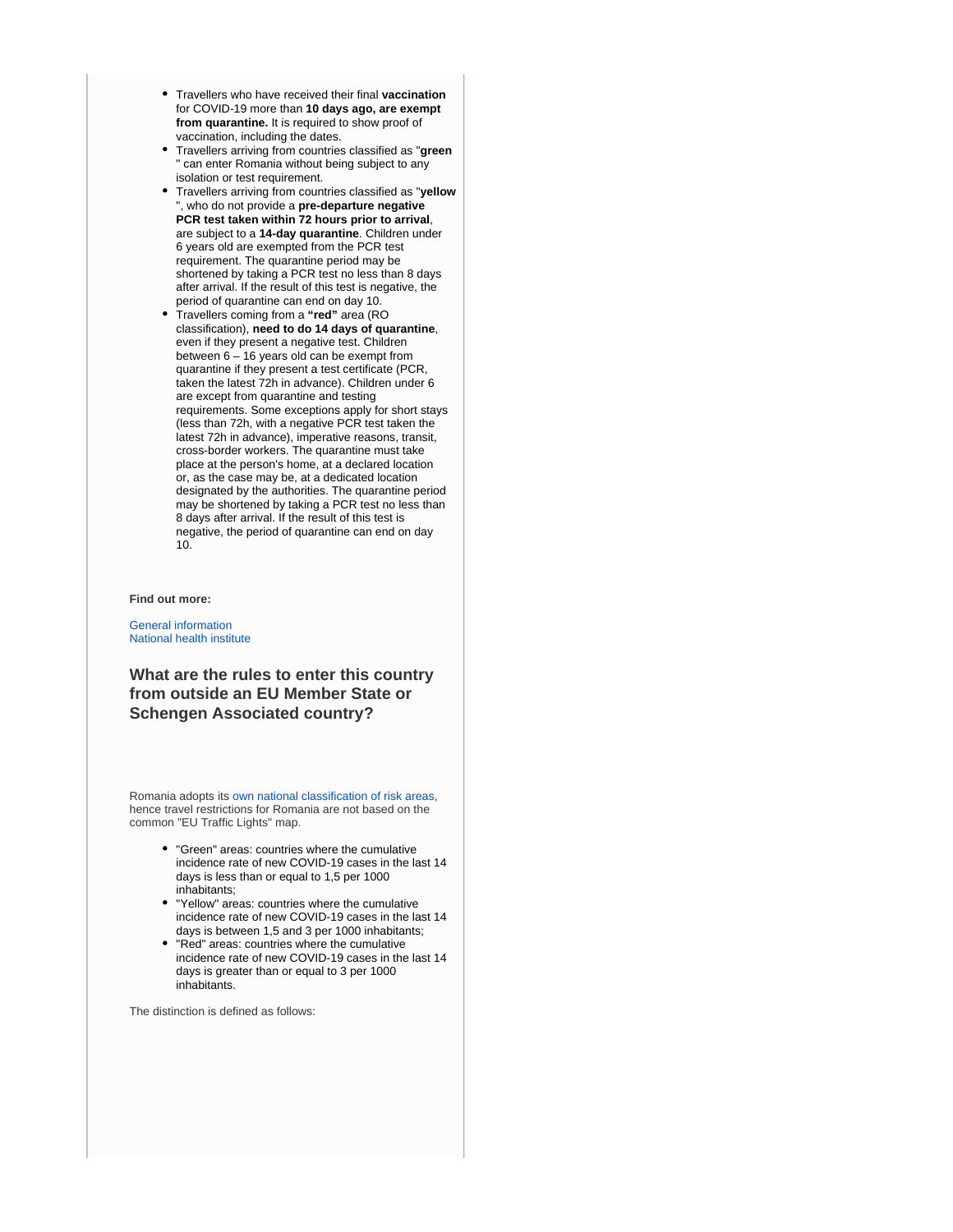- Travellers who have received their final **vaccination**  for COVID-19 more than **10 days ago, are exempt from quarantine.** It is required to show proof of vaccination, including the dates.
- Travellers arriving from countries classified as "**green** " can enter Romania without being subject to any isolation or test requirement.
- Travellers arriving from countries classified as "**yellow** , who do not provide a pre-departure negative **PCR test taken within 72 hours prior to arrival**, are subject to a **14-day quarantine**. Children under 6 years old are exempted from the PCR test requirement.
- The quarantine period may be shortened by taking a PCR test no less than 8 days after arrival. If the result of this test is negative, the period of quarantine can end on day 10.
- Travellers coming from a **"red"** area (RO classification), **need to do 14 days of quarantine**, even if they present a negative test. Children between 6 – 16 years old can be exempt from quarantine if they present a test certificate (PCR, taken the latest 72h in advance). Children under 6 are except from quarantine and testing requirements. Some exceptions apply for short stays (less than 72h, with a negative PCR test taken the latest 72h in advance), imperative reasons, transit, cross-border workers. The quarantine must take place at the person's home, at a declared location or, as the case may be, at a dedicated location designated by the authorities. The quarantine period may be shortened by taking a PCR test no less than 8 days after arrival. If the result of this test is negative, the period of quarantine can end on day 10.

**Find out more:**

[General information](https://stirioficiale.ro/informatii) [National health institute](https://www.cnscbt.ro/)

## **May I transit this country?**

**Yes**

Persons in transit are not subject to quarantine requirements if they leave Romania within 24 hours.

## **May I fly to this country?**

Direct passenger flights between Romania and some high risk countries are suspended following a Decision of the National Emergency Committee (cargo, humanitarian, technical, and repatriation flights are exempted from this restriction).

You can find the latest information on air travel regulations for this country on the **[IATA website](https://www.iatatravelcentre.com/international-travel-document-news/1580226297.htm)**.

You can also find information about **[air passenger rights](https://europa.eu/youreurope/citizens/travel/passenger-rights/air/index_en.htm)** on our portal for citizens.

## **General measures**

[General information on the situation](https://stirioficiale.ro/informatii)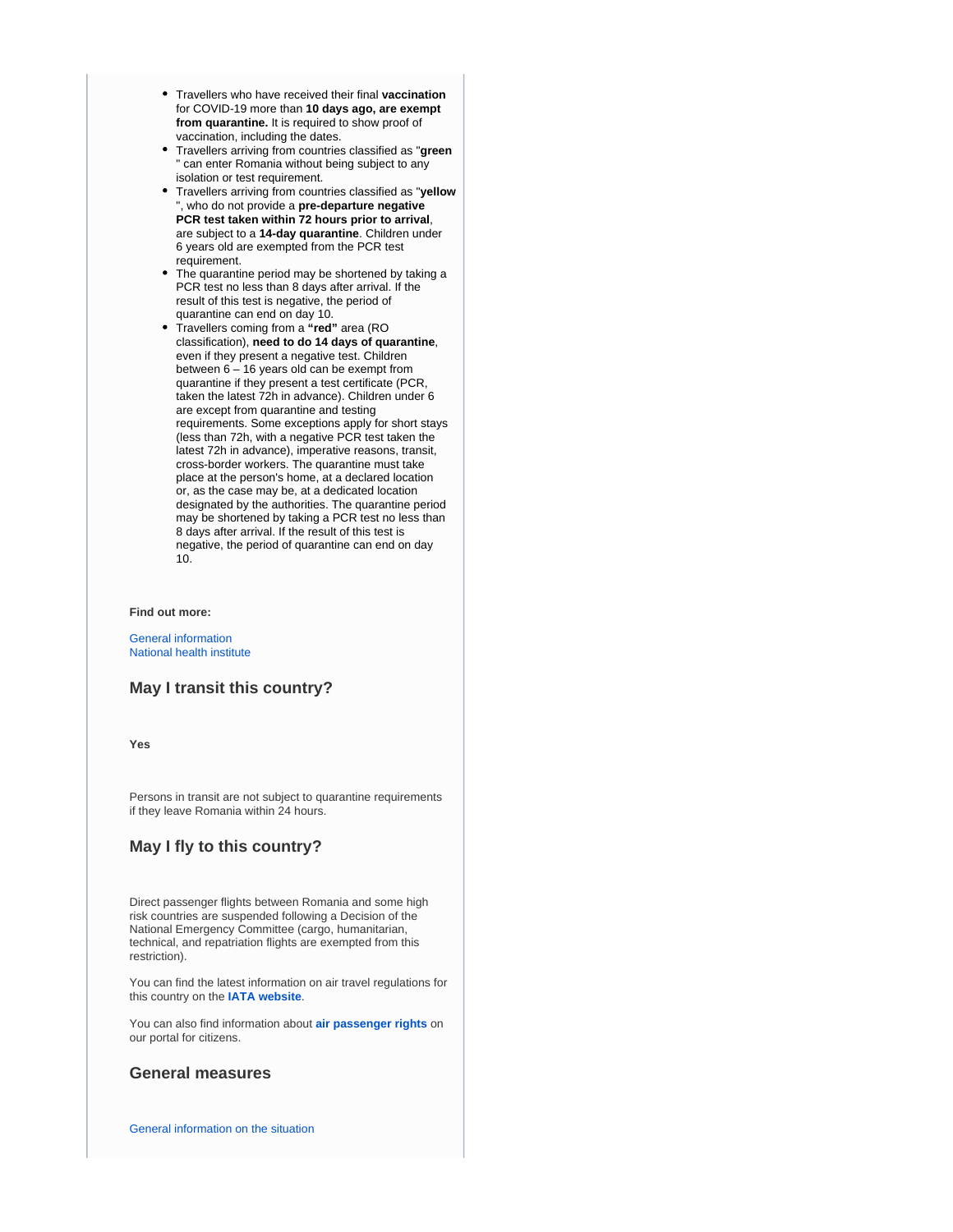## **Use of facemasks**

The use of face masks is mandatory in indoor public spaces and in crowded outdoor areas, for anyone aged above 5 years old.

## **Indoor and outdoor meetings, public or private gatherings and events**

**Private events** (e.g. weddings, baptisms, and birthdays) may accommodate:

- a maximum of 150 guests outdoor, 100 guests indoor if the cumulative infection rate in the past 14 days is lower and equal than 3 per 1000 inhabitants.
- a maximum of 200 guests outdoor, 150 guests indoor if the cumulative infection rate in the past 14 days is lower and equal than 2 per 1000 inhabitants.
- a maximum of 300 guests indoor if ensuring a surface of 2 sqm for each guest and if those attending are all vaccinated (at least 10 days passed since the administration of the final dose) or have a negative PCR test (in the last 72 hours) or negative rapid test (in the last 24 hours) or have recovered from COVID-19 (at least 15 days passed since getting infected, and not more than 180 days) if the cumulative infection rate in the past 14 days is lower and equal than 3 per 1000 inhabitants
- a maximum of 400 guests indoor if ensuring a surface of 2 sqm for each guest and if those attending are all vaccinated (at least 10 days passed since the administration of the final dose) or have a negative PCR test (in the last 72 hours) or negative rapid test (in the last 24 hours) or have recovered from COVID-19 (at least 15 days passed since getting infected, and not more than 180 days) if the cumulative infection rate in the past 14 days is lower and equal than 2 per 1000 inhabitants
- an unlimited number of guests outdoor if ensuring a surface of 2 sqm for each guest and if those attending are all vaccinated (at least 10 days passed since the administration of the final dose) or have a negative PCR test (in the last 72 hours) or negative rapid test (in the last 24 hours) or have recovered from COVID-19 (at least 15 days passed since getting infected, and not more than 180 days) if the cumulative infection rate in the past 14 days is lower and equal than 3 per 1000 inhabitants

**Private groups of people that do not belong to the same household** can gather in the public space up to 30 persons if the cumulative infection rate in the past 14 days is lower and equal than 3 per 1000 inhabitants, and up to 50 persons if the cumulative infection rate in the past 14 days is lower and equal than 2 per 1000 inhabitants.

**Rallies and demonstrations** can take place under strict regulations with maximum of 100 participants if the cumulative infection rate in the past 14 days is lower and equal than 3 per 1000 inhabitants, and with maximum of 500 participants if the cumulative infection rate in the past 14 days is lower and equal than 2 per 1000 inhabitants.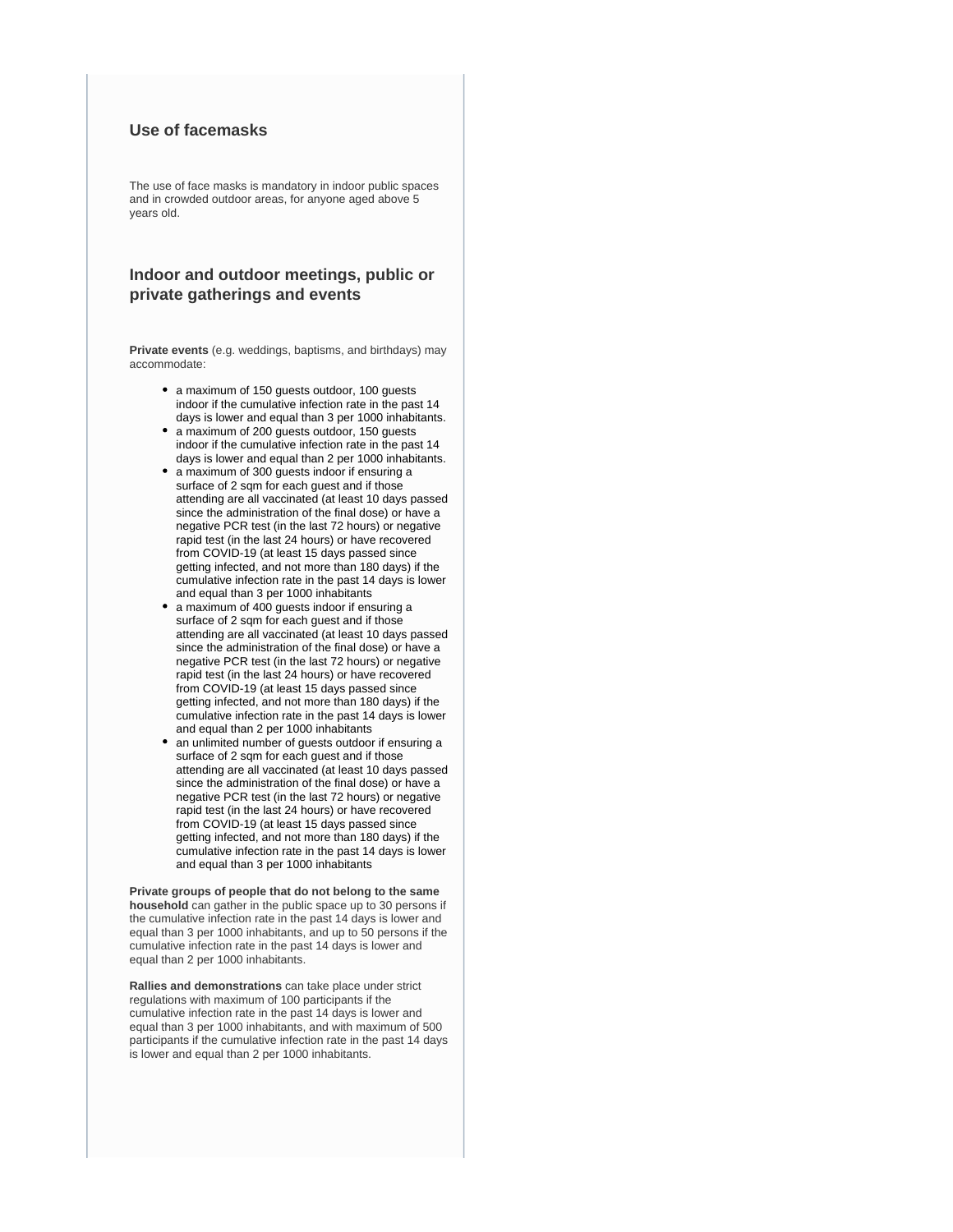The organization and **outdoor performance of shows, concerts, public and private festivals or other cultural events** are allowed only with the participation of up to 2,500 spectators and wearing a protective mask, if the cumulative infection rate in the past 14 days is between 2 and 3 per 1,000 inhabitants. In this case, those attending must be vaccinated or have a negative PCR test (in the last 72 hours) or negative rapid test (in the last 24 hours) or have recovered from COVID-19 (at least 15 days passed since getting infected but no more than 180 days).

The organization and outdoor performance of shows, concerts, public and private festivals or other cultural events are allowed with the participation of over 2,500 spectators and wearing a protective mask. In this case, those attending must be vaccinated.

The organization and **outdoor performance of shows, concerts, public and private festivals or other cultural event**s are allowed only with the participation of up to 75,000 spectators and wearing a protective mask, if the cumulative infection rate in the past 14 days is less than or equal to 2 per 1,000 inhabitants. In this case, those attending must be vaccinated or have a negative PCR test (in the last 72 hours) or negative rapid test (in the last 24 hours) or have recovered from COVID-19 (at least 15 days passed since getting infected but no more than 180 days).

## **Safety measures for public transportation**

In all forms of public transport (as well as in taxis), face masks are mandatory. Also, social distance should be maintained as much as possible, as well as ventilation and disinfection. In some cases, temperature checks are conducted.

## **Places of worship**

Open with limitations

Religious activities and services can be carried out inside and outside places of worship, provided they adhere to strict health protocols. Only local residents can participate in the services.

## **Quarantine**

Confirmed COVID-19 cases with mild symptoms, must isolate at home. Persons that are at high risk of having contracted a COVID-19 infection, need to self-quarantine for 14 days.

**Find out more:**

[Measures to prevent and control the infection](http://www.ms.ro/wp-content/uploads/2020/04/M%C4%83suri-recomandate-de-Societatea-Rom%C3%A2n%C4%83-de-Epidemiologie-privind-prevenirea-%C8%99i-controlul-infec%C8%9B-1.pdf) (in Romanian)

[Testing centres](http://www.ms.ro/centre-testare/)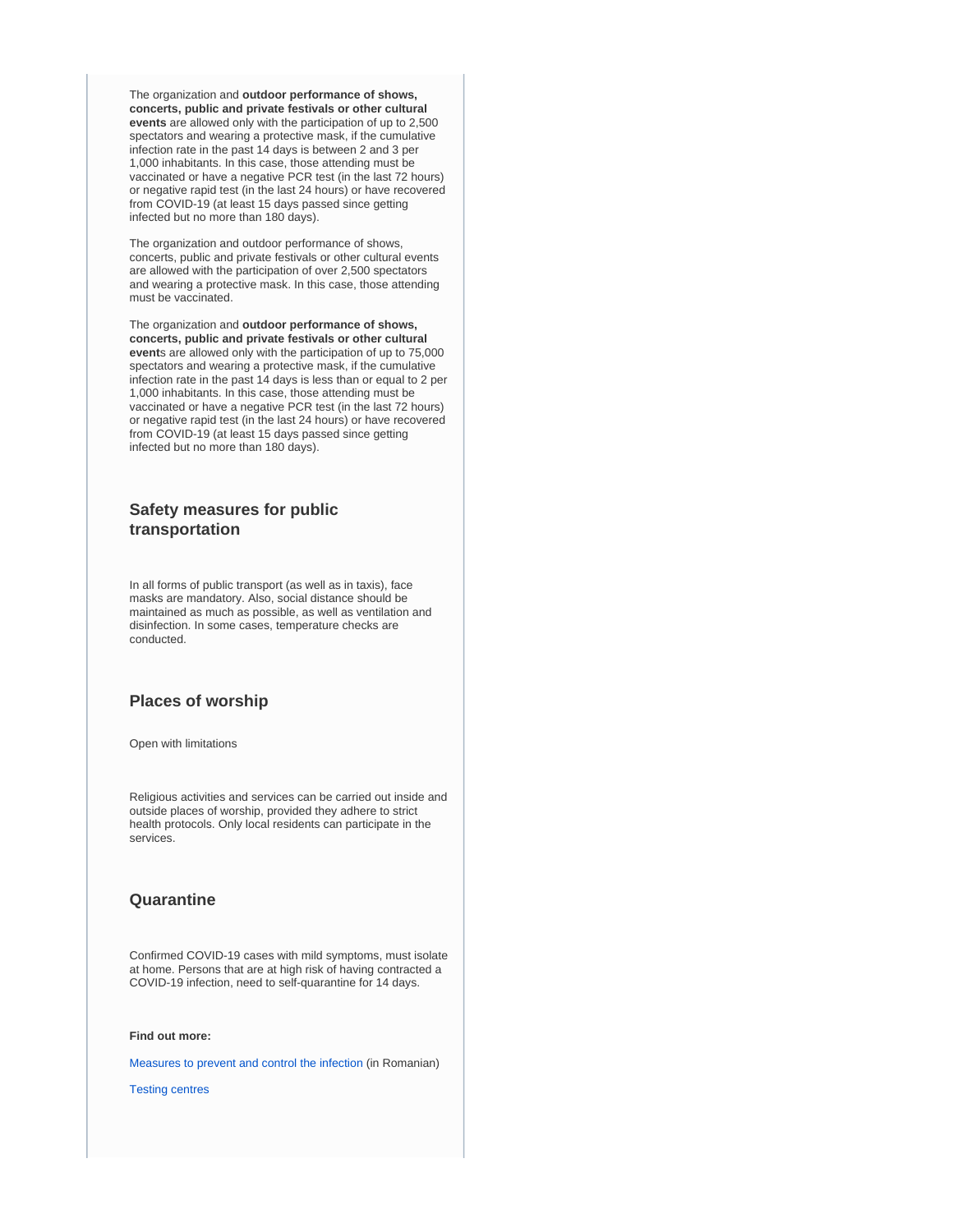## **Non-essential (other than medicine and food) shops**

Open

Shops, shopping centres, and markets should close at 18.00 on Fridays, Saturdays and Sundays, if the cumulative infection rate in the past 14 days is between 4 and 7,5 per 1,000 inhabitants.

Shops, shopping centres, and markets should close at 18.00 on every day of the week, if the cumulative infection rate in the past 14 days is higher than 7,5 per 1,000 inhabitants.

Pharmacies and gas stations can remain open longer. Deliveries are permitted without time restrictions.

## **Tourist accommodations**

Open

Hotels, guest houses and camping sites are open, with the following measures in place:

- social distancing measures of 1.5 metres between customers;
- limited capacity of 4 square metres per customer;
- periodic disinfection of cashier and other important areas;
- mandatory wearing of a face mask.

## **Catering establishments**

Open with limitations

Restaurants and cafés may open between 05.00-02.00 at full capacity for counties where the cumulative infection rate in the past 14 days is lower or equal than 3 per 1,000 inhabitants.

## **Cinemas, museums and indoor attractions**

Partially

Cultural institutions or entertainment services can only operate under strict conditions. Visitors' capacity is established at 70% for areas where the cumulative infection rate in the past 14 days is lower and equal than 3 per 1000 inhabitants.

## **Personal care services**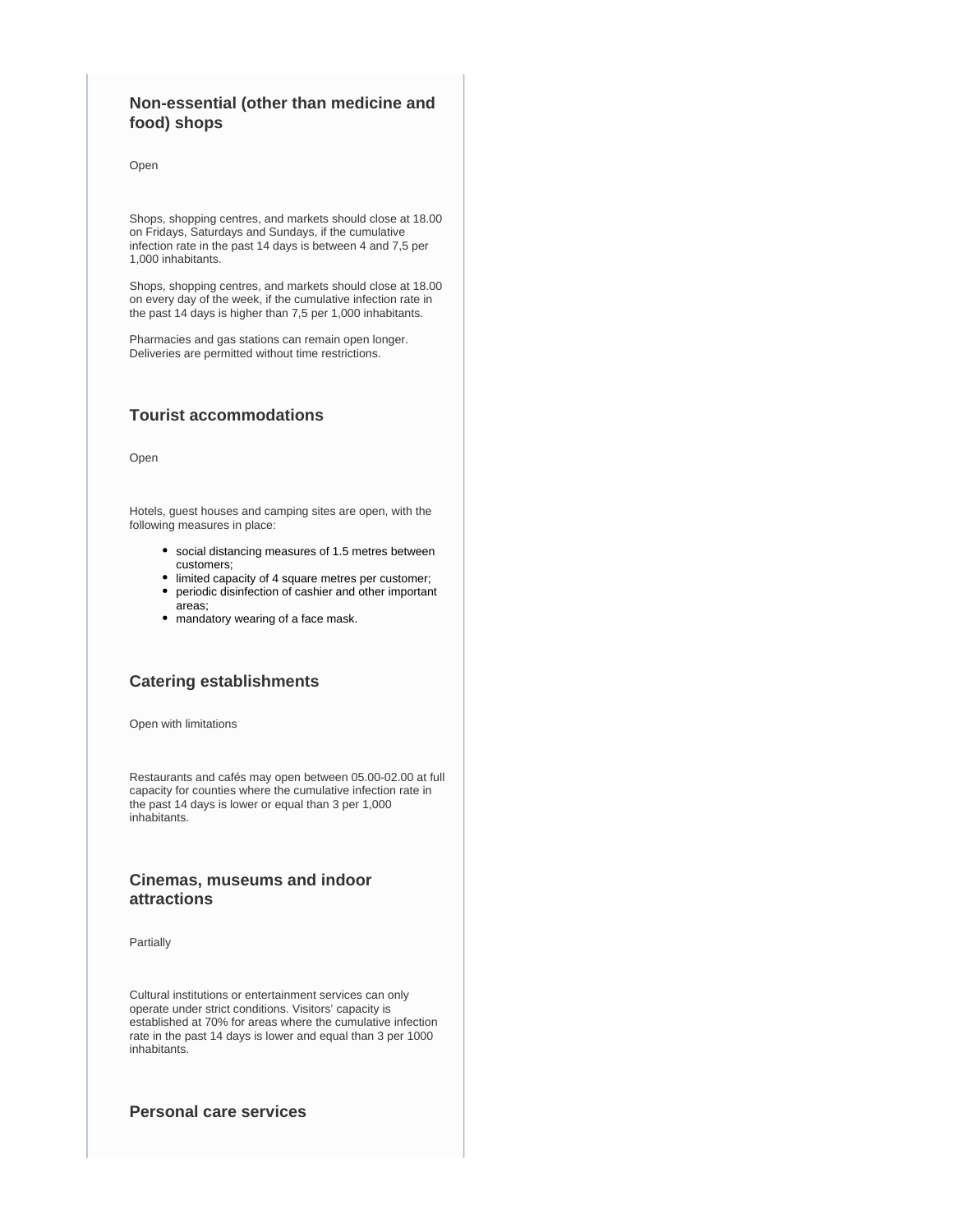#### Open with limitations

Gyms can operate at 50% capacity if ensuring a surface of 7 sqm per person if the cumulative infection rate in the past 14 days is lower and equal than 4 per 1,000 inhabitants.

Gyms and outdoor swimming pools can operate at full capacity without mask protection and ensuring a surface of 7 sqm per person if the cumulative infection rate in the past 14 days is lower and equal than 3 per 1000 inhabitants

Gyms can operate at full capacity without mask protection and ensuring a surface of 4 sqm per person if the cumulative infection rate in the past 14 days is lower and equal than 3 per 1,000 inhabitants. In this case, those attending must be vaccinated.

Indoor pools can operate up to 70% of maximum capacity, if the cumulative infection rate in the past 14 days is lower or equal than 3 per 1,000 inhabitants.

## **Outdoors areas and beaches**

Open

**Health protocols for tourism services and tourists**

[Health Protocols for tourism](https://www.cnscbt.ro/)

**Information on Tourism at National level**

**National website with coronavirusrelated information for TOURISM**

[Tourism in Romania](http://romaniatourism.com/)

22.07.2021

**What are the rules to enter this country from an EU Member State or Schengen Associated country?**

\_\_\_\_\_\_\_\_\_\_\_\_\_\_\_\_\_\_\_\_\_\_\_\_\_\_\_\_\_\_\_\_\_\_\_\_\_\_\_\_\_\_\_\_\_\_\_\_\_ \_\_\_\_\_\_\_\_\_\_\_\_\_\_\_\_\_\_\_\_\_\_\_\_\_\_\_\_\_\_\_\_\_\_\_\_\_\_\_\_\_\_\_\_\_\_\_\_\_

**Entering this country with the EU Digital COVID certificate**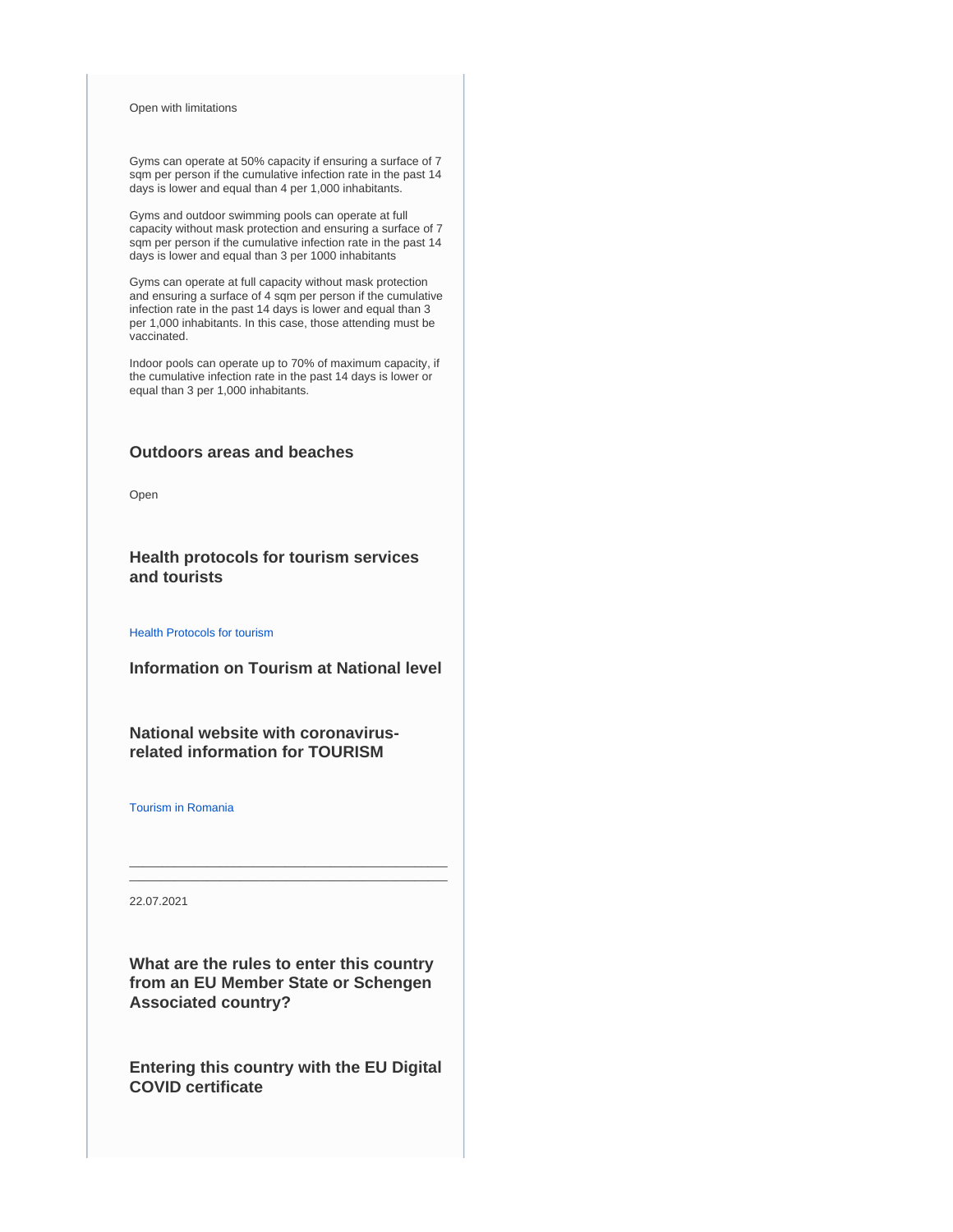Romania adopts its [own national classification of risk areas](https://www.cnscbt.ro/index.php/liste-zone-afectate-covid-19/), hence travel restrictions for Romania are not based on the common "EU Traffic Lights" map.

- "Green" areas: countries where the cumulative incidence rate of new COVID-19 cases in the last 14 days is less than or equal to 1,5 per 1000 inhabitants;
- "Yellow" areas: countries where the cumulative incidence rate of new COVID-19 cases in the last 14 days is between 1,5 and 3 per 1000 inhabitants;
- "Red" areas: countries where the cumulative incidence rate of new COVID-19 cases in the last 14 days is greater than or equal to 3 per 1000 inhabitants.

The distinction is defined as follows:

- Travellers coming from "green", "yellow" or "red" areas (RO classification) in possession of an [EU](https://ec.europa.eu/info/live-work-travel-eu/coronavirus-response/safe-covid-19-vaccines-europeans/eu-digital-covid-certificate_en)  [Digital Covid Certificate of](https://ec.europa.eu/info/live-work-travel-eu/coronavirus-response/safe-covid-19-vaccines-europeans/eu-digital-covid-certificate_en) **vaccination** (10 days after last required dose) or **a Certificate of recovery** (valid for 180 days) can enter Romania and **are exempted from quarantine or testing requirements.**
- Travellers coming from a designated "**green**" area (RO classification), do not need an EU Digital Covid Certificate and no quarantine is imposed on travellers from these areas.
- Travellers coming from a designated "**yellow**" area (RO classification), can also be exempted from quarantine if they present an [EU Digital Covid](https://ec.europa.eu/info/live-work-travel-eu/coronavirus-response/safe-covid-19-vaccines-europeans/eu-digital-covid-certificate_en)  [Certificate](https://ec.europa.eu/info/live-work-travel-eu/coronavirus-response/safe-covid-19-vaccines-europeans/eu-digital-covid-certificate_en) indicating negative PCR test taken at the latest 72h in advance of the trip. Children under 3 are exempted from quarantine and testing requirements. Some exceptions apply for imperative reasons, transit, crossborder workers.
- Travellers coming from a "**red**" area (RO classification), **need to do 14 days of quarantine**, even if they present a negative test (even if it is an EU Digital Covid test certificate). Children between 3 – 16 years old can be exempt from quarantine if they present a test certificate (PCR, taken the latest 72h in advance). The quarantine period may be shortened by taking a PCR test no less than 8 days after arrival. If the result of this test is negative, the period of quarantine can end on day 10. Children under 3 are exempted from quarantine and testing requirements. Some exceptions apply for imperative reasons, transit, crossborder workers.

The applied measures are subject to change and regular review. Travellers are advised to consult the measures in force at the time of their planned trip and the most recent decisions taken by the Government - [https://gov.ro/ro/masuri](https://urldefense.com/v3/__https:/gov.ro/ro/masuri__;!!DOxrgLBm!WU9UBr2FiLO-2dvtRBlkwx1sm1l7SekOS9JH44se5PnyoINnTUenrO27bMWK9kLVQ9hHV2C_$).

## **Entering this country without the EU Digital COVID certificate or with a certificate not compliant with national requirements**

Romania adopts its [own national classification of risk areas](https://www.cnscbt.ro/index.php/liste-zone-afectate-covid-19/), hence travel restrictions for Romania are not based on the common "EU Traffic Lights" map.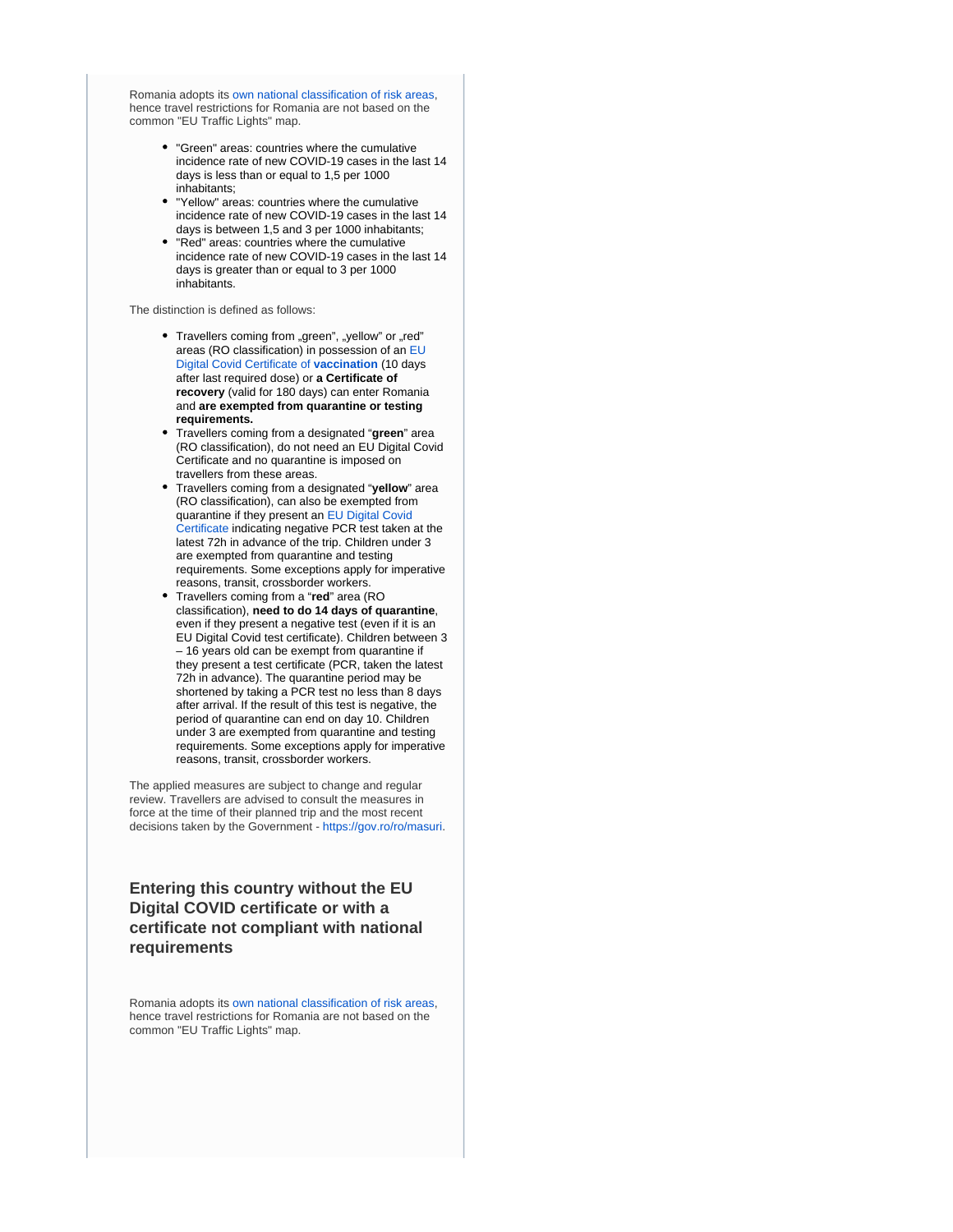- "Green" areas: countries where the cumulative incidence rate of new COVID-19 cases in the last 14 days is less than or equal to 1,5 per 1000 inhabitants;
- "Yellow" areas: countries where the cumulative incidence rate of new COVID-19 cases in the last 14 days is between 1,5 and 3 per 1000 inhabitants;
- "Red" areas: countries where the cumulative incidence rate of new COVID-19 cases in the last 14 days is greater than or equal to 3 per 1000 inhabitants.

The distinction is defined as follows:

- Travellers who have received their final **vaccination**  for COVID-19 more than **10 days ago, are exempt from quarantine.** It is required to show proof of vaccination, including the dates.
- Travellers arriving from countries classified as "**green** can enter Romania without being subject to any isolation or test requirement.
- Travellers arriving from countries classified as "**yellow** ", who do not provide a **pre-departure negative PCR test taken within 72 hours prior to arrival**, are subject to a **14-day quarantine**. Children under 3 years old are exempted from the PCR test requirement. The quarantine period may be shortened by taking a PCR test no less than 8 days after arrival. If the result of this test is negative, the period of quarantine can end on day 10.
- Travellers coming from a "**red**" area (RO classification), even if in possession of a PCR negative test, **need to do 14 days of quarantine**. The quarantine must take place at the person's home, at a declared location or, as the case may be, at a dedicated location designated by the authorities. The quarantine period may be shortened by taking a PCR test no less than 8 days after arrival. If the result of this test is negative, the period of quarantine can end on day 10.

#### **Find out more:**

[General information](https://stirioficiale.ro/informatii)

[National health institute](https://www.cnscbt.ro/)

[Documents you need to travel in Europe](https://europa.eu/youreurope/citizens/travel/entry-exit/index_en.htm) [Health cover for temporary stays](https://europa.eu/youreurope/citizens/health/unplanned-healthcare/temporary-stays/index_en.htm)

**What are the rules to enter this country from outside an EU Member State or Schengen Associated country?**

Romania adopts its [own national classification of risk areas](https://www.cnscbt.ro/index.php/liste-zone-afectate-covid-19/), hence travel restrictions for Romania are not based on the common "EU Traffic Lights" map.

- "Green" areas: countries where the cumulative incidence rate of new COVID-19 cases in the last 14 days is less than or equal to 1,5 per 1000 inhabitants;
- "Yellow" areas: countries where the cumulative incidence rate of new COVID-19 cases in the last 14 days is between 1,5 and 3 per 1000 inhabitants;
- "Red" areas: countries where the cumulative incidence rate of new COVID-19 cases in the last 14 days is greater than or equal to 3 per 1000 inhabitants.

The distinction is defined as follows: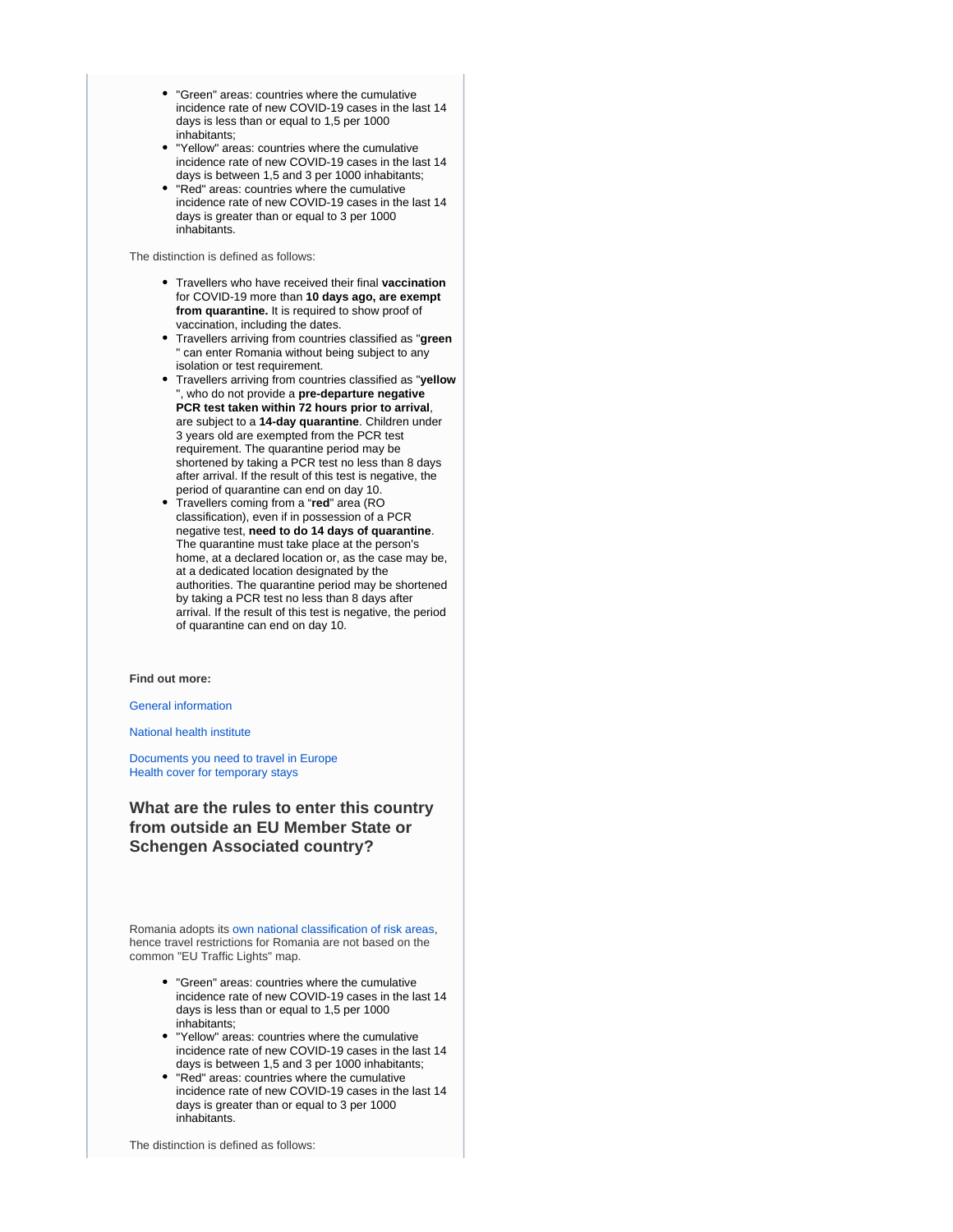- Travellers who have received their final **vaccination**  for COVID-19 more than **10 days ago, are exempt from quarantine.** It is required to show proof of vaccination, including the dates.
- Travellers arriving from countries classified as "**green** " can enter Romania without being subject to any isolation or test requirement.
- Travellers arriving from countries classified as "**yellow** ", who do not provide a **pre-departure negative PCR test taken within 72 hours prior to arrival**, are subject to a **14-day quarantine**. Children under 3 years old are exempted from the PCR test requirement.
- The quarantine period may be shortened by taking a PCR test no less than 8 days after arrival. If the result of this test is negative, the period of quarantine can end on day 10.
- Travellers coming from a "red" area (RO classification), are subject to a **14-day quarantine**. The quarantine must take place at the person's home, at a declared location or, as the case may be, at a dedicated location designated by the authorities. The quarantine period may be shortened by taking a PCR test no less than 8 days after arrival. If the result of this test is negative, the period of quarantine can end on day 10.

#### **Find out more:**

#### [General information](https://stirioficiale.ro/informatii)

[National health institute](https://www.cnscbt.ro/)

## **May I transit this country?**

**Yes**

Persons in transit are not subject to quarantine requirements if they leave Romania within 24 hours.

## **May I fly to this country?**

Direct passenger flights between Romania and some high risk countries are suspended following a Decision of the National Emergency Committee (cargo, humanitarian, technical, and repatriation flights are exempted from this restriction).

You can find the latest information on air travel regulations for this country on the **[IATA website](https://www.iatatravelcentre.com/international-travel-document-news/1580226297.htm)**.

You can also find information about **[air passenger rights](https://europa.eu/youreurope/citizens/travel/passenger-rights/air/index_en.htm)** on our portal for citizens.

### **General measures**

[General information on the situation](https://stirioficiale.ro/informatii)

## **Use of facemasks**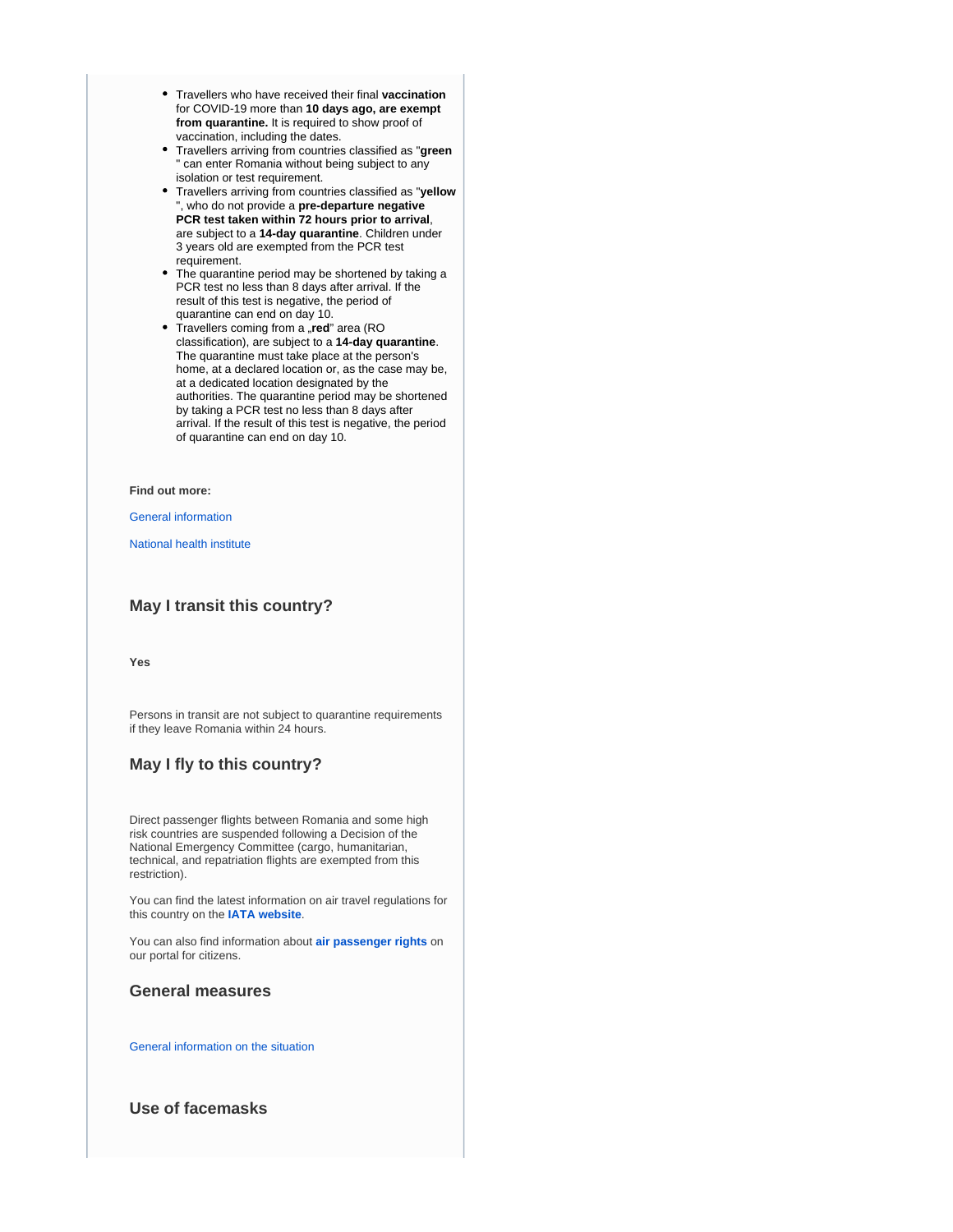The use of face masks is mandatory in indoor public spaces and in crowded outdoor areas, for anyone aged above 5 years old.

## **Indoor and outdoor meetings, public or private gatherings and events**

Private events (weddings, baptisms, and birthdays) may accommodate a maximum of 150 guests outdoor, 100 guests indoor if the cumulative infection rate in the past 14 days is lower and equal than 3 per 1000 inhabitants. Private events may accommodate up to 300 guests indoor if ensuring a surface of 2 sqm for each guest and if those attending are all vaccinated or have a negative PCR test (in the last 72 hours) or negative rapid test (in the last 24 hours) or have recovered from COVID-19 (at least 15 days passed since getting infected). Private groups in the public space cannot be larger than 10 persons if they don't belong to the same households. Rallies and demonstrations can take place with maximum 100 participants, and under strict regulations.

## **Information on Tourism at National level**

## **National website with coronavirusrelated information for TOURISM**

[Tourism in Romania](http://romaniatourism.com/)

 $\overline{\phantom{a}}$ 

## **EU Digital COVID Certificates**

This country is already connected to the Gateway and is issuing and/or verifying at least one EU Digital COVID Certificate (Vaccination, Recovery, Test)

[Information on "EU Digital COVID Certificates" issued in](https://vaccinare-covid.gov.ro/certificat-verde-electronic/)  [Romania](https://vaccinare-covid.gov.ro/certificat-verde-electronic/)

The [EU Digital COVID Certificate Regulation](https://ec.europa.eu/info/live-work-travel-eu/coronavirus-response/safe-covid-19-vaccines-europeans/eu-digital-covid-certificate_en) entered into force on 01 July 2021. EU citizens and residents will now be able to have their Digital COVID Certificates issued and verified across the EU. National authorities are in charge of issuing the certificate.

The certificate provides a standardised recognition of the holder's status related to vaccination, recovery from Covid-19, or test result. **Despite the European Digital COVID Certificate, each country continues to be responsible for the definition of its own entry requirements and rules, which are not standardised at the EU level.** This means that what is required to enter upon presentation of this certificate, depends on the measures and entry rules in place at your destination.

**Find out more:**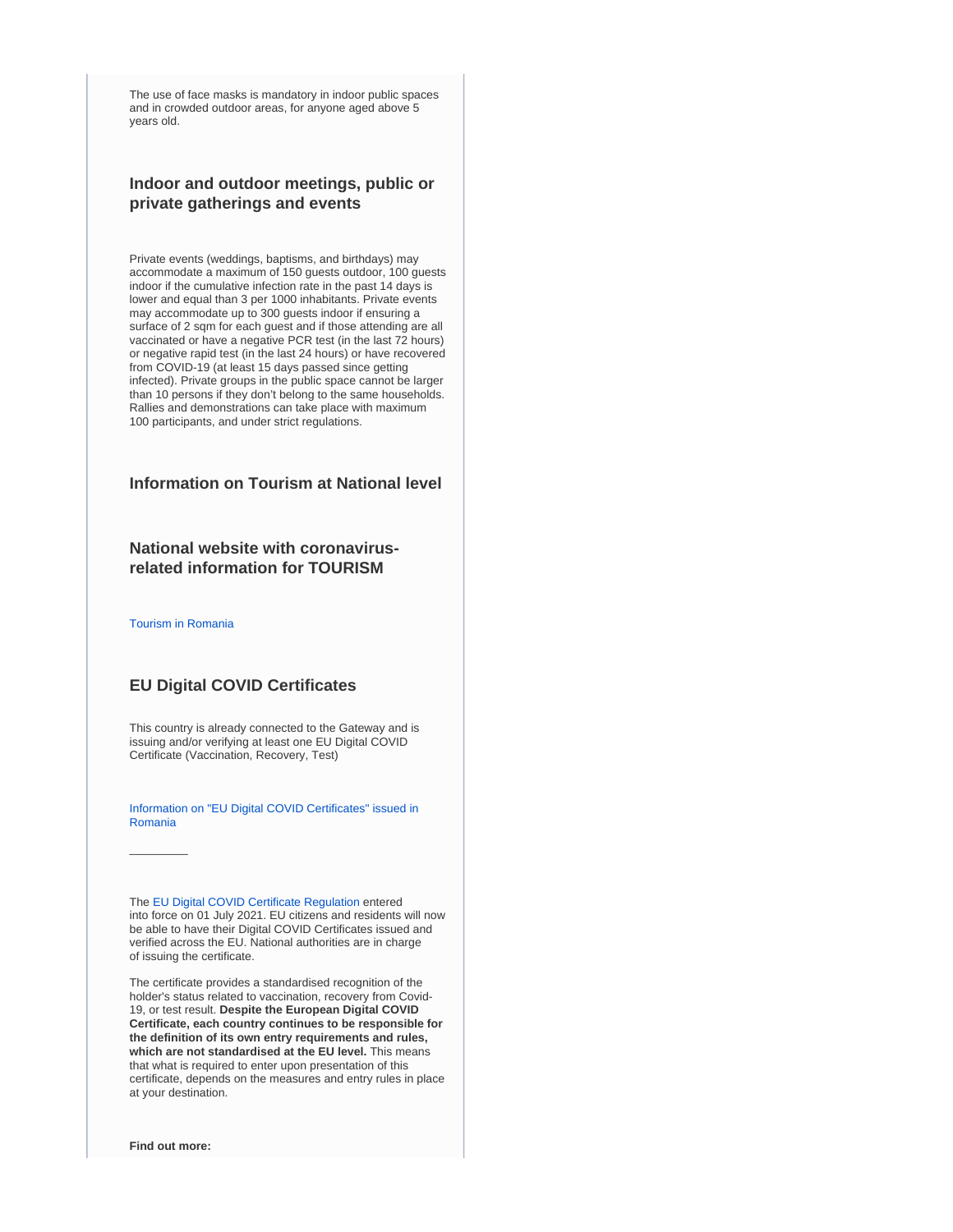[Information on the "EU Digital COVID Certificate"](https://ec.europa.eu/info/live-work-travel-eu/coronavirus-response/safe-covid-19-vaccines-europeans/eu-digital-covid-certificate_en)

[Press Release](https://ec.europa.eu/commission/presscorner/detail/en/IP_21_2721)

[Questions & Answers](https://ec.europa.eu/commission/presscorner/detail/en/QANDA_21_2781)

[Factsheet](https://ec.europa.eu/commission/presscorner/detail/en/FS_21_2793)

Further information: [https://reopen.europa.eu/en/map/ROU](https://reopen.europa.eu/en/map/ROU/7011) [/7011](https://reopen.europa.eu/en/map/ROU/7011)

\_\_\_\_\_\_\_\_\_\_\_\_\_\_\_\_\_\_\_\_\_\_\_\_\_\_\_\_\_\_\_\_\_\_\_\_\_\_\_\_\_\_\_\_\_\_\_\_\_ \_\_\_\_\_\_\_\_\_\_\_\_\_\_\_\_\_\_\_\_\_\_\_\_\_\_\_\_\_\_\_\_\_\_\_\_\_\_\_\_\_\_\_\_\_\_\_\_\_

\_\_\_\_\_\_\_\_\_\_\_\_\_\_\_\_\_\_\_\_\_\_\_\_\_\_\_\_\_\_\_\_\_\_\_\_\_\_\_

21.06.2021

**What are the rules to enter this country from an EU Member State or Schengen Associated country?**

**Entering this country with the EU Digital COVID certificate**

Information not yet available.

**Entering this country without the EU Digital COVID certificate or with a certificate not compliant with national requirements**

Romania adopts its [own national classification of risk areas](https://www.cnscbt.ro/index.php/liste-zone-afectate-covid-19/), hence travel restrictions for Romania are not based on the common "EU Traffic Lights" map.

- "Green" areas: countries where the cumulative incidence rate of new COVID-19 cases in the last 14 days is less than or equal to 1,5 per 1000 inhabitants;
- "Yellow" areas: countries where the cumulative incidence rate of new COVID-19 cases in the last 14 days is between 1,5 and 3 per 1000 inhabitants;
- "Red" areas: countries where the cumulative incidence rate of new COVID-19 cases in the last 14 days is greater than or equal to 3 per 1000 inhabitants.

#### **Travel from countries classified as "green"**

Travellers arriving from countries classified as "green" can enter Romania without being subject to any isolation or test requirement.

**Travel from countries classified as "yellow"**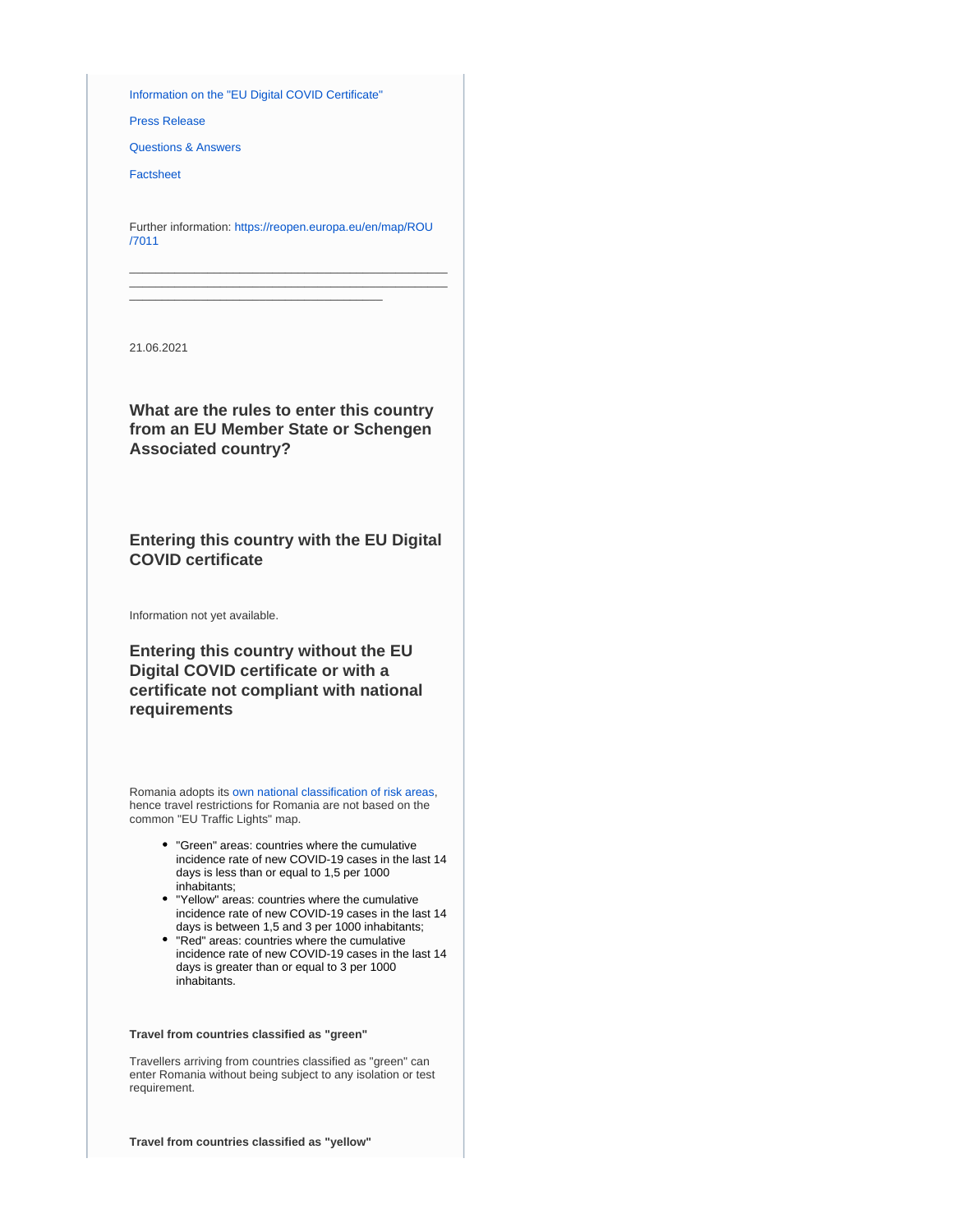Travellers arriving from countries classified as "yellow", who do not provide a **pre-departure negative PCR test taken within 72 hours prior to arrival**, are subject to a **14-day quarantine**.

Children under 4 years old are exempted from the PCR test requirement.

The quarantine period may be shortened by taking a PCR test no less than 8 days after arrival. If the result of this test is negative, the period of quarantine can end on day 10.

# **Provisions for vaccinated people**

Travellers who have received their final vaccination for COVID-19 more than 10 days ago, are exempt from quarantine. It is required to show proof of vaccination, including the dates.

#### **Travel from countries classified as "red"**

Travellers arriving from countries classified as "red" are subject to a **14-day quarantine**.

The quarantine must take place at the person's home, at a declared location or, as the case may be, at a dedicated location designated by the authorities.

The quarantine period may be shortened by taking a PCR test no less than 8 days after arrival. If the result of this test is negative, the period of quarantine can end on day 10.



Travellers who have received their final vaccination for COVID-19 more than 10 days ago, are exempt from quarantine. It is required to show proof of vaccination, including the dates.

#### **Mandatory Travel Documentation**

No additional documentation required.

**Find out more:** [General information](https://stirioficiale.ro/informatii) [National health institute](https://www.cnscbt.ro/)

[Documents you need to travel in Europe](https://europa.eu/youreurope/citizens/travel/entry-exit/index_en.htm) [Health cover for temporary stays](https://europa.eu/youreurope/citizens/health/unplanned-healthcare/temporary-stays/index_en.htm)

**What are the rules to enter this country from outside an EU Member State or Schengen Associated country?**

Entry rules for Romania depend on its national [classification](https://www.cnscbt.ro/index.php/liste-zone-afectate-covid-19/)  [of risk areas](https://www.cnscbt.ro/index.php/liste-zone-afectate-covid-19/).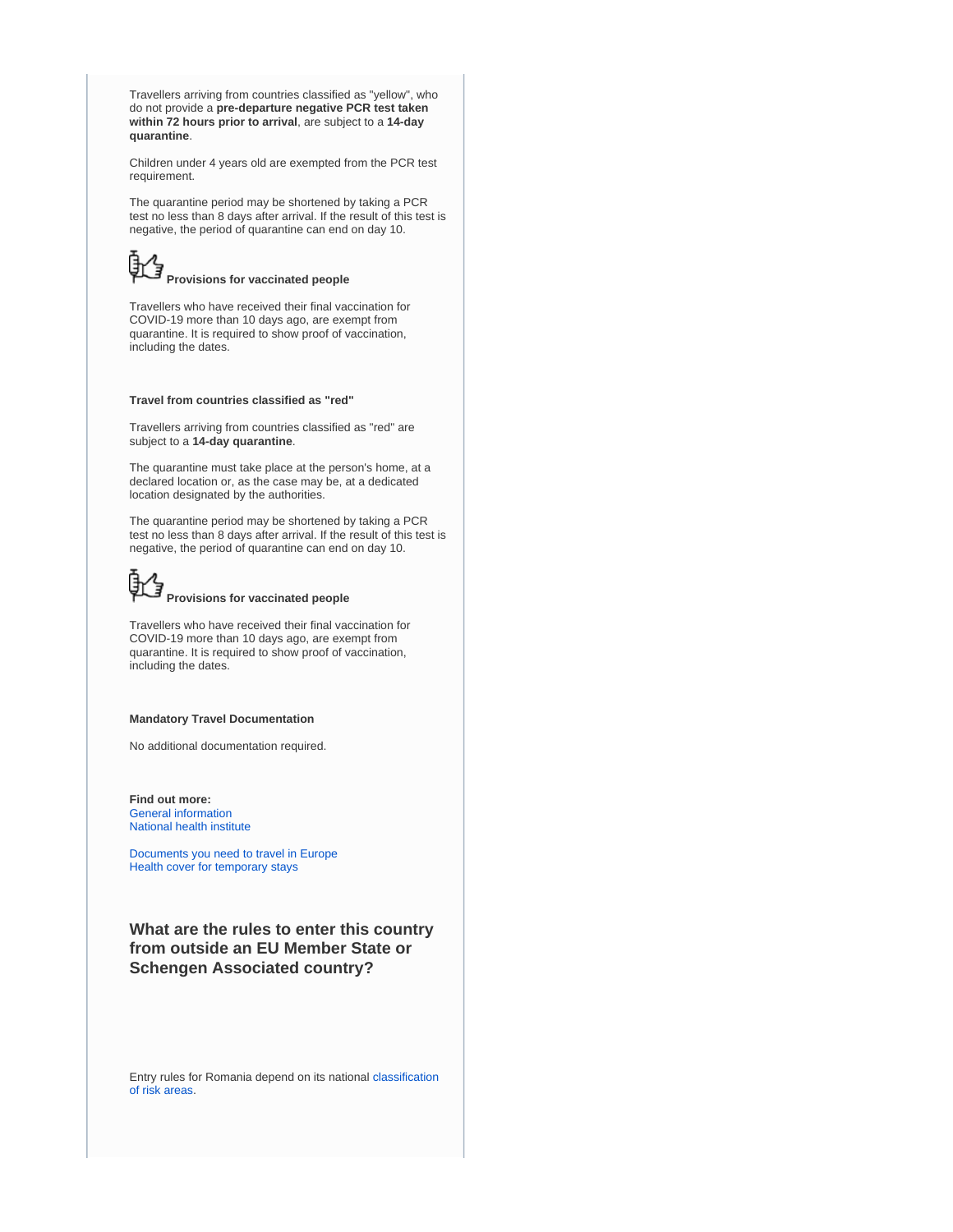- "Green" areas: countries where the cumulative incidence rate of new COVID-19 cases in the last 14 days is less than or equal to 1,5 per 1000 inhabitants;
- "Yellow" areas: countries where the cumulative incidence rate of new COVID-19 cases in the last 14 days is between 1,5 and 3 per 1000 inhabitants;
- "Red" areas: countries where the cumulative incidence rate of new COVID-19 cases in the last 14 days is greater than or equal to 3 per 1000 inhabitants.

Travellers who remain in Romania for less than 3 days (72 hours) and present a negative test for SARS-CoV-2, performed no more than 48 hours before entering the national territory, are exempted from the obligation to quarantine.

#### **Travel from countries classified as "green"**

Travellers arriving from countries classified as "green" can enter Romania without being subject to any isolation or test requirement.

#### **Travel from countries classified as "yellow"**

Travellers arriving from countries classified as "yellow", who do not provide a **pre-departure negative PCR test taken within 72 hours prior to arrival**, are subject to a **14-day quarantine**.

Children aged 3 and under are exempted from the PCR test requirement.

The quarantine period may be shortened by taking a PCR test no less than 8 days after arrival. If the result of this test is negative, the period of quarantine can end on day 10.

# **Provisions for vaccinated people**

Travellers who have received their final vaccination for COVID-19 more than 10 days ago, are exempt from quarantine. It is required to show proof of vaccination, including the dates.

#### **Travel from countries classified as "red"**

Travellers arriving from countries classified as "red" are subject to a **14-day quarantine**.

The quarantine must take place at the person's home, at a declared location or, as the case may be, at a dedicated location designated by the authorities.

The quarantine period may be shortened by taking a PCR test no less than 8 days after arrival. If the result of this test is negative, the period of quarantine can end on day 10.

# **Provisions for vaccinated people**

Travellers who have received their final vaccination for COVID-19 more than 10 days ago, are exempt from quarantine. It is required to show proof of vaccination, including the dates.

**Find out more:** [General information](https://stirioficiale.ro/informatii) [National health institute](https://www.cnscbt.ro/)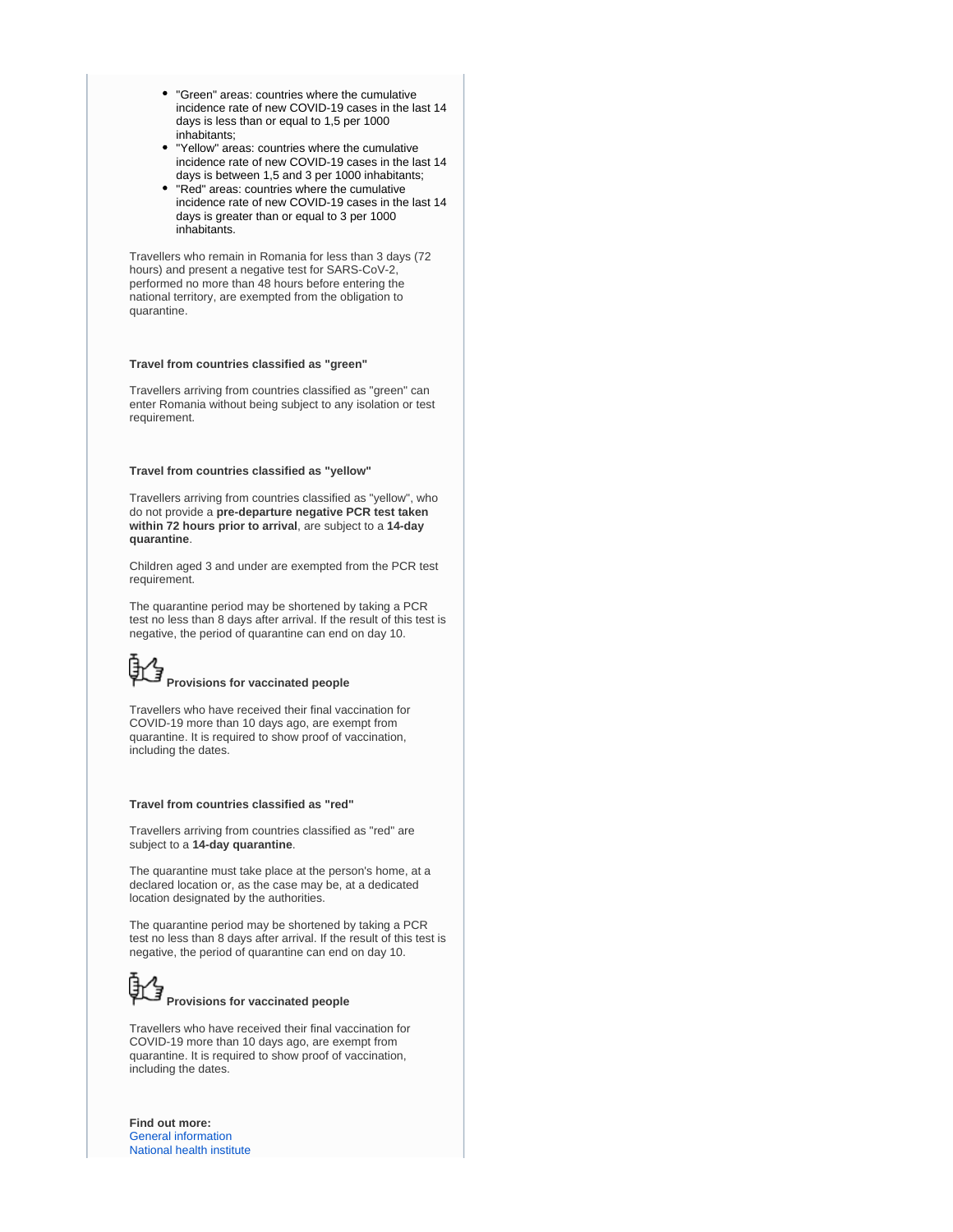## **May I transit this country?**

#### **YES**

Persons in transit are not subject to quarantine requirements if they leave Romania within 24 hours from the time they entered the territory of the country.

## **General measures**

[General information on the situation](https://stirioficiale.ro/informatii)

## **Use of facemasks**

The use of face masks is mandatory in indoor public spaces, for anyone aged above 5 years old.

## **Indoor and outdoor meetings, public or private gatherings and events**

Social gatherings are discouraged. It is prohibited to organise private celebrations and events in closed spaces. Private groups cannot be larger than 6 persons. Rallies and demonstrations can take place with maximum 100 particpants, and under strict regulations.

## **Safety measures for public transportation**

In all forms of public transport (as well as in taxis), face masks are mandatory. Also, social distance should be maintained as much as possible, as well as ventilation and disinfection. In some cases, temperature checks are conducted.

## **Information on Tourism at National level**

**National website with coronavirusrelated information for TOURISM**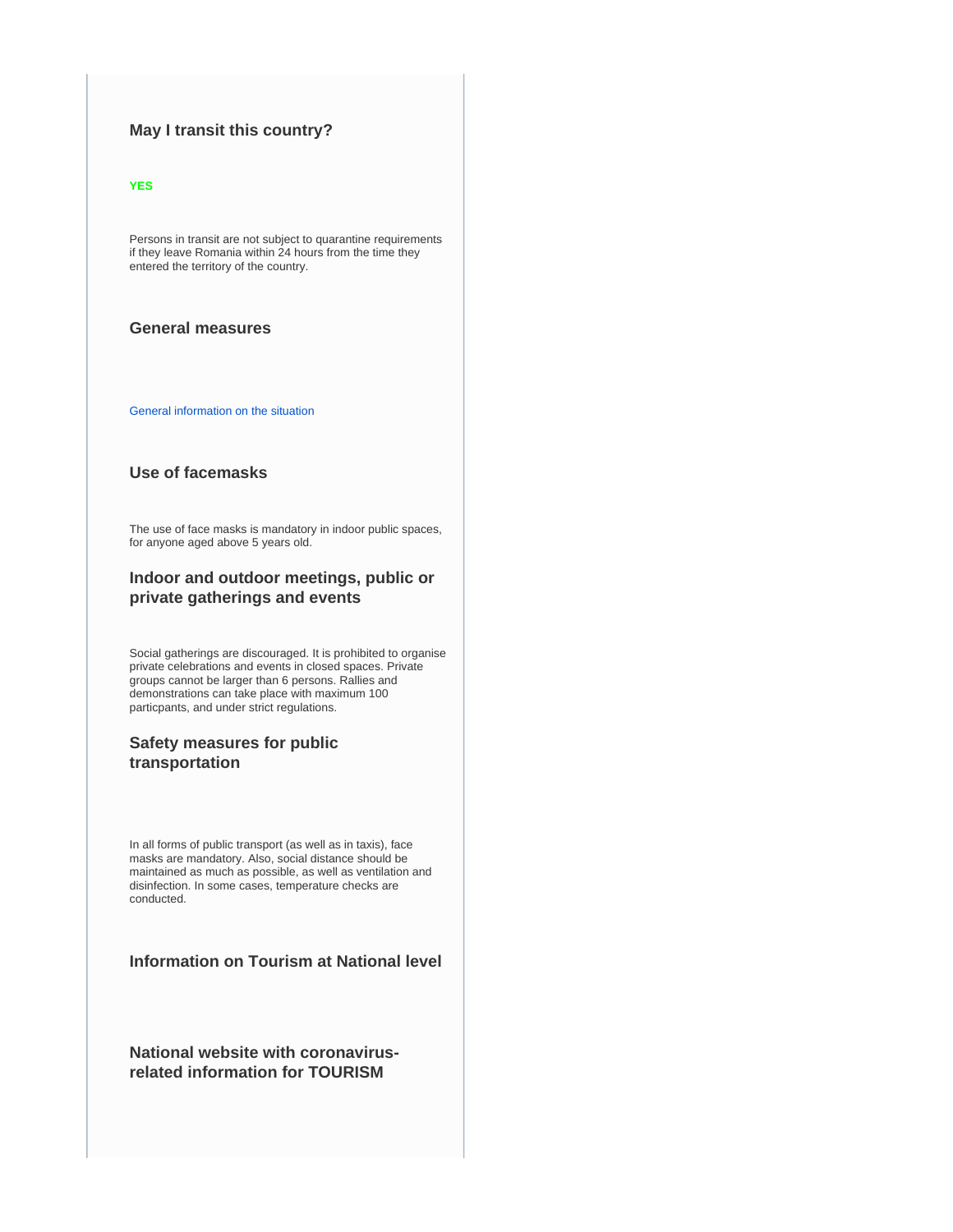#### [Tourism in Romania](http://romaniatourism.com/)

## **Useful Info for tourists**

Before starting your journey, please check visa requirements for your destination at: [The Schengen visa](https://ec.europa.eu/home-affairs/what-we-do/policies/borders-and-visas/visa-policy/schengen_visa_en)

## **EU Digital COVID Certificates**

This country is ready to connect to the EU Digital COVID certificate Gateway

[Information on "EU Digital COVID Certificates" issued in](https://vaccinare-covid.gov.ro/certificat-verde-electronic/)  [Romania](https://vaccinare-covid.gov.ro/certificat-verde-electronic/)

The "EU Digital COVID Certificate" (available from **1 July 2021**) provides proof that a person has either:

- **been vaccinated against COVID-19** (vaccine type and manufacturer, number of doses, date of vaccination);
- **received a negative test result**, PCR or rapid antigen, with the name of the test, date and time of test, test centre and result (self-tests are not valid);
- **recovered from COVID-19**.

When travelling, holders of the "EU Digital COVID Certificate" will have the same rights as citizens of the visited Member State who have been vaccinated, tested or recovered.

The certificate provides a standardised recognition of the holder's status related to vaccination, recovery from COVID or test result. Each country continues to be responsible for the definition of its own entry requirements and rules, which are not standardised at the EU level. This means that **what you will be eligible for, upon presentation of this certificate, depends on the measures and entry rules in place at your country of destination**.

**How does it work**:

 $\overline{\phantom{a}}$ 

- 1. **Member States** issue a certificate automatically or upon request, which is issued either digitally or on paper, and has a QR code with an electronic signature;
- 2. **Citizens** store the certificate in their digital app or wallet and can use it when they travel;
- 3. When the **verifier** asks the citizen for the certificate, the QR code is shown and the digital signature is verified.

**Find out more:** [Information on the "EU Digital COVID Certificate"](https://ec.europa.eu/info/live-work-travel-eu/coronavirus-response/safe-covid-19-vaccines-europeans/eu-digital-covid-certificate_en)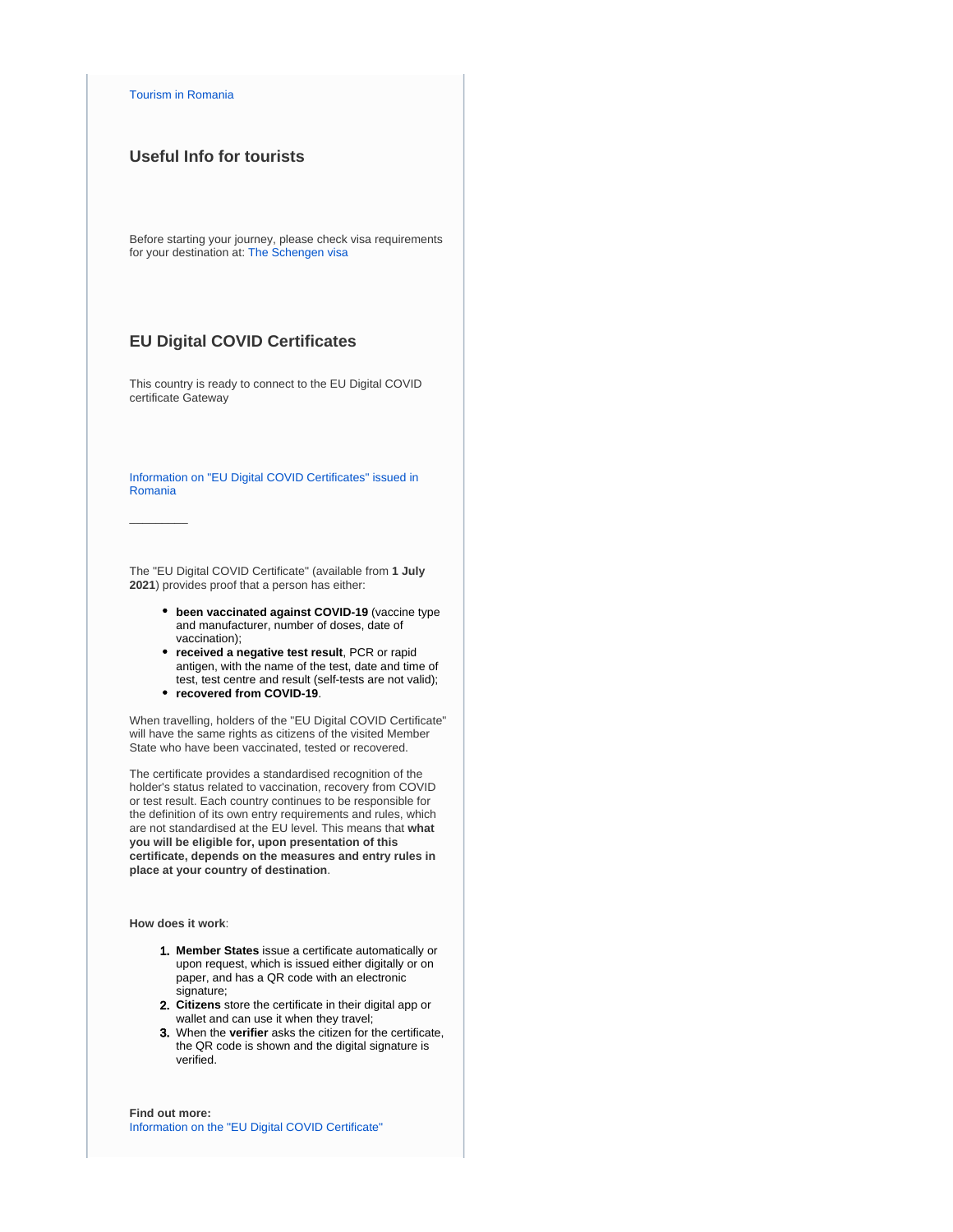[Press Release](https://ec.europa.eu/commission/presscorner/detail/en/IP_21_2721) [Questions & Answers](https://ec.europa.eu/commission/presscorner/detail/en/QANDA_21_2781) **[Factsheet](https://ec.europa.eu/commission/presscorner/detail/en/FS_21_2793)** 

#### 06.05.2021

**From an EU Member State or Schengen Associated Country, may I enter this country without being subject to extraordinary restrictions?**

#### **Partially**

Romania adopts its [own national classification of risk areas](https://www.cnscbt.ro/index.php/liste-zone-afectate-covid-19/), hence travel restrictions for Romania are not based on the common "EU Traffic Lights" map.

## **Is a coronavirus test required?**

All travellers from high-risk countries are subject to the requirement for a **pre-departure negative PCR test**. The test must be taken within **72 hours prior to arrival**.

Children aged 3 and under are exempted.

#### **Provisions for vaccinated people**

Travellers who have received their final vaccination for COVID-19 more than 10 days ago, are exempt from quarantine. It is required to show proof of vaccination, including the dates.

Also, travellers that have been confirmed positive for SARS-CoV-2 disease in the last 90 days prior to entry into the country are exempt. Proof must be provided in the form of medical documents (positive PCR test at the date of diagnosis, hospital discharge ticket or test that proves the presence of IgG antibodies performed no more than 14 days before entry into the country).

#### **Is a quarantine required?**

Travellers coming from [countries or areas that are considered](https://www.cnscbt.ro/index.php/liste-zone-afectate-covid-19/)  [at high epidemiological risk](https://www.cnscbt.ro/index.php/liste-zone-afectate-covid-19/) will also be subject to a **14-day quarantine**.

The quarantine must take place at the person's home, at a declared location or, as the case may be, at a dedicated location designated by the authorities.

The quarantine period may be shortened by taking a second RT-PCR test no less than 8 days after arrival. If the result of this test is negative, the period of quarantine can end on day 10.

#### **Provisions for vaccinated people**

Travellers who have received their final vaccination for COVID-19 more than 10 days ago, are exempt from quarantine. It is required to show proof of vaccination, including the dates.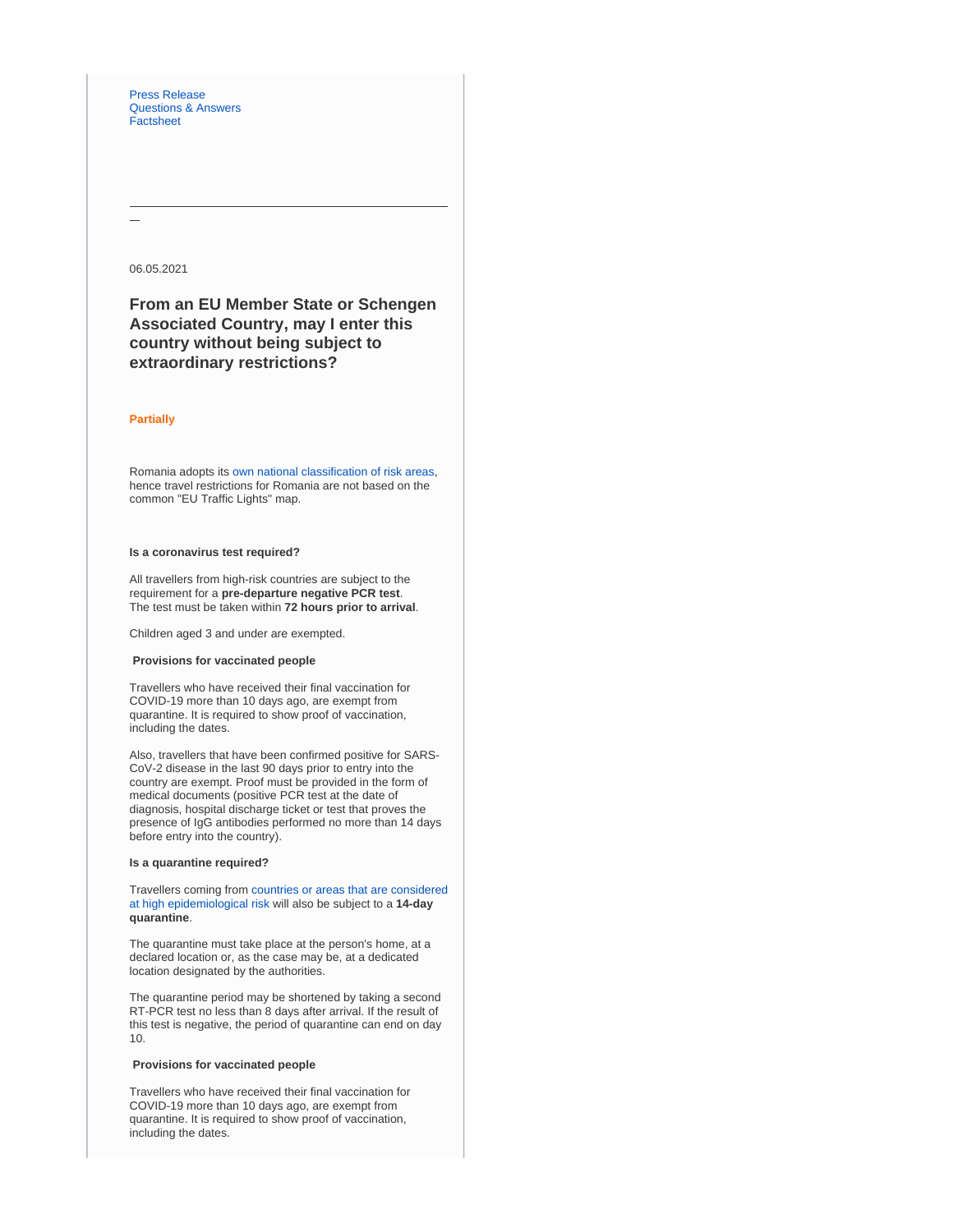Also, travellers that have been confirmed positive for SARS-CoV-2 disease in the last 90 days prior to entry into the country are exempt. Proof must be provided in the form of medical documents (positive PCR test at the date of diagnosis, hospital discharge ticket or test that proves the presence of IgG antibodies performed no more than 14 days before entry into the country).

Travellers who remain in Romania for less than 3 days (72 hours) and present a negative test for SARS-CoV-2, performed no more than 48 hours before entering the national territory, are exempted from the obligation to quarantine.

#### **Mandatory Travel Documentation**

No additional documentation required.

**Find out more:** [General information](https://stirioficiale.ro/informatii) [National health institute](https://www.cnscbt.ro/)

## **What are the rules to enter this country from outside an EU Member State or Schengen Associated country?**

Third-country nationals coming from [high-risk countries](https://www.cnscbt.ro/index.php/liste-zone-afectate-covid-19/) need to present a negative PCR test result for SARS-Cov-2, performed no more than 72 hours before entry into the national territory. Children under 3 years of age are exempt from the testing obligation.

Travellers coming from high-risk areas are also subjected to a 14-day quarantine. The quarantine must take place at the person's home, at a declared location or, as the case may be, at a dedicated location designated by the authorities. On day 8 you may get tested and if the test result is negative and you have no symptoms, quarantine ends on day 10.

#### **Provisions for vaccinated people**

Travellers who have received their final vaccination for COVID-19 more than 10 days ago, are exempt from presenting a negative PCR test result, and quarantine. It is required to show proof of vaccination, including the dates.

Also, travellers that have been confirmed positive for SARS-CoV-2 disease in the last 90 days prior to entry into the country are exempt. Proof must be provided in the form of medical documents (positive PCR test at the date of diagnosis, hospital discharge ticket or test that proves the presence of IgG antibodies performed no more than 14 days before entry into the country).

Travellers who remain in Romania for less than 3 days (72 hours) and present a negative test for SARS-CoV-2, performed no more than 48 hours before entering the national territory, are exempted from the obligation to quarantine.

#### **Find out more:**

[General information](https://stirioficiale.ro/informatii) COVID-19

[National health institute](https://www.cnscbt.ro/)

#### **General measures**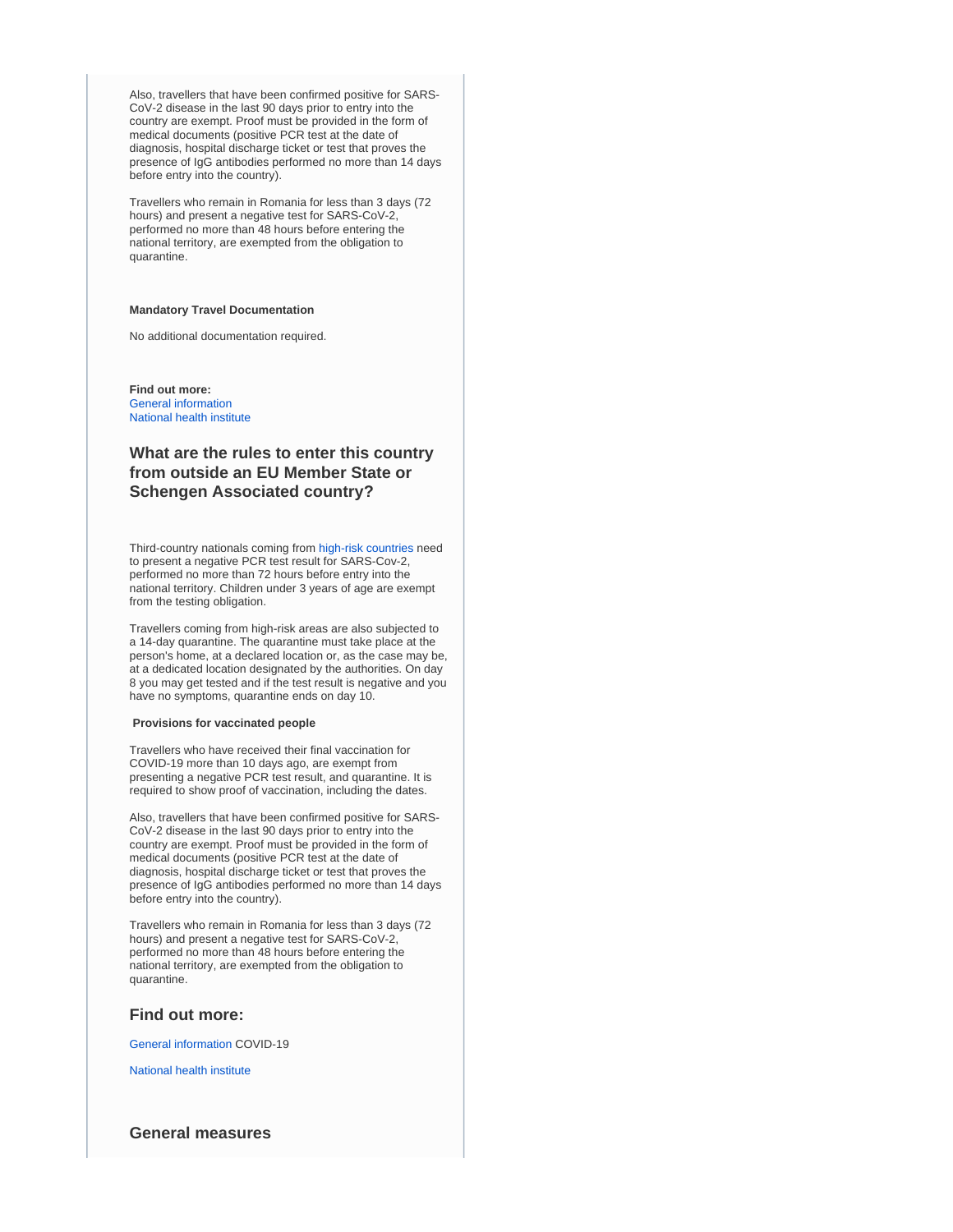There is a night curfew in place between 20.00 or 22.00 and 05.00 (depending on infection rates).

[General information on the situation](https://stirioficiale.ro/informatii)

## **Use of facemasks**

The use of face masks is mandatory in all indoor and outdoor public spaces, for anyone aged above 5 years old.

Source:<https://reopen.europa.eu/en/map/ROU/7001>

31.03.2021

**From an EU Member State or Schengen Associated Country, may I enter this country without being subject to extraordinary restrictions?**

#### **PARTIALLY**

Romania adopts its [own national classification of risk areas](https://www.cnscbt.ro/index.php/liste-zone-afectate-covid-19/), hence travel restrictions for Romania are not based on the common "EU Traffic Lights" map.

#### **Is a coronavirus test required?**

All travellers from high-risk countries are subject to the requirement for a **pre-departure negative PCR test**. The test must be taken within **72 hours prior to arrival**.

Children aged 3 and under are exempted.

#### **Is a quarantine required?**

Travellers coming from [countries or areas that are considered](https://www.cnscbt.ro/index.php/liste-zone-afectate-covid-19/)  [at high epidemiological risk](https://www.cnscbt.ro/index.php/liste-zone-afectate-covid-19/) will also be subject to a **14-day quarantine**.

The quarantine must take place at the person's home, at a declared location or, as the case may be, at a dedicated location designated by the authorities.

The quarantine period may be shortened by taking a second RT-PCR test no less than 8 days after arrival. If the result of this test is negative, the period of quarantine can end on day 10.



Travellers who have received their final vaccination for COVID-19 more than 10 days ago, are exempt from quarantine. It is required to show proof of vaccination, including the dates.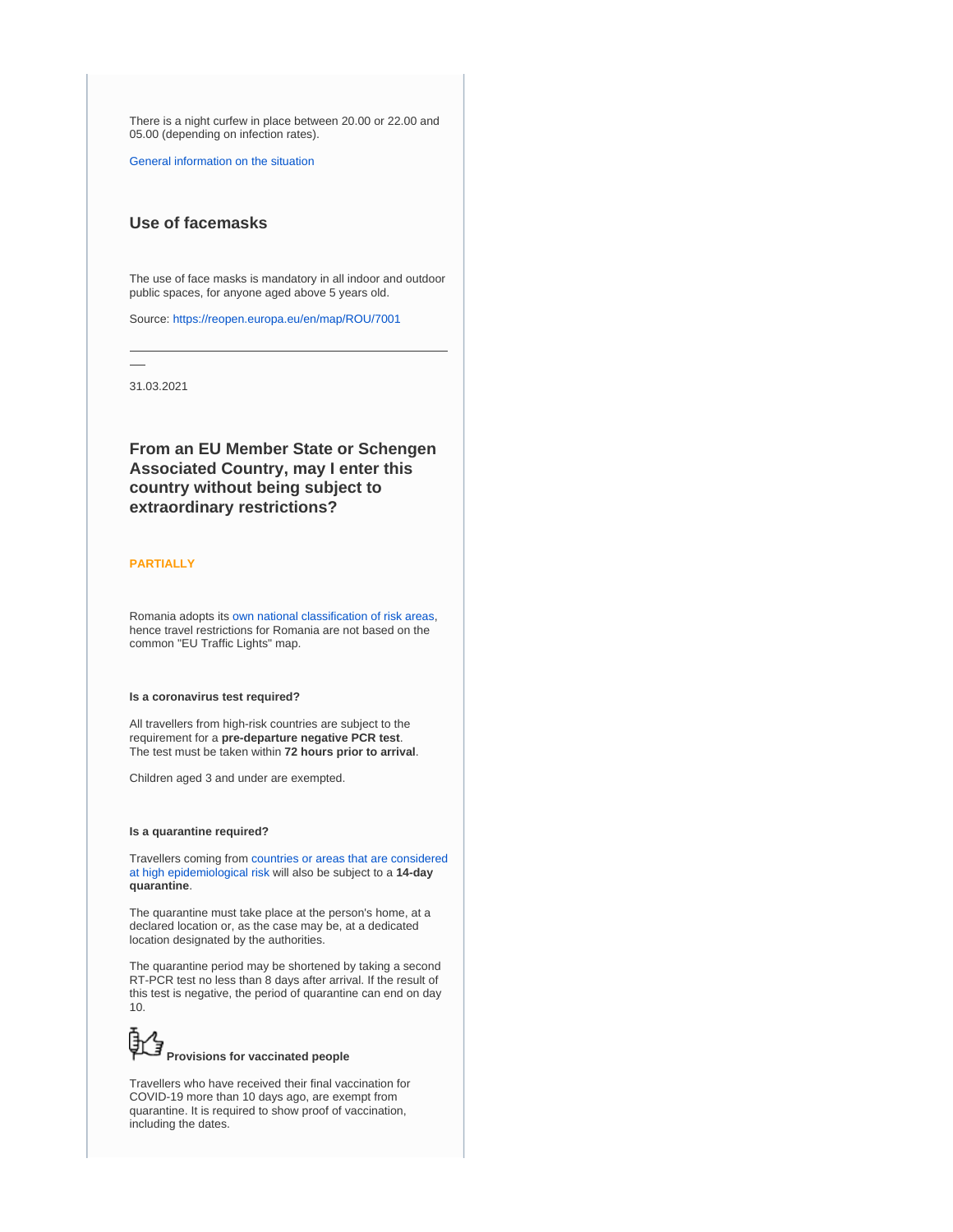Also, travellers that have been confirmed positive for SARS-CoV-2 disease in the last 90 days prior to entry into the country are exempt. Proof must be provided in the form of medical documents (positive PCR test at the date of diagnosis, hospital discharge ticket or test that proves the presence of IgG antibodies performed no more than 14 days before entry into the country).

Travellers who remain in Romania for less than 3 days (72 hours) and present a negative test for SARS-CoV-2, performed no more than 48 hours before entering the national territory, are exempted from the obligation to quarantine.

#### **Mandatory Travel Documentation**

No additional documentation required.

**Find out more:** [General information](https://stirioficiale.ro/informatii) [National health institute](https://www.cnscbt.ro/)

[Documents you need to travel in Europe](https://europa.eu/youreurope/citizens/travel/entry-exit/index_en.htm)

## **What are the rules to enter this country from outside an EU Member State or Schengen Associated country?**

Third-country nationals coming from [high-risk countries](https://www.cnscbt.ro/index.php/liste-zone-afectate-covid-19/) need to present a negative PCR test result for SARS-Cov-2, performed no more than 72 hours before entry into the national territory. Children under 3 years of age are exempt from the testing obligation.

Travellers coming from high-risk areas are also subjected to a 14-day quarantine. The quarantine must take place at the person's home, at a declared location or, as the case may be, at a dedicated location designated by the authorities. On day 8 you may get tested and if the test result is negative and you have no symptoms, quarantine ends on day 10.

# **Provisions for vaccinated people**

Travellers who have received their final vaccination for COVID-19 more than 10 days ago, are exempt from quarantine. It is required to show proof of vaccination, including the dates.

Also, travellers that have been confirmed positive for SARS-CoV-2 disease in the last 90 days prior to entry into the country are exempt. Proof must be provided in the form of medical documents (positive PCR test at the date of diagnosis, hospital discharge ticket or test that proves the presence of IgG antibodies performed no more than 14 days before entry into the country).

Travellers who remain in Romania for less than 3 days (72 hours) and present a negative test for SARS-CoV-2, performed no more than 48 hours before entering the national territory, are exempted from the obligation to quarantine.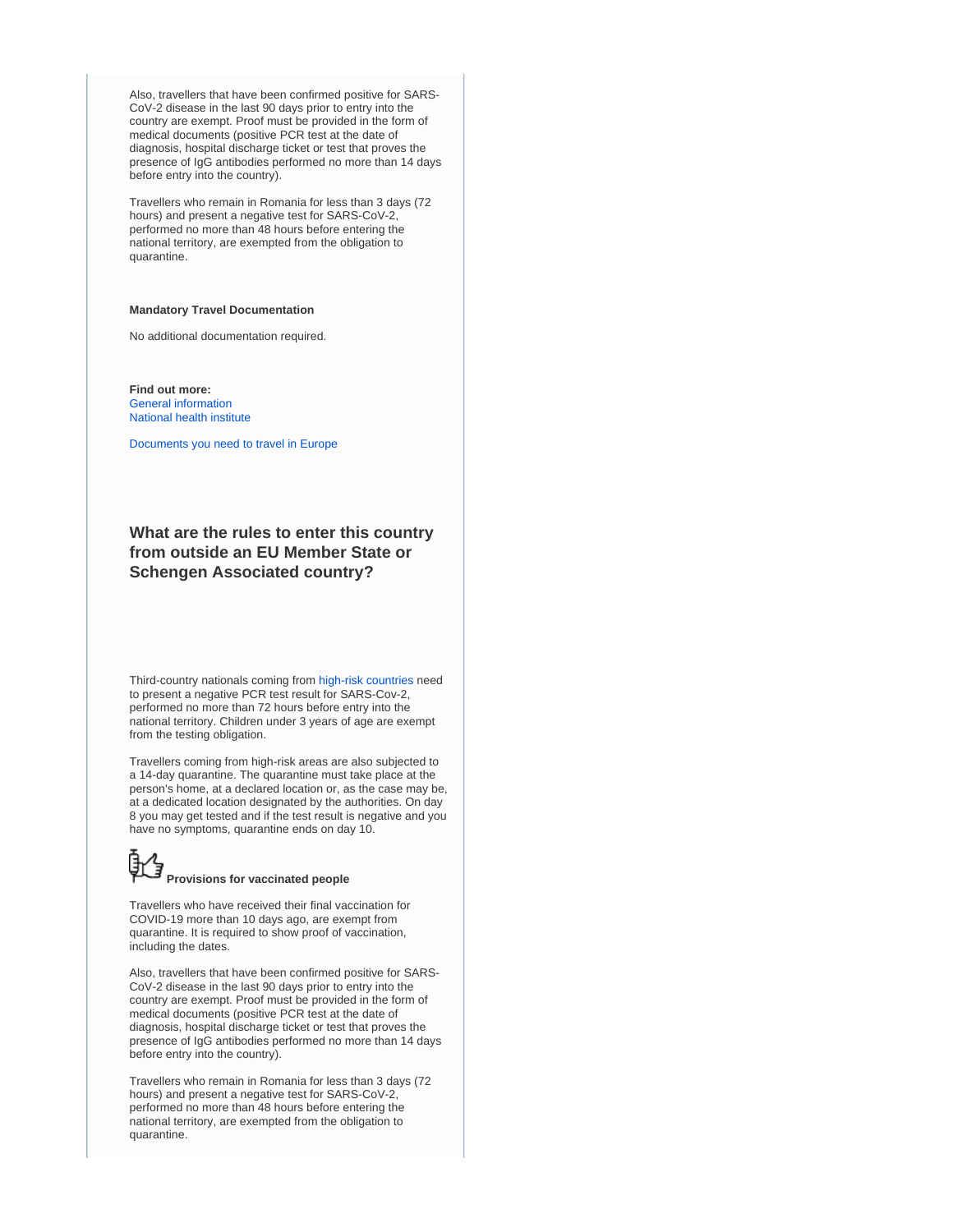## **Find out more:**

[General information](https://stirioficiale.ro/informatii) COVID-19

[National health institute](https://www.cnscbt.ro/)

## **May I transit this country?**

#### **YES**

As a general rule, passengers in transit in the EU+ area are exempted from temporary travel restrictions.

EU citizens entering the EU from a third country, as well as their family members, irrespective of their nationality, are exempted from the travel restrictions regardless of whether or not they are returning to their country of nationality or residence.

Passengers travelling from a non-EU country to another non-EU country may transit through the international transit area of airports located in the Schengen area. Rules regarding airport transit visa requirements continue to apply.

Also see: [Border crossing points](https://www.politiadefrontiera.ro/ro/traficonline/) for Romania

## **May I enter this country by train?**

#### **PARTIALLY**

International passenger trains operate between Romania and Bulgaria, Hungary and Austria (via Hungary). Travelling by train to Serbia, Ukraine and Moldova is halted. The on-board rules are similar to those of regional trains (more details are available at [http://legislatie.just.ro](https://reopen.europa.eu/%E2%80%9Dhttp://legislatie.just.ro/Public/DetaliiDocument/226891%E2%80%9D) [Rail passenger rights](https://europa.eu/youreurope/citizens/travel/passenger-rights/rail/index_en.htm)

## **May I fly to this country?**

Direct passenger flights between Romania and some high risk countries are suspended following a Decision of the National Emergency Committee (cargo, humanitarian, technical, and repatriation flights are exempted from this restriction).

You can find the latest information on air travel regulations for this country on the **[IATA website](https://www.iatatravelcentre.com/international-travel-document-news/1580226297.htm)**.

You can also find information about **[air passenger rights](https://europa.eu/youreurope/citizens/travel/passenger-rights/air/index_en.htm)** on our portal for citizens.

## **May I enter this country by road transport?**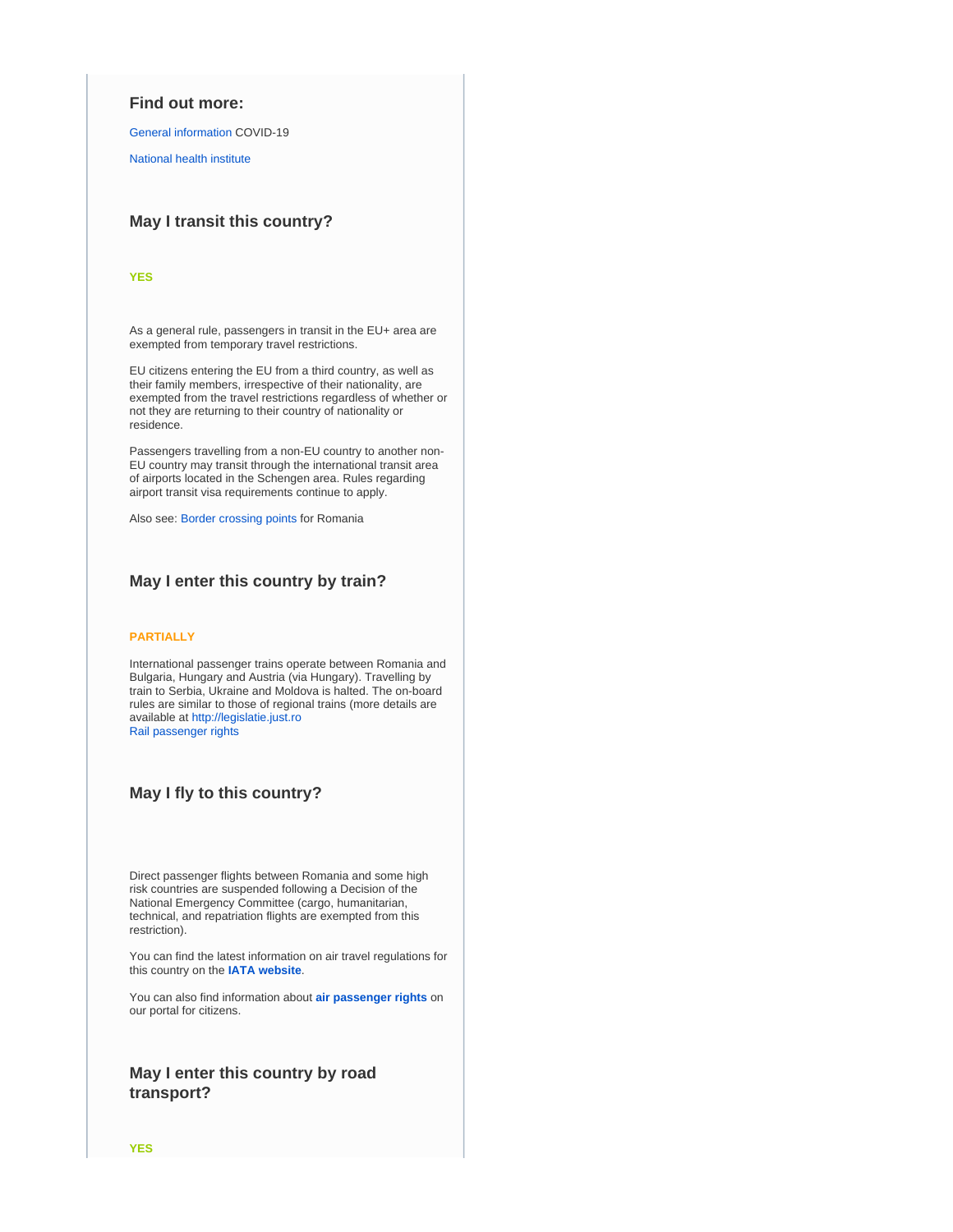#### [Driving abroad](https://europa.eu/youreurope/citizens/travel/driving-abroad/index_en.htm)

## **General measures**

There is a night curfew in place between 23.00 and 05.00.

[General information on the situation](https://stirioficiale.ro/informatii)

[Health cover for temporary stays](https://europa.eu/youreurope/citizens/health/unplanned-healthcare/temporary-stays/index_en.htm)

## **Use of facemasks**

The use of face masks is mandatory in all indoor and outdoor public spaces, for anyone aged above 5 years old.

## **Indoor and outdoor meetings, public or private gatherings and events**

Social gatherings are discouraged. It is prohibited to organise private celebrations and events in closed spaces. Private groups cannot be larger than 6 persons. Rallies and demonstrations can take place with maximum 100 particpants, and under strict regulations.

Source:<https://reopen.europa.eu/en/map/ROU/7001>

28.01.2021

**From an EU Member State or Schengen Associated Country, may I enter this country without being subject to extraordinary restrictions?**

#### **Partially**

Romania adopts [its own national classification of risk areas](https://www.cnscbt.ro/index.php/liste-zone-afectate-covid-19/), hence travel restrictions for Romania are not based on the common "EU Traffic Lights" map.

#### **Is a quarantine required?**

Entry from EU Member States and Schengen Associated countries is allowed without restrictions, with the exception of [countries or areas that are considered at high epidemiological](https://www.cnscbt.ro/index.php/liste-zone-afectate-covid-19/)  [risk.](https://www.cnscbt.ro/index.php/liste-zone-afectate-covid-19/)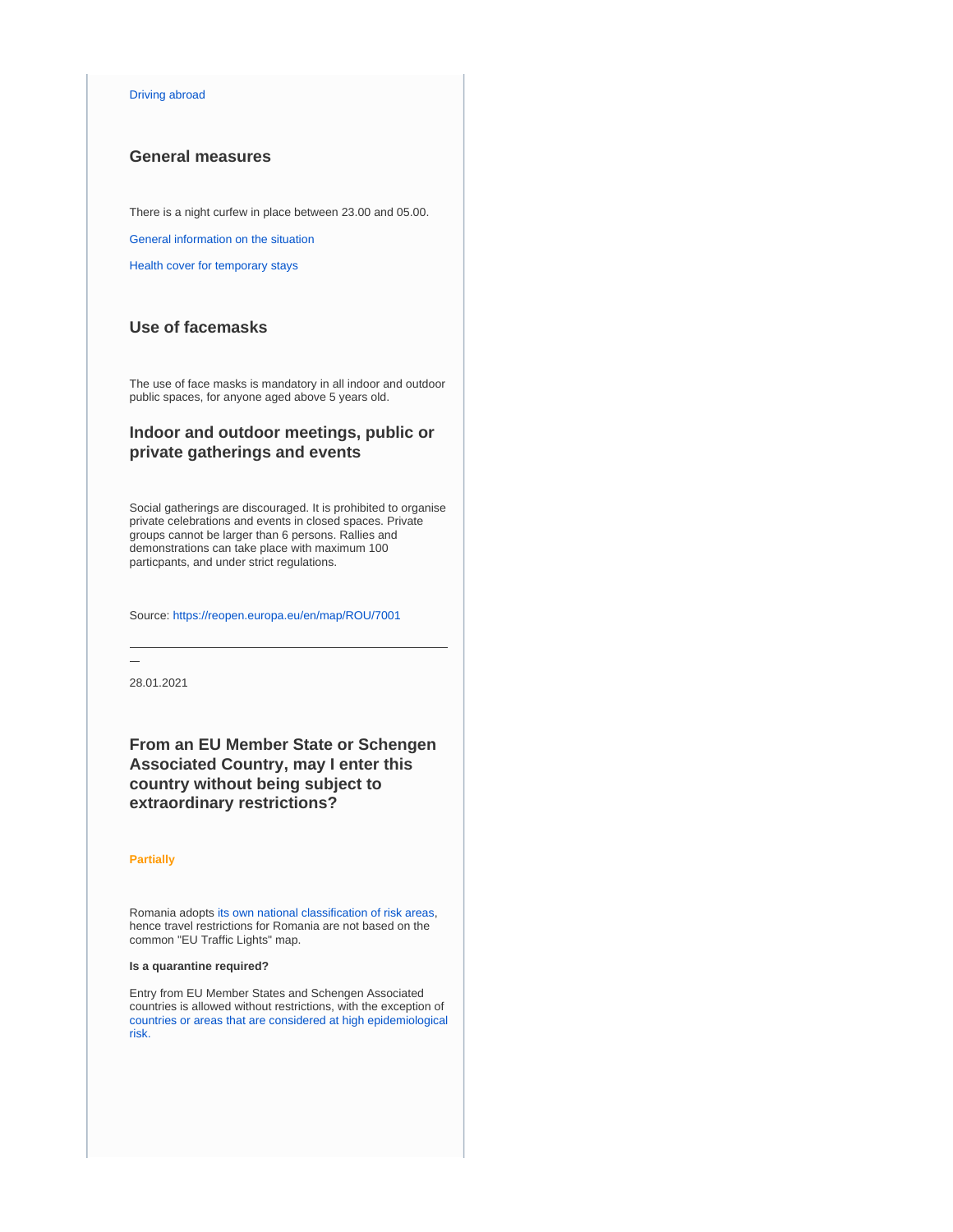A 14-days quarantine applies to all persons arriving from countries and areas with high epidemiological risk, and who have the right to enter the national territory, respectively: Romanian citizens, citizens of European Union Member States, European Economic Area or the Swiss Confederation, and persons who fall under one of the exceptions provided by Decree no. 553 of 15.07.2020, Annex 3, art. 2, paragraph 2, letters a) - l).

The quarantine must take place at the person's home, at a declared location or, if needed, at a dedicated location designated by the authorities.

#### **Is a coronavirus test required?**

Travellers who will remain in Romania for less than 3 days (72 hours) and present a negative test for SARS-CoV-2, conducted no more than 48 hours before entering the national territory, are exempted from the obligation to quarantine.

The quarantine may be reduced to 10 days if a test for SARS-CoV-2, performed on day 8 of the quarantine provides a negative result, and the person has no symptoms.

**Find out more:** [National health institute](https://www.cnscbt.ro/) [Border crossing points](https://www.politiadefrontiera.ro/ro/traficonline/)

[Documents you need to travel in Europe](https://europa.eu/youreurope/citizens/travel/entry-exit/index_en.htm)

## **What are the rules to enter this country from outside an EU Member State or Schengen Associated country?**

Third-country nationals coming from [countries or areas that](https://www.cnscbt.ro/index.php/liste-zone-afectate-covid-19/)  [are considered at high epidemiological risk](https://www.cnscbt.ro/index.php/liste-zone-afectate-covid-19/) will be subject to quarantine.

The quarantine measure applies to all persons arriving from countries and areas with a high epidemiological risk, and who have the right to enter the national territory, respectively: **Rom anian citizens**, **citizens of European Union Member States** , **European Economic Area** or the **Swiss Confederation**, and persons who fall under one of the exceptions provided by Decree no. 553 of 15.07.2020, Annex 3, art. 2, paragraph 2, letters a) - l).

The quarantine must take place at the person's home, at a declared location or, as the case may be, at a dedicated location designated by the authorities.

Travellers who remain in Romania for less than 3 days (72 hours) and present a negative test for SARS-CoV-2, performed no more than 48 hours before entering the national territory, are exempted from the obligation to selfisolate.

The quarantine may be reduced to 10 days if a test for SARS-CoV-2, performed on the 8th day of quarantine provides a negative result, and the person has no symptoms.

## **Mandatory Travel Documentation**

No additional documentation required.

**Find out more:**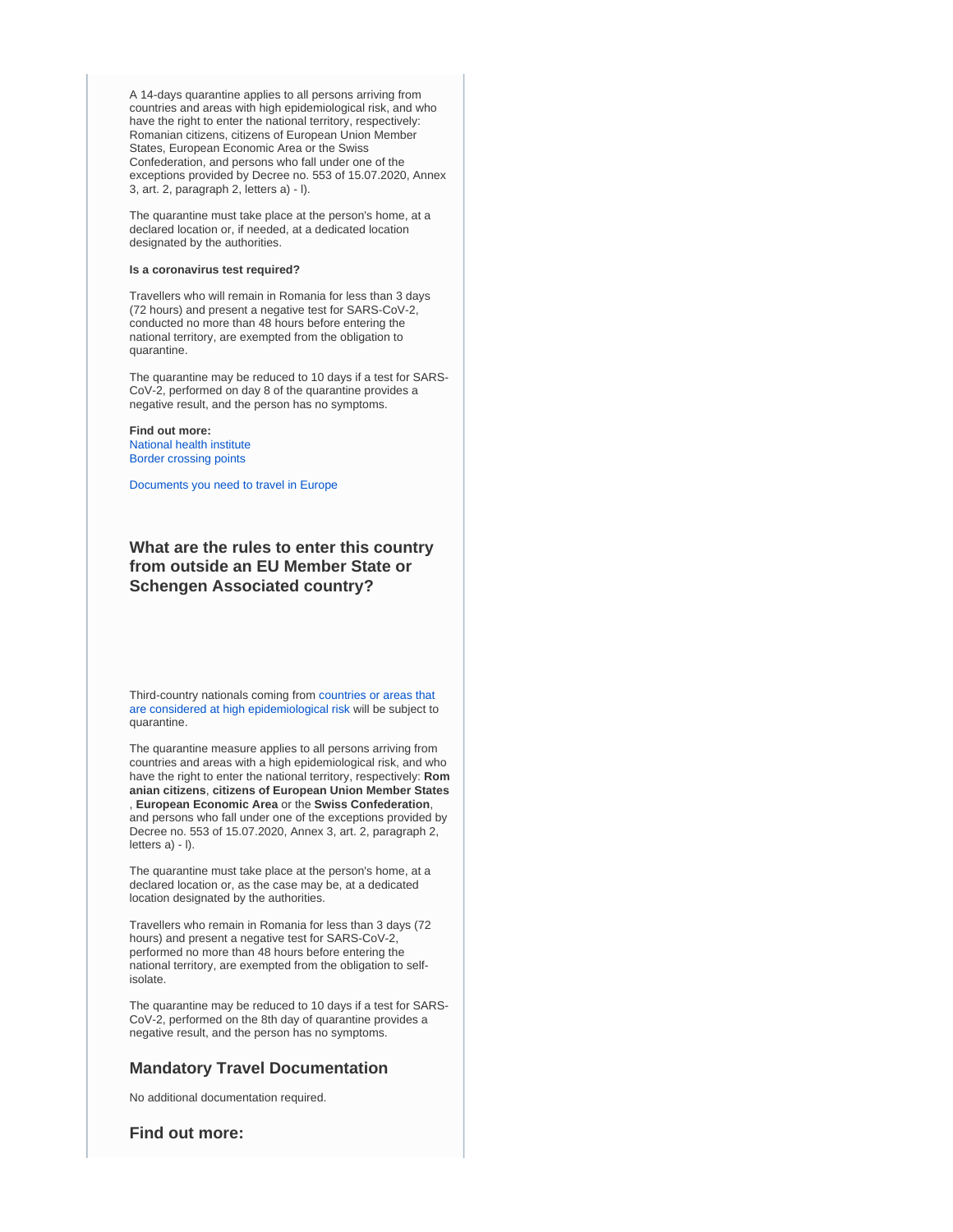## **May I transit this country?**

#### **Yes**

[Border crossing points](https://www.politiadefrontiera.ro/ro/traficonline/)

## **May I enter this country by train?**

#### **Partially**

International passenger trains operate between Romania and Bulgaria, Hungary and Austria (via Hungary). Travelling by train to Serbia, Ukraine and Moldova is halted. The on-board rules are similar to those of regional trains (more details are available at [http://legislatie.just.ro](https://reopen.europa.eu/�http://legislatie.just.ro/Public/DetaliiDocument/226891�)

#### [Rail passenger rights](https://europa.eu/youreurope/citizens/travel/passenger-rights/rail/index_en.htm)

## **General measures**

There is a night curfew in place between 23.00 and 05.00. [Health cover for temporary stays](https://europa.eu/youreurope/citizens/health/unplanned-healthcare/temporary-stays/index_en.htm)

## **Use of facemasks**

The use of face masks is mandatory in all indoor and outdoor public spaces.

07.12.2020

## **Entry Restrictions**

Entry from EU Member States + Schengen Associated countries is allowed without restrictions, with the exception of [countries or areas that are considered at high epidemiological](https://www.cnscbt.ro/index.php/liste-zone-afectate-covid-19)  [risk.](https://www.cnscbt.ro/index.php/liste-zone-afectate-covid-19)

A 14-days quarantine applies to all persons arriving from countries / areas with high epidemiological risk and who have the right to enter the national territory, respectively: Romanian citizens, citizens of European Union Member States, European Economic Area or the Swiss Confederation, and persons who fall under one of the exceptions provided by Decree no. 553 of 15.07.2020, Annex 3, art. 2, paragraph 2, letters a) - l).

The quarantine must take place at the person's home, at a declared location or, if needed, at a dedicated location designated by the authorities.

Travellers who remain in Romania for less than 3 days (72 hours) and present a negative test for SARS-CoV-2, conducted no more than 48 hours before entering the national territory, are exempted from the obligation to quarantine.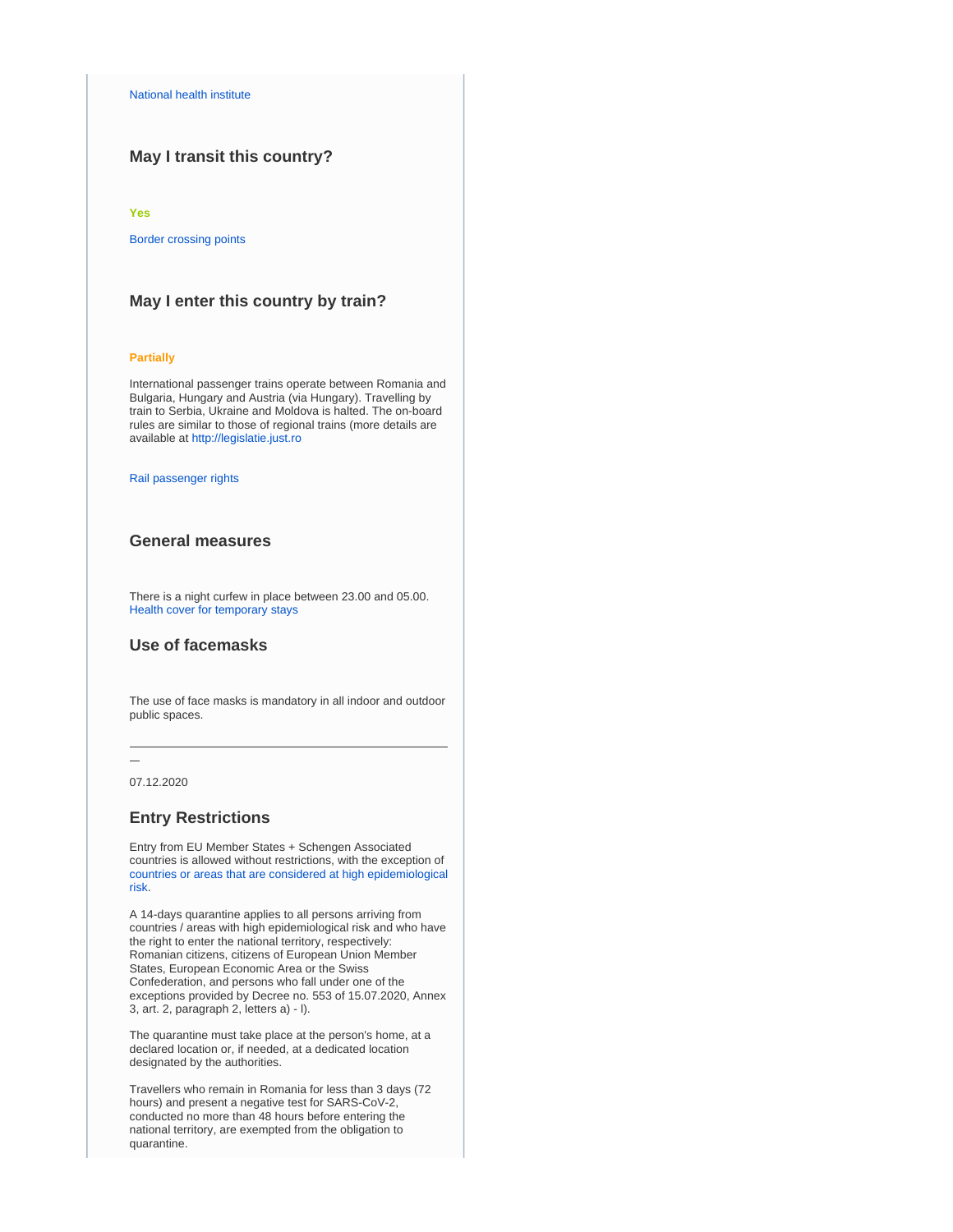The quarantine may be reduced to 10 days if a test for SARS-CoV-2, performed on the 8th day of quarantine, provides a negative result.

## **Transit**

[Border crossing points](https://www.politiadefrontiera.ro/ro/traficonline/)

## **Third country nationals**

Third-country nationals coming from [countries or areas that](https://www.cnscbt.ro/index.php/liste-zone-afectate-covid-19/2067-lista-state-cu-risc-epidemiologic-ridicat-2-11-2020/file)  [are considered at high epidemiological risk](https://www.cnscbt.ro/index.php/liste-zone-afectate-covid-19/2067-lista-state-cu-risc-epidemiologic-ridicat-2-11-2020/file) will be subject to quarantine.

The quarantine measure applies to all persons arriving from an international journey from countries / areas with high epidemiological risk and who have the right to enter the national territory, respectively: **Romanian citizens**, **citizens of European Union Member States**, **European Economic Area** or the **Swiss Confederation**, and persons who fall under one of the exceptions provided by Decree no. 553 of 15.07.2020, Annex 3, art. 2, paragraph 2, letters a) - l).

The quarantine must take place at the person's home, at a declared location or, as the case may be, at a dedicated location designated by the authorities.

Travellers who remain in Romania for less than 3 days (72 hours) and present a negative test for SARS-CoV-2, performed no more than 48 hours before entering the national territory, are exempted from the obligation to selfisolate.

The quarantine may be reduced to 10 days if a test for SARS-CoV-2, performed on the 8th day of quarantine, provides a negative result.

## **Find out more:**

#### [List of affected areas](https://www.cnscbt.ro/index.php/liste-zone-afectate-covid-19)

28.08.2020

**Travelling to Romania**

Entry from EU countries is allowed without restrictions, with the exception of **Luxembourg, Malta** and some regions in Spain **(Aragon, Catalonia, Navarra, Community of Madrid, Balearic Islands, Basque Country)**.

Entry from Norway, Switzerland, Iceland and Liechtenstein, as well as from the United Kingdom, Andorra, Monaco, Vatican City State and the Republic of San Marino, is allowed without restrictions.

**Travelling from Romania or returning to Romania** No specific measures.

#### **Rules and Exceptions**

Travellers coming from countries where the incidence rate of new cases of COVID-19 in the last 14 days is less than or equal to the one registered in Romania in the same period, are allowed to enter without restrictions.

Citizens coming from countries with a high incidence of COVID-19 infection should self-isolate at home or quarantine for 14 days.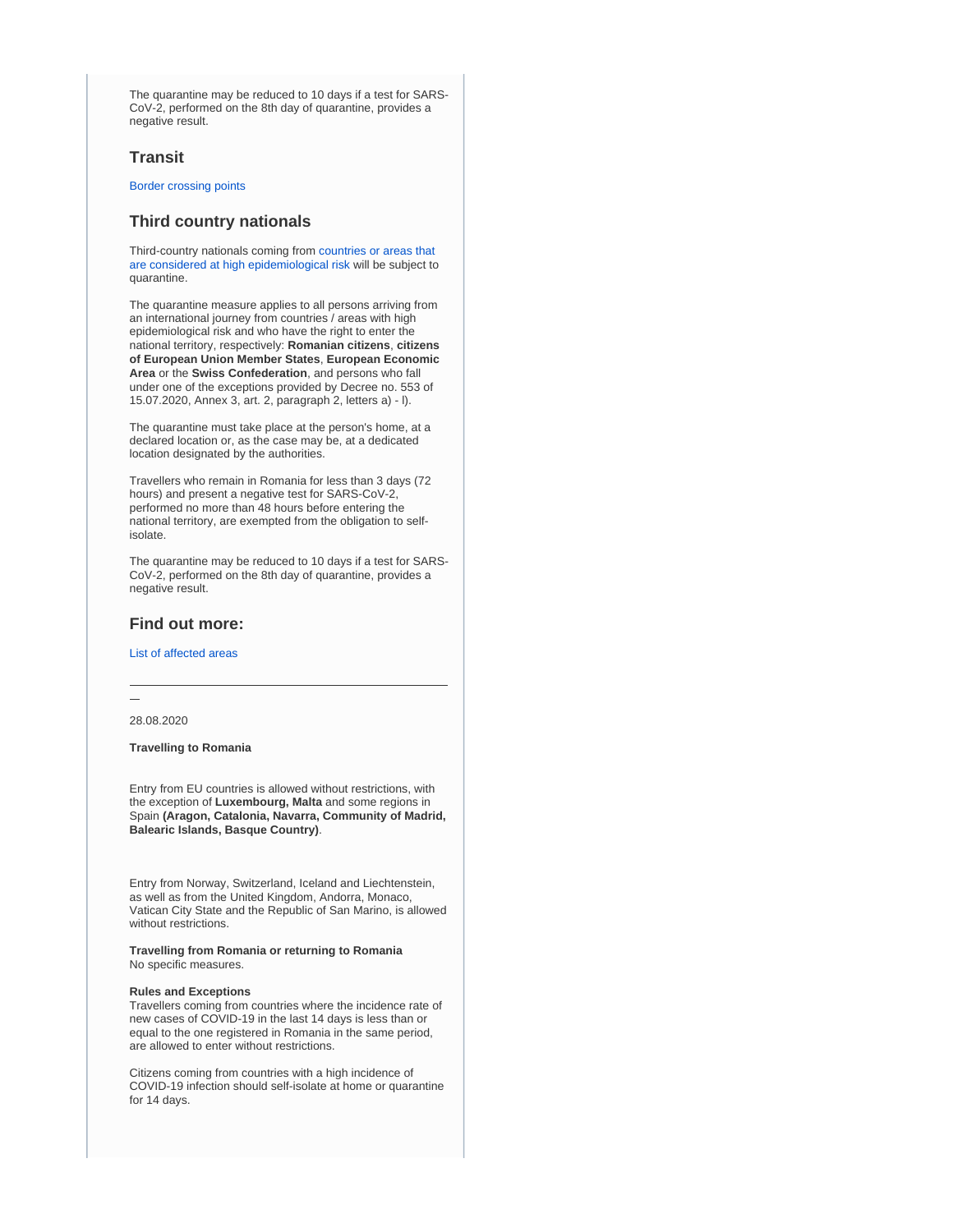- . For third-country nationals, the following exceptions apply:
- family members of Romanian citizens;
- EU/SEE/CH citizens with residence in Romania;
- holders of long-stay visa/residence permit/similar document;
- persons travelling for professional reasons proven by visa
- /residence permit/similar document;
- diplomatic or consular staff;

- staff of international organisations/military/who can provide humanitarian aid;

- persons in transit/travelling for imperative purposes/in need of international protection/humanitarian reasons.

Travellers coming from countries where the incidence rate of new cases of COVID-19 in the last 14 days is less than or equal to the one registered in Romania in the same period, are allowed to enter without restrictions.

Weekly updates are available in the **[list of affected areas](http://www.cnscbt.ro/index.php/liste-zone-afectate-covid-19)**

Direct passenger flights from Sweden, Portugal, UK, USA, Iran and Turkey are suspended.

**Mandatory Travel Documentation** No.

**Find out more:** [List of affected areas](http://www.cnscbt.ro/index.php/liste-zone-afectate-covid-19) [Border crossing points](https://www.politiadefrontiera.ro/ro/traficonline/)

[Air passenger rights.](https://europa.eu/youreurope/citizens/travel/passenger-rights/air/index_en.htm)

Updated info on air travel regulations may be found at the [IAT](https://www.iatatravelcentre.com/international-travel-document-news/1580226297.htm) [A website](https://www.iatatravelcentre.com/international-travel-document-news/1580226297.htm)

Source:<https://reopen.europa.eu/en/map/ROU>